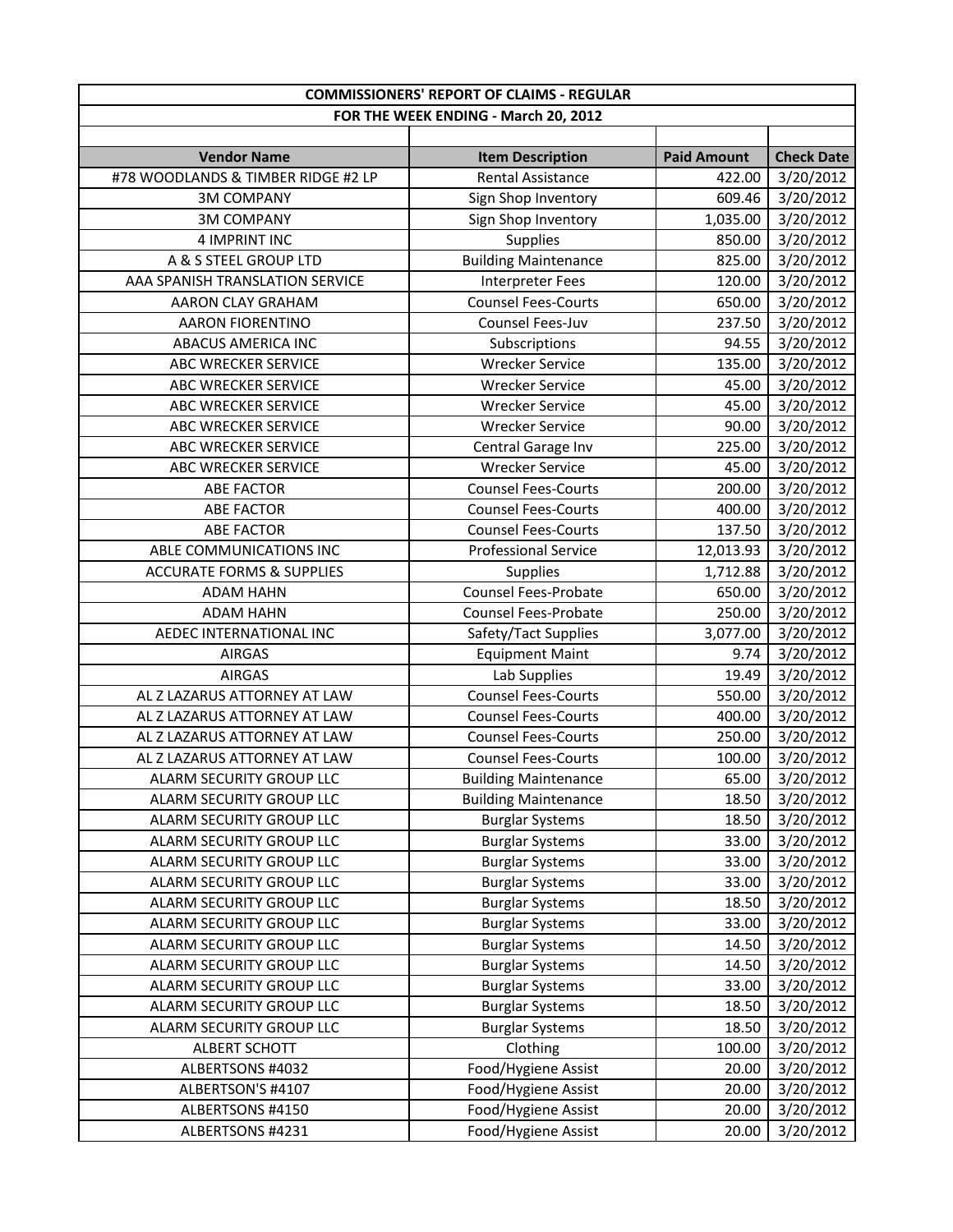| ALBERTSONS #4262                 | Food/Hygiene Assist         | 20.00    | 3/20/2012 |
|----------------------------------|-----------------------------|----------|-----------|
| ALEED J RIVERA                   | <b>Counsel Fees-Probate</b> | 500.00   | 3/20/2012 |
| <b>ALFONS KYLE KNAPP</b>         | <b>Counsel Fees-Courts</b>  | 100.00   | 3/20/2012 |
| <b>ALFONS KYLE KNAPP</b>         | <b>Counsel Fees-Courts</b>  | 175.00   | 3/20/2012 |
| <b>ALI OLIVER HASSIBI</b>        | <b>Counsel Fees-Courts</b>  | 825.00   | 3/20/2012 |
| ALI OLIVER HASSIBI               | <b>Counsel Fees-Courts</b>  | 600.00   | 3/20/2012 |
| ALICIA R JOHNSON                 | <b>Counsel Fees-Courts</b>  | 225.00   | 3/20/2012 |
| <b>ALICIA R JOHNSON</b>          | <b>Counsel Fees-Courts</b>  | 275.00   | 3/20/2012 |
| ALL AMERICA TITLE SERVICES INC   | <b>Professional Service</b> | 75.00    | 3/20/2012 |
| ALL CHURCH HOME FOR CHILDREN INC | Clothing                    | 125.00   | 3/20/2012 |
| <b>ALL CITIES SERVICE</b>        | Kitchen Maintenance         | 256.00   | 3/20/2012 |
| ALLEGIANCE SECURITY GROUP LLC    | <b>Security Contract</b>    | 3,210.42 | 3/20/2012 |
| ALLEGIANCE SECURITY GROUP LLC    | <b>Professional Service</b> | 2,143.68 | 3/20/2012 |
| ALLEN & WEAVER PC                | Counsel Fees-Juv            | 200.00   | 3/20/2012 |
| <b>ALLIED COURT REPORTERS</b>    | <b>Professional Service</b> | 866.82   | 3/20/2012 |
| <b>ALLIED COURT REPORTERS</b>    | Reporter's Records          | 220.00   | 3/20/2012 |
| <b>ALLIED ELECTRONICS</b>        | Central Garage Inv          | 124.77   | 3/20/2012 |
| <b>ALLISON FORD</b>              | Clothing                    | 100.00   | 3/20/2012 |
| <b>AMBIT ENERGY LLC</b>          | <b>Utility Assistance</b>   | 742.05   | 3/20/2012 |
| AMERCARE PRODUCTS INC            | Shrff Commissary Inv        | 3,047.50 | 3/20/2012 |
| AMERICAN AUTO SALVAGE            | Central Garage Inv          | 175.00   | 3/20/2012 |
| <b>AMERICAN BEARING</b>          | Parts and Supplies          | 112.28   | 3/20/2012 |
| AMERICAN MESSAGING SERVICES LLC  | Pager / Blackberry          | 2.50     | 3/20/2012 |
| AMERICAN RED CROSS FT WORTH      | Education                   | 46.00    | 3/20/2012 |
| ANDREW BISHOP ETTER II           | <b>Counsel Fees-Courts</b>  | 250.00   | 3/20/2012 |
| ANGELA FAUGHTENBERRY             | Clothing                    | 200.00   | 3/20/2012 |
| ANGELA HARVEY                    | <b>Counsel Fees-Probate</b> | 1,000.00 | 3/20/2012 |
| ANGELICA TAYLOR                  | Reporter's Records          | 3,548.80 | 3/20/2012 |
| ANNA HISCOCK O'DAY               | <b>Counsel Fees-Courts</b>  | 50.00    | 3/20/2012 |
| <b>ANTHONY GREEN</b>             | Counsel Fees-Juv            | 100.00   | 3/20/2012 |
| <b>ANTHONY GREEN</b>             | Counsel Fees - CPS          | 100.00   | 3/20/2012 |
| ARAMARK UNIFORM SERVICES INC     | <b>Graphics Inventory</b>   | 18.00    | 3/20/2012 |
| ARAMARK UNIFORM SERVICES INC     | <b>Custodian Services</b>   | 107.00   | 3/20/2012 |
| ARAMARK UNIFORM SERVICES INC     | <b>Custodian Services</b>   | 39.20    | 3/20/2012 |
| ARAMARK UNIFORM SERVICES INC     | <b>Custodian Services</b>   | 4.50     | 3/20/2012 |
| ARAMARK UNIFORM SERVICES INC     | <b>Custodian Services</b>   | 4.43     | 3/20/2012 |
| ARAMARK UNIFORM SERVICES INC     | <b>Custodian Services</b>   | 5.50     | 3/20/2012 |
| ARAMARK UNIFORM SERVICES INC     | <b>Custodian Services</b>   | 16.65    | 3/20/2012 |
| ARAMARK UNIFORM SERVICES INC     | <b>Custodian Services</b>   | 16.00    | 3/20/2012 |
| ARAMARK UNIFORM SERVICES INC     | <b>Custodian Services</b>   | 4.50     | 3/20/2012 |
| ARAMARK UNIFORM SERVICES INC     | <b>Equipment Rentals</b>    | 153.80   | 3/20/2012 |
| ARAMARK UNIFORM SERVICES INC     | Parts and Supplies          | 2.00     | 3/20/2012 |
| ARAMARK UNIFORM SERVICES INC     | <b>Building Maintenance</b> | 20.75    | 3/20/2012 |
| ARAMARK UNIFORM SERVICES INC     | <b>Building Maintenance</b> | 20.95    | 3/20/2012 |
| ARC/ AUSTIN RIBBON & COMPUTER    | Capital Outlay-Low V        | 3,056.94 | 3/20/2012 |
| ARC/ AUSTIN RIBBON & COMPUTER    | Capital Outlay-Low V        | 864.58   | 3/20/2012 |
| ARC/ AUSTIN RIBBON & COMPUTER    | <b>Voting Supplies</b>      | 9,099.38 | 3/20/2012 |
| ARC/ AUSTIN RIBBON & COMPUTER    | Capital Outlay-Low V        | 2,666.40 | 3/20/2012 |
| ARLINGTON LIFE SHELTER           | <b>Subrecipient Service</b> | 2,659.04 | 3/20/2012 |
| ARLINGTON WATER UTILITIES        | <b>Utility Assistance</b>   | 514.34   | 3/20/2012 |
| ASHANTI BOZEMAN                  | Clothing                    | 100.00   | 3/20/2012 |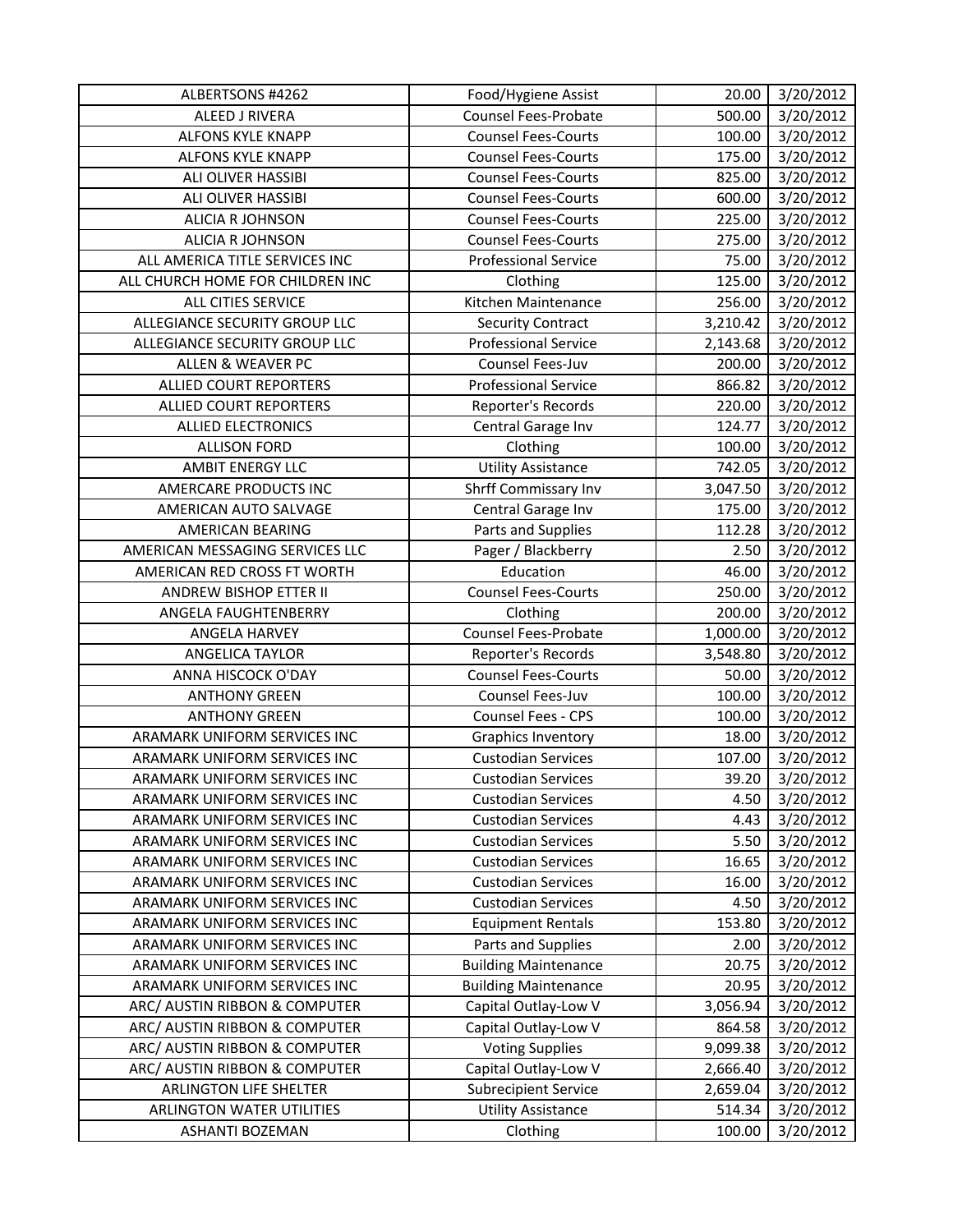| ATC FREIGHTLINER GROUP                   | Parts and Supplies          | 56.12    | 3/20/2012 |
|------------------------------------------|-----------------------------|----------|-----------|
| ATC FREIGHTLINER GROUP                   | Parts and Supplies          | 429.34   | 3/20/2012 |
| ATC FREIGHTLINER GROUP                   | Parts and Supplies          | 105.45   | 3/20/2012 |
| ATLANTIC INFORMATION SERVICES INC        | Law Books                   | 456.00   | 3/20/2012 |
| <b>ATMOS ENERGY CORP</b>                 | Gas                         | 32.80    | 3/20/2012 |
| <b>ATMOS ENERGY CORP</b>                 | Gas                         | 25.78    | 3/20/2012 |
| <b>ATMOS ENERGY CORP</b>                 | Gas                         | 500.44   | 3/20/2012 |
| <b>ATMOS ENERGY CORP</b>                 | Gas                         | 266.09   | 3/20/2012 |
| <b>ATMOS ENERGY CORP</b>                 | Gas                         | 1,317.89 | 3/20/2012 |
| <b>ATMOS ENERGY CORP</b>                 | Gas                         | 1,441.33 | 3/20/2012 |
| <b>ATMOS ENERGY CORP</b>                 | Gas                         | 6,113.17 | 3/20/2012 |
| <b>ATMOS ENERGY CORP</b>                 | Gas                         | 119.11   | 3/20/2012 |
| <b>ATMOS ENERGY CORP</b>                 | Gas                         | 1,114.58 | 3/20/2012 |
| <b>ATMOS ENERGY CORP</b>                 | Gas                         | 19.51    | 3/20/2012 |
| <b>ATMOS ENERGY CORP</b>                 | Gas                         | 18.01    | 3/20/2012 |
| <b>ATMOS ENERGY CORP</b>                 | Gas                         | 173.67   | 3/20/2012 |
| <b>ATMOS ENERGY CORP</b>                 | Gas                         | 737.86   | 3/20/2012 |
| <b>ATMOS ENERGY CORP</b>                 | Gas                         | 2,134.48 | 3/20/2012 |
| <b>ATMOS ENERGY CORP</b>                 | <b>Utility Assistance</b>   | 935.40   | 3/20/2012 |
| <b>ATMOS ENERGY CORP</b>                 | <b>Utility Assistance</b>   | 6,308.69 | 3/20/2012 |
| <b>ATMOS ENERGY CORP</b>                 | <b>Utility Assistance</b>   | 247.90   | 3/20/2012 |
| <b>ATMOS ENERGY CORP</b>                 | <b>Utility Assistance</b>   | 755.80   | 3/20/2012 |
| <b>ATTICUS J GILL</b>                    | <b>Counsel Fees-Courts</b>  | 475.00   | 3/20/2012 |
| <b>AUTAUGA COUNTY SHERIFF</b>            | <b>Court Costs</b>          | 30.00    | 3/20/2012 |
| AUTO-SAN                                 | <b>Building Maintenance</b> | 99.00    | 3/20/2012 |
| AV CARRIAGE HOUSE ASSOC                  | Rental Assistance           | 485.00   | 3/20/2012 |
| <b>BAILEY &amp; GALYEN</b>               | <b>Counsel Fees-Courts</b>  | 400.00   | 3/20/2012 |
| <b>BAILEY &amp; GALYEN</b>               | <b>Counsel Fees-Courts</b>  | 200.00   | 3/20/2012 |
| BAKER AND DAMERON LLC                    | <b>Counsel Fees-Courts</b>  | 100.00   | 3/20/2012 |
| BAKER AND DAMERON LLC                    | <b>Counsel Fees-Courts</b>  | 100.00   | 3/20/2012 |
| <b>BALANCE FORENSIC &amp; GENERAL</b>    | Psych Exam/Testimony        | 400.00   | 3/20/2012 |
| <b>BALL &amp; HASE PC</b>                | <b>Counsel Fees-Courts</b>  | 1,250.00 | 3/20/2012 |
| BANKSTON FORD OF SOUTH FORT WORTH        | Central Garage Inv          | 235.40   | 3/20/2012 |
| <b>BANKSTON FORD OF SOUTH FORT WORTH</b> | Central Garage Inv          | 37.01    | 3/20/2012 |
| BANKSTON FORD OF SOUTH FORT WORTH        | Parts and Supplies          | 14.50    | 3/20/2012 |
| <b>BARNES PROX LAW PLLC</b>              | Counsel Fees - CPS          | 150.00   | 3/20/2012 |
| BARNEY HOLLAND OIL COMPANY               | Fuel                        | 200.57   | 3/20/2012 |
| BARNEY HOLLAND OIL COMPANY               | Fuel                        | 2,025.07 | 3/20/2012 |
| <b>BARRY ALFORD</b>                      | <b>Counsel Fees-Courts</b>  | 600.00   | 3/20/2012 |
| <b>BARRY ALFORD</b>                      | <b>Counsel Fees-Courts</b>  | 300.00   | 3/20/2012 |
| <b>BASECOM INC</b>                       | <b>Building Maintenance</b> | 605.25   | 3/20/2012 |
| <b>BASECOM INC</b>                       | <b>Building Maintenance</b> | 1,085.04 | 3/20/2012 |
| <b>BAYTECH SUPPLY INC</b>                | Pool Maintenance            | 3,071.00 | 3/20/2012 |
| <b>BEARDEN CHILDREN'S TRUST</b>          | Rent                        | 468.01   | 3/20/2012 |
| <b>BEARDEN CHILDREN'S TRUST</b>          | Rent                        | 3,387.80 | 3/20/2012 |
| <b>BEARDEN CHILDREN'S TRUST</b>          | Rent                        | 326.10   | 3/20/2012 |
| <b>BEARDEN CHILDREN'S TRUST</b>          | Rent                        | 27.17    | 3/20/2012 |
| <b>BEARDEN CHILDREN'S TRUST</b>          | Rent                        | 18.12    | 3/20/2012 |
| <b>BELT-EZE ENTERPRISES</b>              | Supplies                    | 304.00   | 3/20/2012 |
| <b>BEN LEONARD PLLC</b>                  | <b>Counsel Fees-Courts</b>  | 400.00   | 3/20/2012 |
| BEN LEONARD PLLC                         | <b>Counsel Fees-Courts</b>  | 2,875.00 | 3/20/2012 |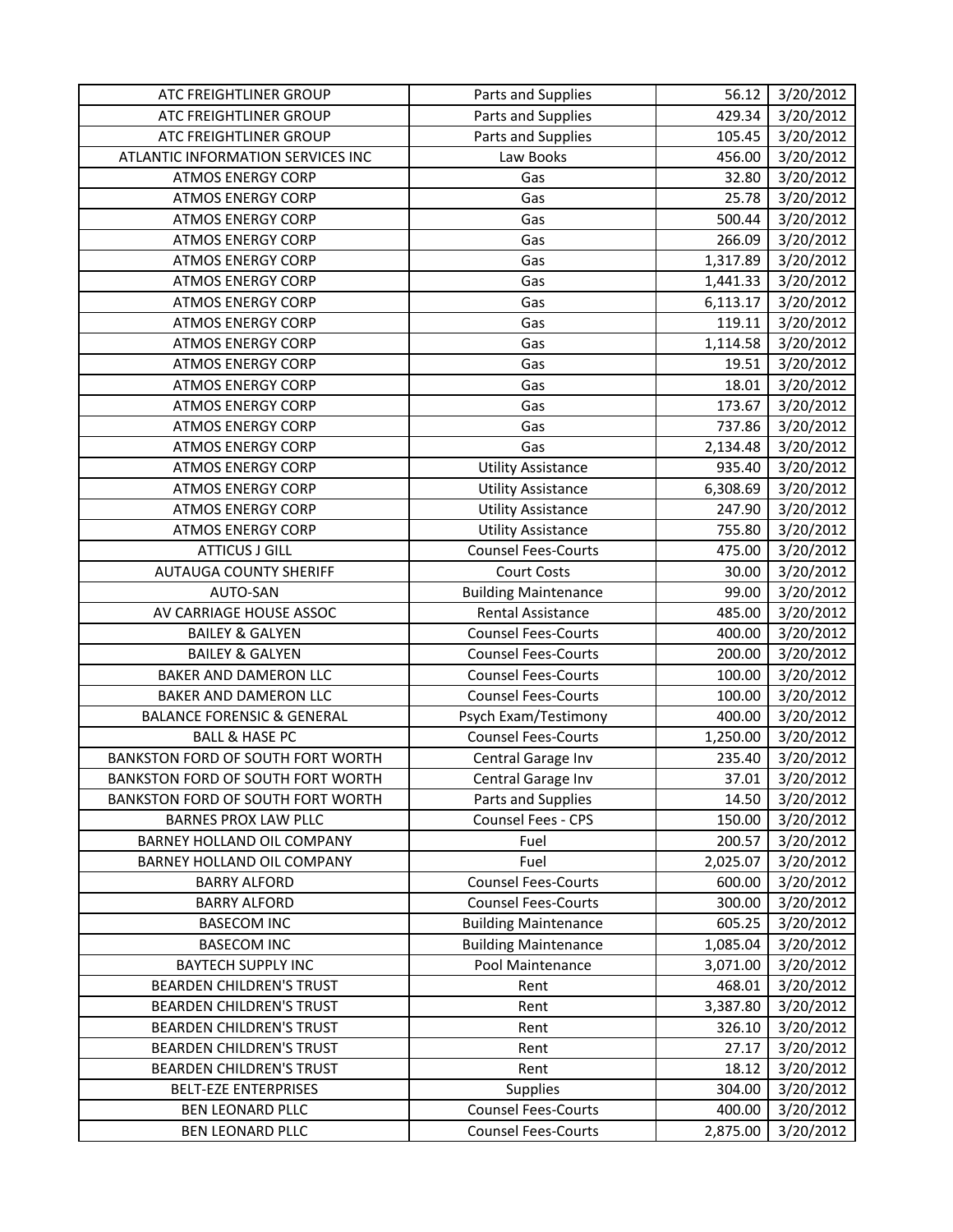| 400.00<br>3/20/2012<br><b>BETTY DAVENPORT</b><br>Clothing<br>3/20/2012<br>101.17<br><b>BEVERLY ANDREWS</b><br>Clothing<br><b>BIMBO BAKERIES USA INC</b><br>Food<br>188.46<br>3/20/2012<br><b>Building Maintenance</b><br><b>BINSWANGER GLASS</b><br>287.00<br>3/20/2012<br>3,115.00<br><b>BIOEXPRESS CORP</b><br>LV Grant Equip(Mod)<br>3/20/2012<br><b>BLAGG TIRE AND SERVICE</b><br>Central Garage Inv<br>941.02<br>3/20/2012<br><b>BLAKE BURNS</b><br><b>Counsel Fees-Courts</b><br>500.00<br>3/20/2012<br><b>BONNIE JAMES</b><br>100.00<br>3/20/2012<br>Clothing<br><b>Counsel Fees-Probate</b><br>3/20/2012<br>500.00<br><b>BONNY MCMURROUGH LINK</b><br>3/20/2012<br><b>BOUND TREE MEDICAL LLC</b><br><b>Medical Supplies</b><br>99.28<br>3/20/2012<br><b>Counsel Fees-Courts</b><br>350.00<br><b>BRADFORD SHAW</b><br>Counsel Fees - CPS<br>3/20/2012<br><b>BRADFORD SHAW</b><br>150.00<br>3/20/2012<br><b>BRANDON LEE MCGEE</b><br>Cnsl Fees-Crim Appls<br>1,680.00<br><b>Counsel Fees-Courts</b><br>3/20/2012<br><b>BRENDA HANSEN</b><br>500.00<br>3/20/2012<br><b>BRENDA R VONJOE</b><br><b>Counsel Fees-Courts</b><br>750.00<br><b>BRETT BOONE</b><br><b>Counsel Fees-Courts</b><br>460.00<br>3/20/2012<br><b>Counsel Fees-Courts</b><br>100.00<br>3/20/2012<br><b>BRIAN J NEWMAN</b><br>3/20/2012<br><b>Counsel Fees-Courts</b><br>900.00<br><b>BRIAN J WILLETT</b><br><b>Counsel Fees-Courts</b><br>3/20/2012<br><b>BRIAN J WILLETT</b><br>425.00<br>3/20/2012<br><b>BRIAN J WILLETT</b><br><b>Counsel Fees-Courts</b><br>475.00<br>550.00<br>3/20/2012<br><b>BRIAN K WALKER</b><br><b>Counsel Fees-Courts</b><br><b>BRIAN K WALKER</b><br><b>Counsel Fees-Courts</b><br>650.00<br>3/20/2012<br><b>Professional Service</b><br>3/20/2012<br><b>BRIAN M BOUFFARD</b><br>581.25<br><b>Counsel Fees-Courts</b><br>3/20/2012<br><b>BRIAN M BOUFFARD</b><br>900.00<br>1,200.00<br>3/20/2012<br><b>BRIAN SALVANT</b><br><b>Counsel Fees-Courts</b><br>Counsel Fees - CPS<br>100.00<br>3/20/2012<br><b>BROOKE BAKER</b><br>3/20/2012<br><b>BROOKSHIRE FOOD STORE #125</b><br>Food/Hygiene Assist<br>20.00<br><b>BROWNELLS INC</b><br><b>Range Supplies</b><br>312.93<br>3/20/2012<br>2,547.76<br>3/20/2012<br><b>BROWNELLS INC</b><br><b>Range Supplies</b><br><b>BUSH RUDNICKI SHELTON PC</b><br><b>Counsel Fees-Courts</b><br>545.00<br>3/20/2012<br><b>BUSH RUDNICKI SHELTON PC</b><br>Counsel Fees-Juv<br>500.00<br>3/20/2012<br>3/20/2012<br><b>BVA SCIENTIFIC INC</b><br>Lab Supplies<br>88.00<br>3/20/2012<br><b>Bail Bond Surety Fee</b><br>13.50<br>C E WATSON<br>3/20/2012<br><b>Bail Bond Surety Fee</b><br>1.50<br>C E WATSON<br>9,751.00<br>3/20/2012<br><b>CAD SUPPLIES SPECIALTY</b><br>Capital Outlay-Compu<br>Counsel Fees - CPS<br>CALEB I MOORE<br>100.00<br>3/20/2012<br>3/20/2012<br>CALISA D CHAPPEL<br>Clothing<br>125.00<br><b>CANAS &amp; FLORES</b><br><b>Counsel Fees-Courts</b><br>1,350.00<br>3/20/2012<br><b>CANAS &amp; FLORES</b><br><b>Counsel Fees-Courts</b><br>400.00<br>3/20/2012<br><b>CANAS &amp; FLORES</b><br><b>Counsel Fees-Courts</b><br>500.00<br>3/20/2012<br><b>CANAS &amp; FLORES</b><br><b>Counsel Fees-Courts</b><br>100.00<br>3/20/2012<br><b>Counsel Fees-Courts</b><br>3,875.00<br>3/20/2012<br><b>CANAS &amp; FLORES</b><br><b>CANAS &amp; FLORES</b><br><b>Counsel Fees-Courts</b><br>3/20/2012<br>1,200.00<br><b>CANCER CARE SERVICES</b><br>Food/Hygiene Assist<br>649.84<br>3/20/2012<br><b>CANYON LAKE RTC</b><br>125.00<br>3/20/2012<br>Clothing<br><b>CAPITOL SYSTEMS INC</b><br>Prof Srvc-Proj Mgmt<br>11,242.11<br>3/20/2012<br>CARNIVAL FOOD STORES #78<br>Food/Hygiene Assist<br>3/20/2012<br>40.00<br><b>Counsel Fees-Courts</b><br>1,500.00<br><b>CAROLE KERR</b><br>3/20/2012<br><b>CAROLE KERR</b><br><b>Counsel Fees-Courts</b><br>100.00<br>3/20/2012<br><b>Counsel Fees-Courts</b><br><b>CASS ROBERT CALLAWAY</b><br>800.00<br>3/20/2012 | BEN LEONARD PLLC | <b>Counsel Fees-Courts</b> | 1,520.00 | 3/20/2012 |
|------------------------------------------------------------------------------------------------------------------------------------------------------------------------------------------------------------------------------------------------------------------------------------------------------------------------------------------------------------------------------------------------------------------------------------------------------------------------------------------------------------------------------------------------------------------------------------------------------------------------------------------------------------------------------------------------------------------------------------------------------------------------------------------------------------------------------------------------------------------------------------------------------------------------------------------------------------------------------------------------------------------------------------------------------------------------------------------------------------------------------------------------------------------------------------------------------------------------------------------------------------------------------------------------------------------------------------------------------------------------------------------------------------------------------------------------------------------------------------------------------------------------------------------------------------------------------------------------------------------------------------------------------------------------------------------------------------------------------------------------------------------------------------------------------------------------------------------------------------------------------------------------------------------------------------------------------------------------------------------------------------------------------------------------------------------------------------------------------------------------------------------------------------------------------------------------------------------------------------------------------------------------------------------------------------------------------------------------------------------------------------------------------------------------------------------------------------------------------------------------------------------------------------------------------------------------------------------------------------------------------------------------------------------------------------------------------------------------------------------------------------------------------------------------------------------------------------------------------------------------------------------------------------------------------------------------------------------------------------------------------------------------------------------------------------------------------------------------------------------------------------------------------------------------------------------------------------------------------------------------------------------------------------------------------------------------------------------------------------------------------------------------------------------------------------------------------------------------------------------------------------------------------------------------------------------------------------------------------------------------------------------------------------------------------------------------------------------------------------------------------------------------------------------------------------------------------------------------------------------------------------------------------------------------|------------------|----------------------------|----------|-----------|
|                                                                                                                                                                                                                                                                                                                                                                                                                                                                                                                                                                                                                                                                                                                                                                                                                                                                                                                                                                                                                                                                                                                                                                                                                                                                                                                                                                                                                                                                                                                                                                                                                                                                                                                                                                                                                                                                                                                                                                                                                                                                                                                                                                                                                                                                                                                                                                                                                                                                                                                                                                                                                                                                                                                                                                                                                                                                                                                                                                                                                                                                                                                                                                                                                                                                                                                                                                                                                                                                                                                                                                                                                                                                                                                                                                                                                                                                                                                        |                  |                            |          |           |
|                                                                                                                                                                                                                                                                                                                                                                                                                                                                                                                                                                                                                                                                                                                                                                                                                                                                                                                                                                                                                                                                                                                                                                                                                                                                                                                                                                                                                                                                                                                                                                                                                                                                                                                                                                                                                                                                                                                                                                                                                                                                                                                                                                                                                                                                                                                                                                                                                                                                                                                                                                                                                                                                                                                                                                                                                                                                                                                                                                                                                                                                                                                                                                                                                                                                                                                                                                                                                                                                                                                                                                                                                                                                                                                                                                                                                                                                                                                        |                  |                            |          |           |
|                                                                                                                                                                                                                                                                                                                                                                                                                                                                                                                                                                                                                                                                                                                                                                                                                                                                                                                                                                                                                                                                                                                                                                                                                                                                                                                                                                                                                                                                                                                                                                                                                                                                                                                                                                                                                                                                                                                                                                                                                                                                                                                                                                                                                                                                                                                                                                                                                                                                                                                                                                                                                                                                                                                                                                                                                                                                                                                                                                                                                                                                                                                                                                                                                                                                                                                                                                                                                                                                                                                                                                                                                                                                                                                                                                                                                                                                                                                        |                  |                            |          |           |
|                                                                                                                                                                                                                                                                                                                                                                                                                                                                                                                                                                                                                                                                                                                                                                                                                                                                                                                                                                                                                                                                                                                                                                                                                                                                                                                                                                                                                                                                                                                                                                                                                                                                                                                                                                                                                                                                                                                                                                                                                                                                                                                                                                                                                                                                                                                                                                                                                                                                                                                                                                                                                                                                                                                                                                                                                                                                                                                                                                                                                                                                                                                                                                                                                                                                                                                                                                                                                                                                                                                                                                                                                                                                                                                                                                                                                                                                                                                        |                  |                            |          |           |
|                                                                                                                                                                                                                                                                                                                                                                                                                                                                                                                                                                                                                                                                                                                                                                                                                                                                                                                                                                                                                                                                                                                                                                                                                                                                                                                                                                                                                                                                                                                                                                                                                                                                                                                                                                                                                                                                                                                                                                                                                                                                                                                                                                                                                                                                                                                                                                                                                                                                                                                                                                                                                                                                                                                                                                                                                                                                                                                                                                                                                                                                                                                                                                                                                                                                                                                                                                                                                                                                                                                                                                                                                                                                                                                                                                                                                                                                                                                        |                  |                            |          |           |
|                                                                                                                                                                                                                                                                                                                                                                                                                                                                                                                                                                                                                                                                                                                                                                                                                                                                                                                                                                                                                                                                                                                                                                                                                                                                                                                                                                                                                                                                                                                                                                                                                                                                                                                                                                                                                                                                                                                                                                                                                                                                                                                                                                                                                                                                                                                                                                                                                                                                                                                                                                                                                                                                                                                                                                                                                                                                                                                                                                                                                                                                                                                                                                                                                                                                                                                                                                                                                                                                                                                                                                                                                                                                                                                                                                                                                                                                                                                        |                  |                            |          |           |
|                                                                                                                                                                                                                                                                                                                                                                                                                                                                                                                                                                                                                                                                                                                                                                                                                                                                                                                                                                                                                                                                                                                                                                                                                                                                                                                                                                                                                                                                                                                                                                                                                                                                                                                                                                                                                                                                                                                                                                                                                                                                                                                                                                                                                                                                                                                                                                                                                                                                                                                                                                                                                                                                                                                                                                                                                                                                                                                                                                                                                                                                                                                                                                                                                                                                                                                                                                                                                                                                                                                                                                                                                                                                                                                                                                                                                                                                                                                        |                  |                            |          |           |
|                                                                                                                                                                                                                                                                                                                                                                                                                                                                                                                                                                                                                                                                                                                                                                                                                                                                                                                                                                                                                                                                                                                                                                                                                                                                                                                                                                                                                                                                                                                                                                                                                                                                                                                                                                                                                                                                                                                                                                                                                                                                                                                                                                                                                                                                                                                                                                                                                                                                                                                                                                                                                                                                                                                                                                                                                                                                                                                                                                                                                                                                                                                                                                                                                                                                                                                                                                                                                                                                                                                                                                                                                                                                                                                                                                                                                                                                                                                        |                  |                            |          |           |
|                                                                                                                                                                                                                                                                                                                                                                                                                                                                                                                                                                                                                                                                                                                                                                                                                                                                                                                                                                                                                                                                                                                                                                                                                                                                                                                                                                                                                                                                                                                                                                                                                                                                                                                                                                                                                                                                                                                                                                                                                                                                                                                                                                                                                                                                                                                                                                                                                                                                                                                                                                                                                                                                                                                                                                                                                                                                                                                                                                                                                                                                                                                                                                                                                                                                                                                                                                                                                                                                                                                                                                                                                                                                                                                                                                                                                                                                                                                        |                  |                            |          |           |
|                                                                                                                                                                                                                                                                                                                                                                                                                                                                                                                                                                                                                                                                                                                                                                                                                                                                                                                                                                                                                                                                                                                                                                                                                                                                                                                                                                                                                                                                                                                                                                                                                                                                                                                                                                                                                                                                                                                                                                                                                                                                                                                                                                                                                                                                                                                                                                                                                                                                                                                                                                                                                                                                                                                                                                                                                                                                                                                                                                                                                                                                                                                                                                                                                                                                                                                                                                                                                                                                                                                                                                                                                                                                                                                                                                                                                                                                                                                        |                  |                            |          |           |
|                                                                                                                                                                                                                                                                                                                                                                                                                                                                                                                                                                                                                                                                                                                                                                                                                                                                                                                                                                                                                                                                                                                                                                                                                                                                                                                                                                                                                                                                                                                                                                                                                                                                                                                                                                                                                                                                                                                                                                                                                                                                                                                                                                                                                                                                                                                                                                                                                                                                                                                                                                                                                                                                                                                                                                                                                                                                                                                                                                                                                                                                                                                                                                                                                                                                                                                                                                                                                                                                                                                                                                                                                                                                                                                                                                                                                                                                                                                        |                  |                            |          |           |
|                                                                                                                                                                                                                                                                                                                                                                                                                                                                                                                                                                                                                                                                                                                                                                                                                                                                                                                                                                                                                                                                                                                                                                                                                                                                                                                                                                                                                                                                                                                                                                                                                                                                                                                                                                                                                                                                                                                                                                                                                                                                                                                                                                                                                                                                                                                                                                                                                                                                                                                                                                                                                                                                                                                                                                                                                                                                                                                                                                                                                                                                                                                                                                                                                                                                                                                                                                                                                                                                                                                                                                                                                                                                                                                                                                                                                                                                                                                        |                  |                            |          |           |
|                                                                                                                                                                                                                                                                                                                                                                                                                                                                                                                                                                                                                                                                                                                                                                                                                                                                                                                                                                                                                                                                                                                                                                                                                                                                                                                                                                                                                                                                                                                                                                                                                                                                                                                                                                                                                                                                                                                                                                                                                                                                                                                                                                                                                                                                                                                                                                                                                                                                                                                                                                                                                                                                                                                                                                                                                                                                                                                                                                                                                                                                                                                                                                                                                                                                                                                                                                                                                                                                                                                                                                                                                                                                                                                                                                                                                                                                                                                        |                  |                            |          |           |
|                                                                                                                                                                                                                                                                                                                                                                                                                                                                                                                                                                                                                                                                                                                                                                                                                                                                                                                                                                                                                                                                                                                                                                                                                                                                                                                                                                                                                                                                                                                                                                                                                                                                                                                                                                                                                                                                                                                                                                                                                                                                                                                                                                                                                                                                                                                                                                                                                                                                                                                                                                                                                                                                                                                                                                                                                                                                                                                                                                                                                                                                                                                                                                                                                                                                                                                                                                                                                                                                                                                                                                                                                                                                                                                                                                                                                                                                                                                        |                  |                            |          |           |
|                                                                                                                                                                                                                                                                                                                                                                                                                                                                                                                                                                                                                                                                                                                                                                                                                                                                                                                                                                                                                                                                                                                                                                                                                                                                                                                                                                                                                                                                                                                                                                                                                                                                                                                                                                                                                                                                                                                                                                                                                                                                                                                                                                                                                                                                                                                                                                                                                                                                                                                                                                                                                                                                                                                                                                                                                                                                                                                                                                                                                                                                                                                                                                                                                                                                                                                                                                                                                                                                                                                                                                                                                                                                                                                                                                                                                                                                                                                        |                  |                            |          |           |
|                                                                                                                                                                                                                                                                                                                                                                                                                                                                                                                                                                                                                                                                                                                                                                                                                                                                                                                                                                                                                                                                                                                                                                                                                                                                                                                                                                                                                                                                                                                                                                                                                                                                                                                                                                                                                                                                                                                                                                                                                                                                                                                                                                                                                                                                                                                                                                                                                                                                                                                                                                                                                                                                                                                                                                                                                                                                                                                                                                                                                                                                                                                                                                                                                                                                                                                                                                                                                                                                                                                                                                                                                                                                                                                                                                                                                                                                                                                        |                  |                            |          |           |
|                                                                                                                                                                                                                                                                                                                                                                                                                                                                                                                                                                                                                                                                                                                                                                                                                                                                                                                                                                                                                                                                                                                                                                                                                                                                                                                                                                                                                                                                                                                                                                                                                                                                                                                                                                                                                                                                                                                                                                                                                                                                                                                                                                                                                                                                                                                                                                                                                                                                                                                                                                                                                                                                                                                                                                                                                                                                                                                                                                                                                                                                                                                                                                                                                                                                                                                                                                                                                                                                                                                                                                                                                                                                                                                                                                                                                                                                                                                        |                  |                            |          |           |
|                                                                                                                                                                                                                                                                                                                                                                                                                                                                                                                                                                                                                                                                                                                                                                                                                                                                                                                                                                                                                                                                                                                                                                                                                                                                                                                                                                                                                                                                                                                                                                                                                                                                                                                                                                                                                                                                                                                                                                                                                                                                                                                                                                                                                                                                                                                                                                                                                                                                                                                                                                                                                                                                                                                                                                                                                                                                                                                                                                                                                                                                                                                                                                                                                                                                                                                                                                                                                                                                                                                                                                                                                                                                                                                                                                                                                                                                                                                        |                  |                            |          |           |
|                                                                                                                                                                                                                                                                                                                                                                                                                                                                                                                                                                                                                                                                                                                                                                                                                                                                                                                                                                                                                                                                                                                                                                                                                                                                                                                                                                                                                                                                                                                                                                                                                                                                                                                                                                                                                                                                                                                                                                                                                                                                                                                                                                                                                                                                                                                                                                                                                                                                                                                                                                                                                                                                                                                                                                                                                                                                                                                                                                                                                                                                                                                                                                                                                                                                                                                                                                                                                                                                                                                                                                                                                                                                                                                                                                                                                                                                                                                        |                  |                            |          |           |
|                                                                                                                                                                                                                                                                                                                                                                                                                                                                                                                                                                                                                                                                                                                                                                                                                                                                                                                                                                                                                                                                                                                                                                                                                                                                                                                                                                                                                                                                                                                                                                                                                                                                                                                                                                                                                                                                                                                                                                                                                                                                                                                                                                                                                                                                                                                                                                                                                                                                                                                                                                                                                                                                                                                                                                                                                                                                                                                                                                                                                                                                                                                                                                                                                                                                                                                                                                                                                                                                                                                                                                                                                                                                                                                                                                                                                                                                                                                        |                  |                            |          |           |
|                                                                                                                                                                                                                                                                                                                                                                                                                                                                                                                                                                                                                                                                                                                                                                                                                                                                                                                                                                                                                                                                                                                                                                                                                                                                                                                                                                                                                                                                                                                                                                                                                                                                                                                                                                                                                                                                                                                                                                                                                                                                                                                                                                                                                                                                                                                                                                                                                                                                                                                                                                                                                                                                                                                                                                                                                                                                                                                                                                                                                                                                                                                                                                                                                                                                                                                                                                                                                                                                                                                                                                                                                                                                                                                                                                                                                                                                                                                        |                  |                            |          |           |
|                                                                                                                                                                                                                                                                                                                                                                                                                                                                                                                                                                                                                                                                                                                                                                                                                                                                                                                                                                                                                                                                                                                                                                                                                                                                                                                                                                                                                                                                                                                                                                                                                                                                                                                                                                                                                                                                                                                                                                                                                                                                                                                                                                                                                                                                                                                                                                                                                                                                                                                                                                                                                                                                                                                                                                                                                                                                                                                                                                                                                                                                                                                                                                                                                                                                                                                                                                                                                                                                                                                                                                                                                                                                                                                                                                                                                                                                                                                        |                  |                            |          |           |
|                                                                                                                                                                                                                                                                                                                                                                                                                                                                                                                                                                                                                                                                                                                                                                                                                                                                                                                                                                                                                                                                                                                                                                                                                                                                                                                                                                                                                                                                                                                                                                                                                                                                                                                                                                                                                                                                                                                                                                                                                                                                                                                                                                                                                                                                                                                                                                                                                                                                                                                                                                                                                                                                                                                                                                                                                                                                                                                                                                                                                                                                                                                                                                                                                                                                                                                                                                                                                                                                                                                                                                                                                                                                                                                                                                                                                                                                                                                        |                  |                            |          |           |
|                                                                                                                                                                                                                                                                                                                                                                                                                                                                                                                                                                                                                                                                                                                                                                                                                                                                                                                                                                                                                                                                                                                                                                                                                                                                                                                                                                                                                                                                                                                                                                                                                                                                                                                                                                                                                                                                                                                                                                                                                                                                                                                                                                                                                                                                                                                                                                                                                                                                                                                                                                                                                                                                                                                                                                                                                                                                                                                                                                                                                                                                                                                                                                                                                                                                                                                                                                                                                                                                                                                                                                                                                                                                                                                                                                                                                                                                                                                        |                  |                            |          |           |
|                                                                                                                                                                                                                                                                                                                                                                                                                                                                                                                                                                                                                                                                                                                                                                                                                                                                                                                                                                                                                                                                                                                                                                                                                                                                                                                                                                                                                                                                                                                                                                                                                                                                                                                                                                                                                                                                                                                                                                                                                                                                                                                                                                                                                                                                                                                                                                                                                                                                                                                                                                                                                                                                                                                                                                                                                                                                                                                                                                                                                                                                                                                                                                                                                                                                                                                                                                                                                                                                                                                                                                                                                                                                                                                                                                                                                                                                                                                        |                  |                            |          |           |
|                                                                                                                                                                                                                                                                                                                                                                                                                                                                                                                                                                                                                                                                                                                                                                                                                                                                                                                                                                                                                                                                                                                                                                                                                                                                                                                                                                                                                                                                                                                                                                                                                                                                                                                                                                                                                                                                                                                                                                                                                                                                                                                                                                                                                                                                                                                                                                                                                                                                                                                                                                                                                                                                                                                                                                                                                                                                                                                                                                                                                                                                                                                                                                                                                                                                                                                                                                                                                                                                                                                                                                                                                                                                                                                                                                                                                                                                                                                        |                  |                            |          |           |
|                                                                                                                                                                                                                                                                                                                                                                                                                                                                                                                                                                                                                                                                                                                                                                                                                                                                                                                                                                                                                                                                                                                                                                                                                                                                                                                                                                                                                                                                                                                                                                                                                                                                                                                                                                                                                                                                                                                                                                                                                                                                                                                                                                                                                                                                                                                                                                                                                                                                                                                                                                                                                                                                                                                                                                                                                                                                                                                                                                                                                                                                                                                                                                                                                                                                                                                                                                                                                                                                                                                                                                                                                                                                                                                                                                                                                                                                                                                        |                  |                            |          |           |
|                                                                                                                                                                                                                                                                                                                                                                                                                                                                                                                                                                                                                                                                                                                                                                                                                                                                                                                                                                                                                                                                                                                                                                                                                                                                                                                                                                                                                                                                                                                                                                                                                                                                                                                                                                                                                                                                                                                                                                                                                                                                                                                                                                                                                                                                                                                                                                                                                                                                                                                                                                                                                                                                                                                                                                                                                                                                                                                                                                                                                                                                                                                                                                                                                                                                                                                                                                                                                                                                                                                                                                                                                                                                                                                                                                                                                                                                                                                        |                  |                            |          |           |
|                                                                                                                                                                                                                                                                                                                                                                                                                                                                                                                                                                                                                                                                                                                                                                                                                                                                                                                                                                                                                                                                                                                                                                                                                                                                                                                                                                                                                                                                                                                                                                                                                                                                                                                                                                                                                                                                                                                                                                                                                                                                                                                                                                                                                                                                                                                                                                                                                                                                                                                                                                                                                                                                                                                                                                                                                                                                                                                                                                                                                                                                                                                                                                                                                                                                                                                                                                                                                                                                                                                                                                                                                                                                                                                                                                                                                                                                                                                        |                  |                            |          |           |
|                                                                                                                                                                                                                                                                                                                                                                                                                                                                                                                                                                                                                                                                                                                                                                                                                                                                                                                                                                                                                                                                                                                                                                                                                                                                                                                                                                                                                                                                                                                                                                                                                                                                                                                                                                                                                                                                                                                                                                                                                                                                                                                                                                                                                                                                                                                                                                                                                                                                                                                                                                                                                                                                                                                                                                                                                                                                                                                                                                                                                                                                                                                                                                                                                                                                                                                                                                                                                                                                                                                                                                                                                                                                                                                                                                                                                                                                                                                        |                  |                            |          |           |
|                                                                                                                                                                                                                                                                                                                                                                                                                                                                                                                                                                                                                                                                                                                                                                                                                                                                                                                                                                                                                                                                                                                                                                                                                                                                                                                                                                                                                                                                                                                                                                                                                                                                                                                                                                                                                                                                                                                                                                                                                                                                                                                                                                                                                                                                                                                                                                                                                                                                                                                                                                                                                                                                                                                                                                                                                                                                                                                                                                                                                                                                                                                                                                                                                                                                                                                                                                                                                                                                                                                                                                                                                                                                                                                                                                                                                                                                                                                        |                  |                            |          |           |
|                                                                                                                                                                                                                                                                                                                                                                                                                                                                                                                                                                                                                                                                                                                                                                                                                                                                                                                                                                                                                                                                                                                                                                                                                                                                                                                                                                                                                                                                                                                                                                                                                                                                                                                                                                                                                                                                                                                                                                                                                                                                                                                                                                                                                                                                                                                                                                                                                                                                                                                                                                                                                                                                                                                                                                                                                                                                                                                                                                                                                                                                                                                                                                                                                                                                                                                                                                                                                                                                                                                                                                                                                                                                                                                                                                                                                                                                                                                        |                  |                            |          |           |
|                                                                                                                                                                                                                                                                                                                                                                                                                                                                                                                                                                                                                                                                                                                                                                                                                                                                                                                                                                                                                                                                                                                                                                                                                                                                                                                                                                                                                                                                                                                                                                                                                                                                                                                                                                                                                                                                                                                                                                                                                                                                                                                                                                                                                                                                                                                                                                                                                                                                                                                                                                                                                                                                                                                                                                                                                                                                                                                                                                                                                                                                                                                                                                                                                                                                                                                                                                                                                                                                                                                                                                                                                                                                                                                                                                                                                                                                                                                        |                  |                            |          |           |
|                                                                                                                                                                                                                                                                                                                                                                                                                                                                                                                                                                                                                                                                                                                                                                                                                                                                                                                                                                                                                                                                                                                                                                                                                                                                                                                                                                                                                                                                                                                                                                                                                                                                                                                                                                                                                                                                                                                                                                                                                                                                                                                                                                                                                                                                                                                                                                                                                                                                                                                                                                                                                                                                                                                                                                                                                                                                                                                                                                                                                                                                                                                                                                                                                                                                                                                                                                                                                                                                                                                                                                                                                                                                                                                                                                                                                                                                                                                        |                  |                            |          |           |
|                                                                                                                                                                                                                                                                                                                                                                                                                                                                                                                                                                                                                                                                                                                                                                                                                                                                                                                                                                                                                                                                                                                                                                                                                                                                                                                                                                                                                                                                                                                                                                                                                                                                                                                                                                                                                                                                                                                                                                                                                                                                                                                                                                                                                                                                                                                                                                                                                                                                                                                                                                                                                                                                                                                                                                                                                                                                                                                                                                                                                                                                                                                                                                                                                                                                                                                                                                                                                                                                                                                                                                                                                                                                                                                                                                                                                                                                                                                        |                  |                            |          |           |
|                                                                                                                                                                                                                                                                                                                                                                                                                                                                                                                                                                                                                                                                                                                                                                                                                                                                                                                                                                                                                                                                                                                                                                                                                                                                                                                                                                                                                                                                                                                                                                                                                                                                                                                                                                                                                                                                                                                                                                                                                                                                                                                                                                                                                                                                                                                                                                                                                                                                                                                                                                                                                                                                                                                                                                                                                                                                                                                                                                                                                                                                                                                                                                                                                                                                                                                                                                                                                                                                                                                                                                                                                                                                                                                                                                                                                                                                                                                        |                  |                            |          |           |
|                                                                                                                                                                                                                                                                                                                                                                                                                                                                                                                                                                                                                                                                                                                                                                                                                                                                                                                                                                                                                                                                                                                                                                                                                                                                                                                                                                                                                                                                                                                                                                                                                                                                                                                                                                                                                                                                                                                                                                                                                                                                                                                                                                                                                                                                                                                                                                                                                                                                                                                                                                                                                                                                                                                                                                                                                                                                                                                                                                                                                                                                                                                                                                                                                                                                                                                                                                                                                                                                                                                                                                                                                                                                                                                                                                                                                                                                                                                        |                  |                            |          |           |
|                                                                                                                                                                                                                                                                                                                                                                                                                                                                                                                                                                                                                                                                                                                                                                                                                                                                                                                                                                                                                                                                                                                                                                                                                                                                                                                                                                                                                                                                                                                                                                                                                                                                                                                                                                                                                                                                                                                                                                                                                                                                                                                                                                                                                                                                                                                                                                                                                                                                                                                                                                                                                                                                                                                                                                                                                                                                                                                                                                                                                                                                                                                                                                                                                                                                                                                                                                                                                                                                                                                                                                                                                                                                                                                                                                                                                                                                                                                        |                  |                            |          |           |
|                                                                                                                                                                                                                                                                                                                                                                                                                                                                                                                                                                                                                                                                                                                                                                                                                                                                                                                                                                                                                                                                                                                                                                                                                                                                                                                                                                                                                                                                                                                                                                                                                                                                                                                                                                                                                                                                                                                                                                                                                                                                                                                                                                                                                                                                                                                                                                                                                                                                                                                                                                                                                                                                                                                                                                                                                                                                                                                                                                                                                                                                                                                                                                                                                                                                                                                                                                                                                                                                                                                                                                                                                                                                                                                                                                                                                                                                                                                        |                  |                            |          |           |
|                                                                                                                                                                                                                                                                                                                                                                                                                                                                                                                                                                                                                                                                                                                                                                                                                                                                                                                                                                                                                                                                                                                                                                                                                                                                                                                                                                                                                                                                                                                                                                                                                                                                                                                                                                                                                                                                                                                                                                                                                                                                                                                                                                                                                                                                                                                                                                                                                                                                                                                                                                                                                                                                                                                                                                                                                                                                                                                                                                                                                                                                                                                                                                                                                                                                                                                                                                                                                                                                                                                                                                                                                                                                                                                                                                                                                                                                                                                        |                  |                            |          |           |
|                                                                                                                                                                                                                                                                                                                                                                                                                                                                                                                                                                                                                                                                                                                                                                                                                                                                                                                                                                                                                                                                                                                                                                                                                                                                                                                                                                                                                                                                                                                                                                                                                                                                                                                                                                                                                                                                                                                                                                                                                                                                                                                                                                                                                                                                                                                                                                                                                                                                                                                                                                                                                                                                                                                                                                                                                                                                                                                                                                                                                                                                                                                                                                                                                                                                                                                                                                                                                                                                                                                                                                                                                                                                                                                                                                                                                                                                                                                        |                  |                            |          |           |
|                                                                                                                                                                                                                                                                                                                                                                                                                                                                                                                                                                                                                                                                                                                                                                                                                                                                                                                                                                                                                                                                                                                                                                                                                                                                                                                                                                                                                                                                                                                                                                                                                                                                                                                                                                                                                                                                                                                                                                                                                                                                                                                                                                                                                                                                                                                                                                                                                                                                                                                                                                                                                                                                                                                                                                                                                                                                                                                                                                                                                                                                                                                                                                                                                                                                                                                                                                                                                                                                                                                                                                                                                                                                                                                                                                                                                                                                                                                        |                  |                            |          |           |
|                                                                                                                                                                                                                                                                                                                                                                                                                                                                                                                                                                                                                                                                                                                                                                                                                                                                                                                                                                                                                                                                                                                                                                                                                                                                                                                                                                                                                                                                                                                                                                                                                                                                                                                                                                                                                                                                                                                                                                                                                                                                                                                                                                                                                                                                                                                                                                                                                                                                                                                                                                                                                                                                                                                                                                                                                                                                                                                                                                                                                                                                                                                                                                                                                                                                                                                                                                                                                                                                                                                                                                                                                                                                                                                                                                                                                                                                                                                        |                  |                            |          |           |
|                                                                                                                                                                                                                                                                                                                                                                                                                                                                                                                                                                                                                                                                                                                                                                                                                                                                                                                                                                                                                                                                                                                                                                                                                                                                                                                                                                                                                                                                                                                                                                                                                                                                                                                                                                                                                                                                                                                                                                                                                                                                                                                                                                                                                                                                                                                                                                                                                                                                                                                                                                                                                                                                                                                                                                                                                                                                                                                                                                                                                                                                                                                                                                                                                                                                                                                                                                                                                                                                                                                                                                                                                                                                                                                                                                                                                                                                                                                        |                  |                            |          |           |
|                                                                                                                                                                                                                                                                                                                                                                                                                                                                                                                                                                                                                                                                                                                                                                                                                                                                                                                                                                                                                                                                                                                                                                                                                                                                                                                                                                                                                                                                                                                                                                                                                                                                                                                                                                                                                                                                                                                                                                                                                                                                                                                                                                                                                                                                                                                                                                                                                                                                                                                                                                                                                                                                                                                                                                                                                                                                                                                                                                                                                                                                                                                                                                                                                                                                                                                                                                                                                                                                                                                                                                                                                                                                                                                                                                                                                                                                                                                        |                  |                            |          |           |
|                                                                                                                                                                                                                                                                                                                                                                                                                                                                                                                                                                                                                                                                                                                                                                                                                                                                                                                                                                                                                                                                                                                                                                                                                                                                                                                                                                                                                                                                                                                                                                                                                                                                                                                                                                                                                                                                                                                                                                                                                                                                                                                                                                                                                                                                                                                                                                                                                                                                                                                                                                                                                                                                                                                                                                                                                                                                                                                                                                                                                                                                                                                                                                                                                                                                                                                                                                                                                                                                                                                                                                                                                                                                                                                                                                                                                                                                                                                        |                  |                            |          |           |
|                                                                                                                                                                                                                                                                                                                                                                                                                                                                                                                                                                                                                                                                                                                                                                                                                                                                                                                                                                                                                                                                                                                                                                                                                                                                                                                                                                                                                                                                                                                                                                                                                                                                                                                                                                                                                                                                                                                                                                                                                                                                                                                                                                                                                                                                                                                                                                                                                                                                                                                                                                                                                                                                                                                                                                                                                                                                                                                                                                                                                                                                                                                                                                                                                                                                                                                                                                                                                                                                                                                                                                                                                                                                                                                                                                                                                                                                                                                        |                  |                            |          |           |
|                                                                                                                                                                                                                                                                                                                                                                                                                                                                                                                                                                                                                                                                                                                                                                                                                                                                                                                                                                                                                                                                                                                                                                                                                                                                                                                                                                                                                                                                                                                                                                                                                                                                                                                                                                                                                                                                                                                                                                                                                                                                                                                                                                                                                                                                                                                                                                                                                                                                                                                                                                                                                                                                                                                                                                                                                                                                                                                                                                                                                                                                                                                                                                                                                                                                                                                                                                                                                                                                                                                                                                                                                                                                                                                                                                                                                                                                                                                        |                  |                            |          |           |
|                                                                                                                                                                                                                                                                                                                                                                                                                                                                                                                                                                                                                                                                                                                                                                                                                                                                                                                                                                                                                                                                                                                                                                                                                                                                                                                                                                                                                                                                                                                                                                                                                                                                                                                                                                                                                                                                                                                                                                                                                                                                                                                                                                                                                                                                                                                                                                                                                                                                                                                                                                                                                                                                                                                                                                                                                                                                                                                                                                                                                                                                                                                                                                                                                                                                                                                                                                                                                                                                                                                                                                                                                                                                                                                                                                                                                                                                                                                        |                  |                            |          |           |
|                                                                                                                                                                                                                                                                                                                                                                                                                                                                                                                                                                                                                                                                                                                                                                                                                                                                                                                                                                                                                                                                                                                                                                                                                                                                                                                                                                                                                                                                                                                                                                                                                                                                                                                                                                                                                                                                                                                                                                                                                                                                                                                                                                                                                                                                                                                                                                                                                                                                                                                                                                                                                                                                                                                                                                                                                                                                                                                                                                                                                                                                                                                                                                                                                                                                                                                                                                                                                                                                                                                                                                                                                                                                                                                                                                                                                                                                                                                        |                  |                            |          |           |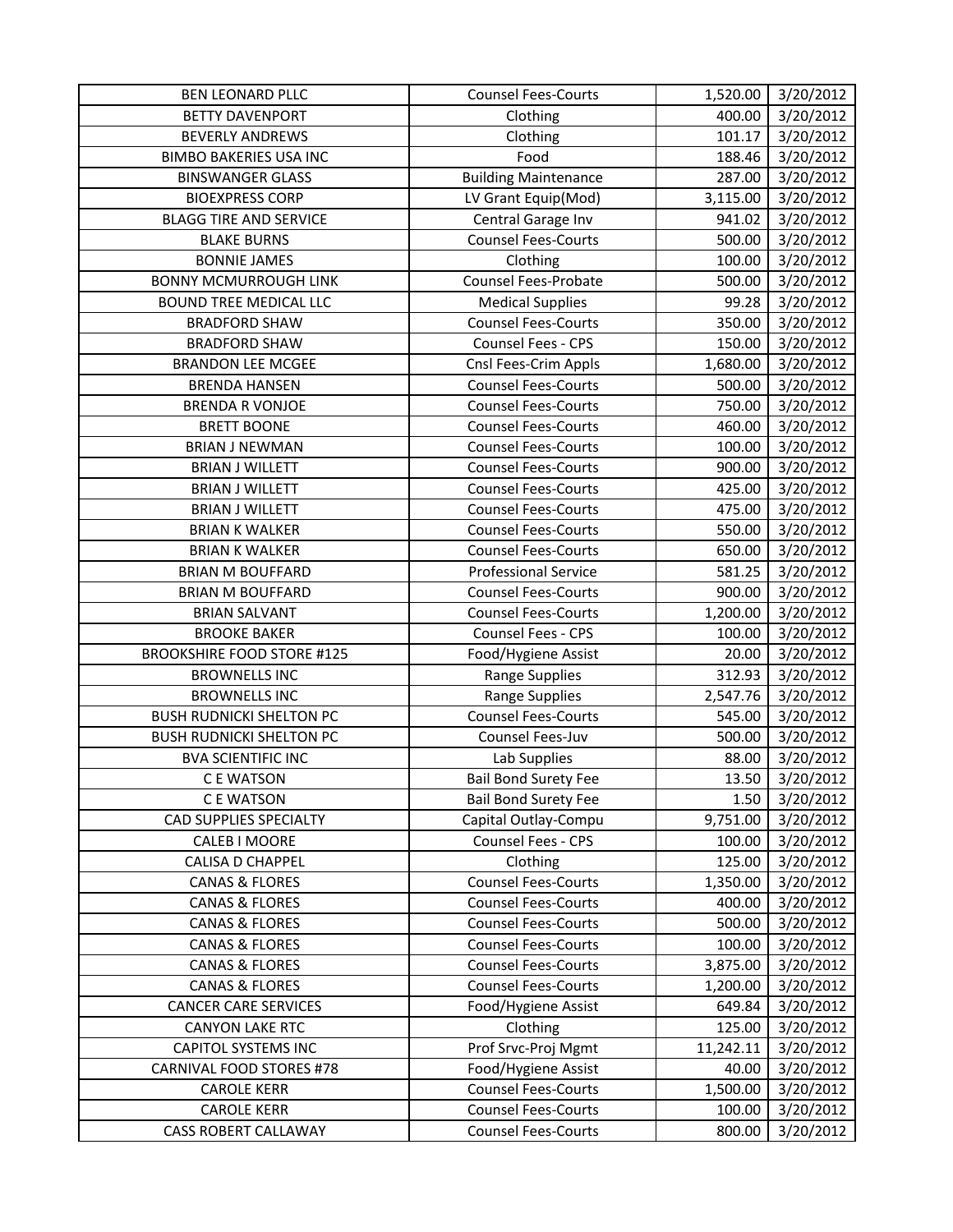| <b>CATHERINE DUNNAVANT</b>           | <b>Counsel Fees-Courts</b>  | 400.00    | 3/20/2012 |
|--------------------------------------|-----------------------------|-----------|-----------|
| <b>CATHERINE DUNNAVANT</b>           | <b>Counsel Fees-Courts</b>  | 100.00    | 3/20/2012 |
| CATHOLIC CHARITIES DIOCESE OF        | Rental Assistance           | 1,129.14  | 3/20/2012 |
| CATHOLIC CHARITIES DIOCESE OF        | Rental Admn Fee             | 40.00     | 3/20/2012 |
| CATHOLIC CHARITIES DIOCESE OF        | <b>Professional Service</b> | 220.00    | 3/20/2012 |
| CATHOLIC CHARITIES DIOCESE OF        | <b>Professional Service</b> | 3,410.00  | 3/20/2012 |
| CATHOLIC CHARITIES DIOCESE OF FTW    | Interpreter Fees            | 160.00    | 3/20/2012 |
| CATHOLIC CHARITIES DIOCESE OF FTW    | <b>Interpreter Fees</b>     | 720.00    | 3/20/2012 |
| CATHOLIC CHARITIES DIOCESE OF FTW    | <b>Interpreter Fees</b>     | 320.00    | 3/20/2012 |
| <b>CDW GOVERNMENT INC</b>            | <b>Computer Supplies</b>    | 130.05    | 3/20/2012 |
| <b>CDW GOVERNMENT INC</b>            | Capital Outlay Low V        | 1,446.83  | 3/20/2012 |
| <b>CDW GOVERNMENT INC</b>            | Non-Track Equipment         | 203.86    | 3/20/2012 |
| <b>CDW GOVERNMENT INC</b>            | Capital Outlay-Low V        | 3,890.46  | 3/20/2012 |
| <b>CDW GOVERNMENT INC</b>            | Capital Outlay-Low V        | 2,345.84  | 3/20/2012 |
| <b>CDW GOVERNMENT INC</b>            | Insurance Receivable        | 13,222.36 | 3/20/2012 |
| <b>CDW GOVERNMENT INC</b>            | Equipment                   | 41.08     | 3/20/2012 |
| CEDAR HILL MEMORIAL PARK             | <b>County Burials</b>       | 5,440.00  | 3/20/2012 |
| <b>CENTAURUS GF TERRACE LLC</b>      | <b>Rental Assistance</b>    | 900.00    | 3/20/2012 |
| CENTER FOR THERAPEUTIC CHANGE LTD    | <b>Counseling Services</b>  | 1,800.00  | 3/20/2012 |
| CENTER FOR THERAPEUTIC CHANGE LTD    | Psych Exam/Testimony        | 400.00    | 3/20/2012 |
| <b>CERILLIANT CORPORATION</b>        | Lab Supplies                | 192.05    | 3/20/2012 |
| <b>CHAD LEE</b>                      | Counsel Fees-Juv            | 400.00    | 3/20/2012 |
| <b>CHAMPION ENERGY SERVICES LLC</b>  | <b>Utility Assistance</b>   | 149.30    | 3/20/2012 |
| <b>CHARLES BURGESS</b>               | <b>Counsel Fees-Courts</b>  | 100.00    | 3/20/2012 |
| <b>CHARLES E WILLIAMS</b>            | <b>County Burials</b>       | 1,440.11  | 3/20/2012 |
| <b>CHARLES ROACH</b>                 | <b>Counsel Fees-Courts</b>  | 100.00    | 3/20/2012 |
| <b>CHARTER CAPITAL</b>               | Interpreter Fees            | 51.83     | 3/20/2012 |
| <b>CHARTER CAPITAL</b>               | <b>Professional Service</b> | 319.50    | 3/20/2012 |
| <b>CHARTER CAPITAL</b>               | <b>Professional Service</b> | 20.59     | 3/20/2012 |
| <b>CHARTER CAPITAL</b>               | <b>Professional Service</b> | 9.94      | 3/20/2012 |
| <b>CHARTER COMMUNICATIONS</b>        | Subscriptions               | 112.34    | 3/20/2012 |
| <b>CHEAPER THAN DIRT INC</b>         | <b>Range Supplies</b>       | 335.24    | 3/20/2012 |
| <b>CHECKPOINT SERVICES INC</b>       | <b>Computer Supplies</b>    | 434.50    | 3/20/2012 |
| <b>CHECKPOINT SERVICES INC</b>       | <b>Computer Supplies</b>    | 78.28     | 3/20/2012 |
| <b>CHECKPOINT SERVICES INC</b>       | <b>Computer Maintenance</b> | 836.30    | 3/20/2012 |
| <b>CHECKPOINT SERVICES INC</b>       | <b>Computer Maintenance</b> | 503.80    | 3/20/2012 |
| <b>CHEM AQUA</b>                     | A/C Maint Contract          | 280.00    | 3/20/2012 |
| CHEM AQUA                            | A/C Maint Contract          | 450.00    | 3/20/2012 |
| <b>CHEM AQUA</b>                     | A/C Maint Contract          | 80.00     | 3/20/2012 |
| <b>CHEM AQUA</b>                     | A/C Maint Contract          | 480.00    | 3/20/2012 |
| <b>CHEM AQUA</b>                     | A/C Maint Contract          | 280.00    | 3/20/2012 |
| <b>CHEM AQUA</b>                     | A/C Maint Contract          | 200.00    | 3/20/2012 |
| CHEMICAL LIME LTD                    | <b>Base Stab Materials</b>  | 3,419.23  | 3/20/2012 |
| <b>CHERYL NASON</b>                  | <b>Professional Service</b> | 150.00    | 3/20/2012 |
| <b>CHRIS'S TRIM SHOP</b>             | Central Garage Inv          | 160.00    | 3/20/2012 |
| <b>CHRISTI BOYD GLENDINNING</b>      | County Right of Way         | 3,950.00  | 3/20/2012 |
| CINTAS FIRST AID & SAFETY            | <b>Supplies</b>             | 145.60    | 3/20/2012 |
| <b>CINTAS FIRST AID &amp; SAFETY</b> | Parts and Supplies          | 61.70     | 3/20/2012 |
| <b>CIRRO ENERGY</b>                  | <b>Utility Assistance</b>   | 107.17    | 3/20/2012 |
| <b>CITIBANK</b>                      | Travel                      | 569.18    | 3/20/2012 |
| <b>CITIBANK</b>                      | Travel                      | 207.59    | 3/20/2012 |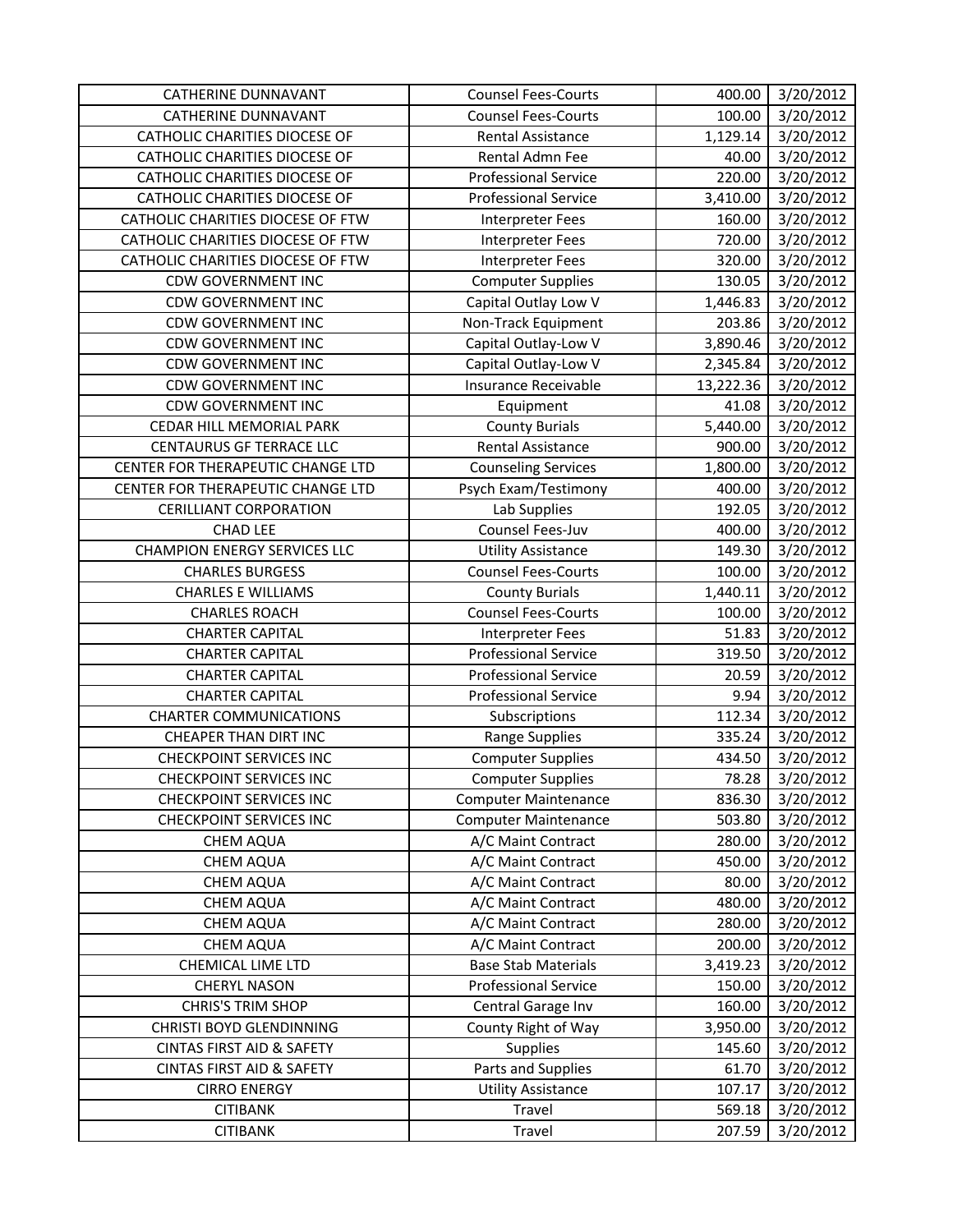| <b>CITIBANK</b>                    | Travel                      | 1,945.90   | 3/20/2012 |
|------------------------------------|-----------------------------|------------|-----------|
| <b>CITIBANK</b>                    | Travel                      | 285.09     | 3/20/2012 |
| <b>CITIBANK</b>                    | Travel                      | 285.09     | 3/20/2012 |
| <b>CITIBANK</b>                    | <b>Travel</b>               | 285.09     | 3/20/2012 |
| <b>CITIBANK</b>                    | Travel                      | 413.59     | 3/20/2012 |
| <b>CITIBANK</b>                    | Education                   | 415.19     | 3/20/2012 |
| <b>CITIBANK</b>                    | Travel                      | 7,706.16   | 3/20/2012 |
| <b>CITIBANK</b>                    | <b>Witness Travel</b>       | 607.06     | 3/20/2012 |
| <b>CITIBANK</b>                    | Education                   | 472.59     | 3/20/2012 |
| <b>CITIBANK</b>                    | Education                   | 1,149.77   | 3/20/2012 |
| <b>CITIBANK</b>                    | Education                   | 464.59     | 3/20/2012 |
| <b>CITIBANK</b>                    | Education                   | 464.59     | 3/20/2012 |
| <b>CITIBANK</b>                    | Travel                      | 2,872.94   | 3/20/2012 |
| <b>CITIBANK</b>                    | Travel                      | 804.18     | 3/20/2012 |
| <b>CITIBANK</b>                    | Travel                      | 571.18     | 3/20/2012 |
| <b>CITIBANK</b>                    | Education                   | 876.59     | 3/20/2012 |
| <b>CITIBANK</b>                    | Travel                      | 704.59     | 3/20/2012 |
| <b>CITIBANK</b>                    | Travel                      | 275.09     | 3/20/2012 |
| <b>CITIBANK</b>                    | Travel                      | 289.59     | 3/20/2012 |
| <b>CITIBANK</b>                    | Travel                      | 1,196.17   | 3/20/2012 |
| <b>CITY OF ARLINGTON</b>           | Rent                        | 3,598.33   | 3/20/2012 |
| CITY OF AZLE UTILITY DEPT          | <b>Utility Assistance</b>   | 133.00     | 3/20/2012 |
| CITY OF FOREST HILL UTILITIES      | <b>Utility Assistance</b>   | 64.83      | 3/20/2012 |
| <b>CITY OF GRAND PRAIRIE</b>       | <b>Utility Assistance</b>   | 198.08     | 3/20/2012 |
| CITY OF HALTOM CITY                | <b>Utility Assistance</b>   | 120.35     | 3/20/2012 |
| <b>CITY OF KELLER</b>              | <b>County Projects</b>      | 220,591.86 | 3/20/2012 |
| <b>CITY OF KENNEDALE</b>           | <b>County Projects</b>      | 341,936.73 | 3/20/2012 |
| <b>CITY OF KENNEDALE</b>           | <b>County Projects</b>      | 361,311.75 | 3/20/2012 |
| <b>CITY OF MANSFIELD</b>           | <b>Building Maintenance</b> | 100.00     | 3/20/2012 |
| <b>CITY OF RIVER OAKS</b>          | <b>Utility Assistance</b>   | 133.00     | 3/20/2012 |
| CITY OF WHITE SETTLEMENT           | <b>Utility Assistance</b>   | 81.17      | 3/20/2012 |
| <b>CLEBURNE COUNTY SHERIFF</b>     | <b>Court Costs</b>          | 50.00      | 3/20/2012 |
| <b>CLIFFORD GINN</b>               | Investigative               | 495.00     | 3/20/2012 |
| <b>CLIFFORD GINN</b>               | Investigative               | 615.60     | 3/20/2012 |
| <b>CLIFFORD GINN</b>               | Investigative               | 393.75     | 3/20/2012 |
| COBY WOOTEN ATTORNEY AT LAW PC     | <b>Counsel Fees-Courts</b>  | 400.00     | 3/20/2012 |
| <b>CODY L COFER</b>                | <b>Counsel Fees-Courts</b>  | 925.00     | 3/20/2012 |
| <b>COLE JENNINGS BRYAN</b>         | <b>Counsel Fees-Courts</b>  | 175.00     | 3/20/2012 |
| <b>COLE JENNINGS BRYAN</b>         | <b>Counsel Fees-Courts</b>  | 237.50     | 3/20/2012 |
| <b>COMMERCIAL RECORDER</b>         | Advertis/Leg Notice         | 401.50     | 3/20/2012 |
| <b>COMMERCIAL RECORDER</b>         | Advertis/Leg Notice         | 128.00     | 3/20/2012 |
| <b>COMMERCIAL RECORDER</b>         | Books/Pamphlets             | 216.00     | 3/20/2012 |
| <b>COMMERCIAL RECORDER</b>         | <b>Estray Livestock</b>     | 160.00     | 3/20/2012 |
| <b>COMMUNITY ENRICHMENT CENTER</b> | Subrecipient Service        | 1,778.31   | 3/20/2012 |
| <b>COMMUNITY ENRICHMENT CENTER</b> | <b>Subrecipient Service</b> | 20,092.22  | 3/20/2012 |
| COMMUNITY MORTUARY SERVICES LLC    | <b>County Burials</b>       | 785.00     | 3/20/2012 |
| COMPLIANCE CONSORTIUM CORP         | <b>Professional Service</b> | 29.37      | 3/20/2012 |
| COMPLIANCE CONSORTIUM CORP, LC     | <b>Employee Physicals</b>   | 558.03     | 3/20/2012 |
| <b>CONCHO SUPPLY INC</b>           | Central Garage Inv          | 933.65     | 3/20/2012 |
| <b>CONCHO SUPPLY INC</b>           | Central Garage Inv          | 282.23     | 3/20/2012 |
| CONCHO SUPPLY INC                  | Central Garage Inv          |            | 3/20/2012 |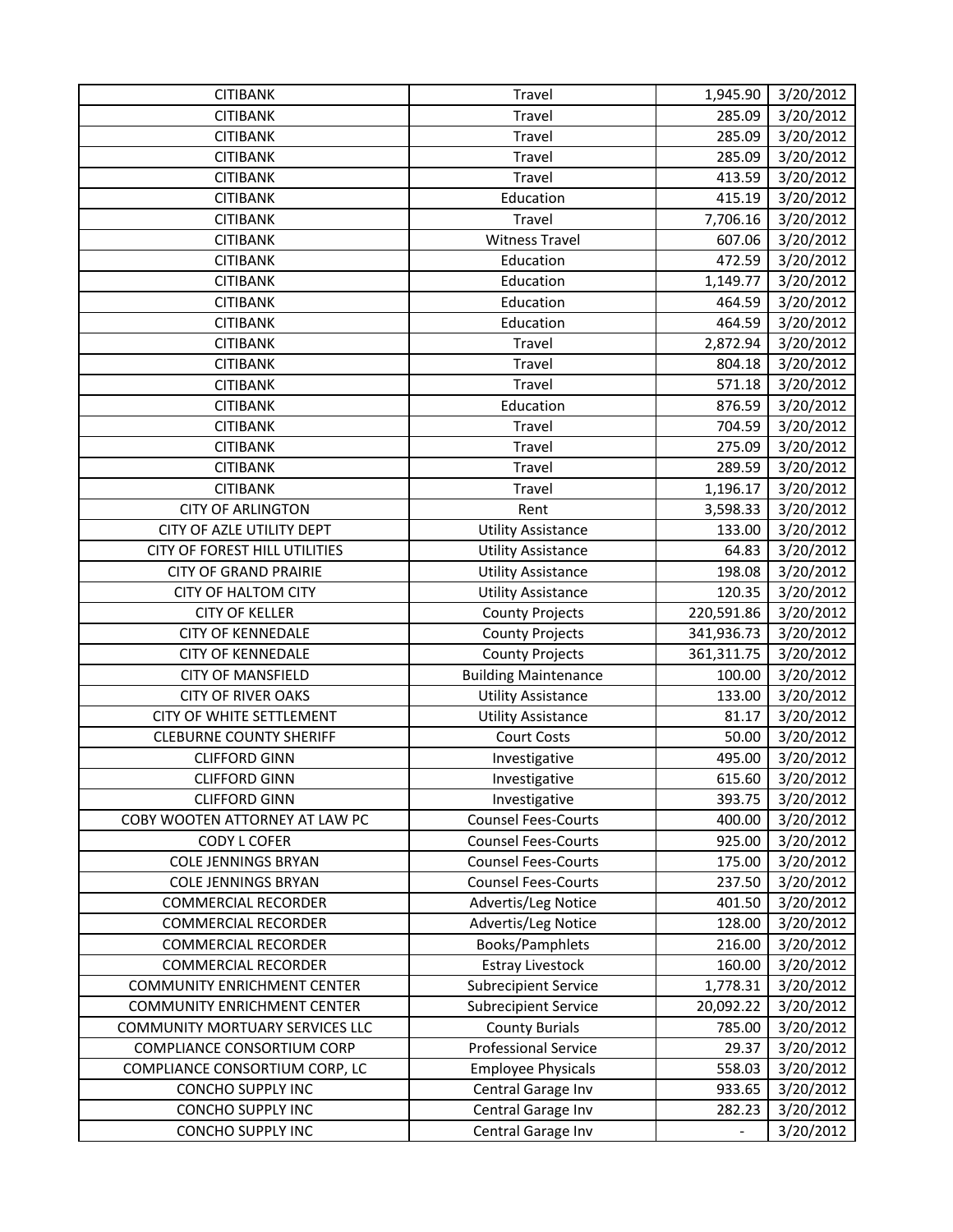| <b>CONNECTING URBAN FAMILIES</b>    | <b>Professional Service</b> | 1,360.00  | 3/20/2012 |
|-------------------------------------|-----------------------------|-----------|-----------|
| CONSTANT CONTACT INC                | Subscriptions               | 168.00    | 3/20/2012 |
| COOK CHILDRENS MEDICAL CENTER       | <b>Medical Exams</b>        | 1,666.67  | 3/20/2012 |
| <b>CORNELL CORRECTIONS OF TEXAS</b> | <b>Residential Servc</b>    | 4,009.25  | 3/20/2012 |
| CORNERSTONE ASSISTANCE NETWORK INC  | <b>Subrecipient Service</b> | 8,612.05  | 3/20/2012 |
| CORNERSTONE ASSISTANCE NETWORK INC  | <b>Subrecipient Service</b> | 12,636.97 | 3/20/2012 |
| <b>COWTOWN MATERIALS</b>            | <b>Building Maintenance</b> | 49.25     | 3/20/2012 |
| <b>COWTOWN MATERIALS</b>            | <b>Building Maintenance</b> | 98.50     | 3/20/2012 |
| <b>CREMATION SERVICES</b>           | <b>County Burials</b>       | 495.00    | 3/20/2012 |
| <b>CUEVAS DISTRIBUTION INC</b>      | Lab Supplies                | 184.00    | 3/20/2012 |
| <b>CUMMINS SOUTHERN PLAINS LLC</b>  | Parts and Supplies          | 94.46     | 3/20/2012 |
| <b>CURTIS FORTINBERRY</b>           | <b>Counsel Fees-Courts</b>  | 300.00    | 3/20/2012 |
| <b>CURTIS FORTINBERRY</b>           | <b>Counsel Fees-Courts</b>  | 550.00    | 3/20/2012 |
| <b>CURTIS FORTINBERRY</b>           | <b>Counsel Fees-Courts</b>  | 700.00    | 3/20/2012 |
| <b>DAL PAIR</b>                     | <b>Counsel Fees-Probate</b> | 500.00    | 3/20/2012 |
| DANETTE DEE ALVARADO                | Counsel Fees-Juv            | 200.00    | 3/20/2012 |
| <b>DANIEL HERNANDEZ</b>             | <b>Counsel Fees-Courts</b>  | 350.00    | 3/20/2012 |
| DANIEL HERNANDEZ                    | <b>Counsel Fees-Courts</b>  | 200.00    | 3/20/2012 |
| <b>DANIEL HERNANDEZ</b>             | <b>Counsel Fees-Courts</b>  | 700.00    | 3/20/2012 |
| DANIEL YOUNG                        | <b>Counsel Fees-Courts</b>  | 3,650.00  | 3/20/2012 |
| <b>DANIEL YOUNG</b>                 | <b>Counsel Fees-Courts</b>  | 200.00    | 3/20/2012 |
| DANNY D PITZER                      | <b>Counsel Fees-Courts</b>  | 600.00    | 3/20/2012 |
| <b>DANNY D PITZER</b>               | <b>Counsel Fees-Courts</b>  | 3,990.00  | 3/20/2012 |
| DANNY D PITZER                      | Cnsl Fees-Crim Appls        | 2,690.00  | 3/20/2012 |
| <b>DANNY TISDALE</b>                | Clothing                    | 100.00    | 3/20/2012 |
| <b>DARCY NILES DENO</b>             | Counsel Fees - CPS          | 200.00    | 3/20/2012 |
| <b>DAVID BAYS</b>                   | <b>Counsel Fees-Courts</b>  | 570.00    | 3/20/2012 |
| <b>DAVID BAYS</b>                   | <b>Counsel Fees-Courts</b>  | 400.00    | 3/20/2012 |
| <b>DAVID GALLAGHER</b>              | <b>Bail Bond Surety Fee</b> | 27.00     | 3/20/2012 |
| <b>DAVID GALLAGHER</b>              | <b>Bail Bond Surety Fee</b> | 3.00      | 3/20/2012 |
| DAVID M PATIN JR                    | Counsel Fees-Probate        | 500.00    | 3/20/2012 |
| DAVID PEARSON, IV                   | <b>Counsel Fees-Courts</b>  | 900.00    | 3/20/2012 |
| DAVID PEARSON, IV                   | <b>Counsel Fees-Courts</b>  | 1,000.00  | 3/20/2012 |
| DAVID PEARSON, IV                   | Counsel Fees-Juv            | 400.00    | 3/20/2012 |
| <b>DAVID RICHARDS</b>               | <b>Counsel Fees-Courts</b>  | 450.00    | 3/20/2012 |
| <b>DAVID RICHARDS</b>               | <b>Counsel Fees-Courts</b>  | 4,125.00  | 3/20/2012 |
| DBC FAMILY LAW                      | Counsel Fees-Juv            | 20.00     | 3/20/2012 |
| DCS INFORMATION SYSTEMS             | Subscriptions               | 29.00     | 3/20/2012 |
| <b>DEAN SWANDA</b>                  | Counsel Fees - CPS          | 100.00    | 3/20/2012 |
| <b>DEANNA BROWN</b>                 | Clothing                    | 200.00    | 3/20/2012 |
| <b>DELL MARKETING</b>               | Non-Track Equipment         | 1,823.68  | 3/20/2012 |
| <b>DELORES CHISM</b>                | Clothing                    | 172.07    | 3/20/2012 |
| DFW COMMUNICATIONS INC              | <b>Equipment Maint</b>      | 121.60    | 3/20/2012 |
| DIAGNOSTIC HYBRIDS, INC.            | Lab Supplies                | 389.84    | 3/20/2012 |
| DIAGNOSTIC HYBRIDS, INC.            | Lab Supplies                | 210.25    | 3/20/2012 |
| DIRECT ENERGY LP                    | <b>Utility Assistance</b>   | 1,703.83  | 3/20/2012 |
| DIRECT ENERGY LP                    | <b>Utility Assistance</b>   | 275.19    | 3/20/2012 |
| DISPUTE RESOLUTION SERVICES         | <b>Professional Service</b> | 37,615.66 | 3/20/2012 |
| DOLORES STEWART & ASSOCIATES INC    | <b>Professional Service</b> | 1,929.62  | 3/20/2012 |
| DOLORES STEWART & ASSOCIATES INC    | <b>Professional Service</b> | 350.84    | 3/20/2012 |
| DOLORES STEWART & ASSOCIATES INC    | <b>Professional Service</b> | 877.10    | 3/20/2012 |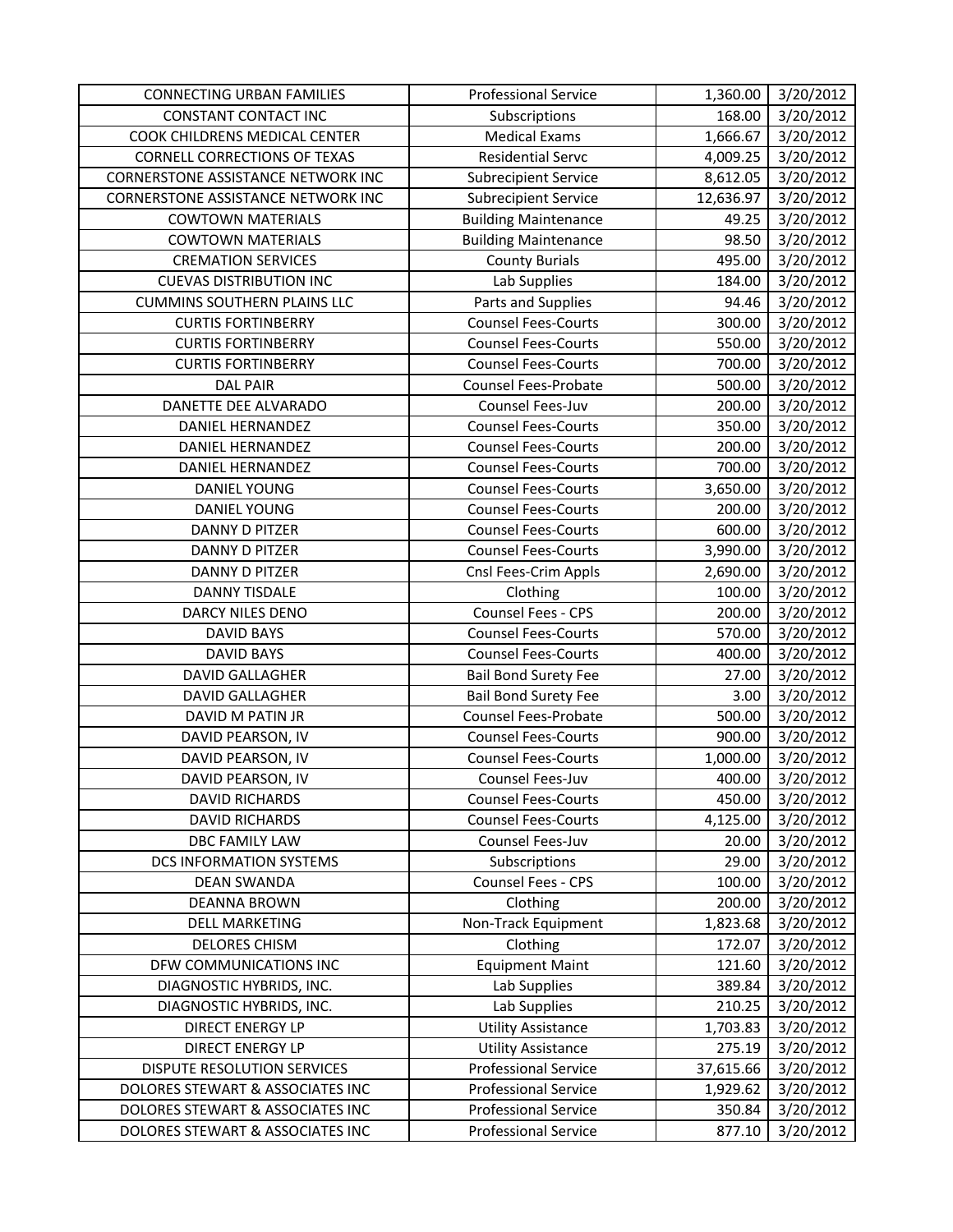| DOMINIC A BAUMAN                 | <b>Counsel Fees-Courts</b>  | 600.00     | 3/20/2012 |
|----------------------------------|-----------------------------|------------|-----------|
| <b>DOMINIC A BAUMAN</b>          | <b>Counsel Fees-Courts</b>  | 100.00     | 3/20/2012 |
| <b>DOMINO'S PIZZA</b>            | <b>Jury Costs</b>           | 66.21      | 3/20/2012 |
| <b>DON CLYBURN</b>               | Liaison Expense             | 347.07     | 3/20/2012 |
| <b>DORIS PURDY</b>               | <b>Relative Assistance</b>  | 600.00     | 3/20/2012 |
| DOUBLE D CONTRACTING LLC         | Rehab/Preserve Act          | 625.00     | 3/20/2012 |
| DOUBLE EAGLE MECHANICAL SERVICE  | <b>Building Maintenance</b> | 271.30     | 3/20/2012 |
| DOUBLE EAGLE MECHANICAL SERVICE  | <b>Building Maintenance</b> | 144.00     | 3/20/2012 |
| DOUBLE EAGLE MECHANICAL SERVICE  | <b>Building Maintenance</b> | 288.00     | 3/20/2012 |
| DOUBLE EAGLE MECHANICAL SERVICE  | <b>Building Maintenance</b> | 144.00     | 3/20/2012 |
| DOUBLE EAGLE MECHANICAL SERVICE  | <b>Building Maintenance</b> | 713.00     | 3/20/2012 |
| DOUBLE EAGLE MECHANICAL SERVICE  | <b>Building Maintenance</b> | 729.72     | 3/20/2012 |
| DOUBLE EAGLE MECHANICAL SERVICE  | A/C Maint Contract          | 211.25     | 3/20/2012 |
| <b>DOUGLASS DISTRIBUTING</b>     | Gasoline Inventory          | 112,380.13 | 3/20/2012 |
| <b>DOUGLASS DISTRIBUTING</b>     | Gasoline Inventory          | 140,172.35 | 3/20/2012 |
| DRAKE COMMUNICATIONS INC         | <b>Equipment Maint</b>      | 230.00     | 3/20/2012 |
| DRAKE DUNNAVENT PC               | <b>Counsel Fees-Courts</b>  | 400.00     | 3/20/2012 |
| DURKIN LAW OFFICES PC            | Counsel Fees - CPS          | 50.00      | 3/20/2012 |
| <b>EAN HOLDINGS LLC</b>          | Travel                      | 319.64     | 3/20/2012 |
| <b>EASTERN LAB SERVICES</b>      | Lab Supplies                | 496.00     | 3/20/2012 |
| Eddie M Farmer                   | Education                   | 37.41      | 3/20/2012 |
| <b>EDWARD G JONES</b>            | <b>Counsel Fees-Courts</b>  | 500.00     | 3/20/2012 |
| <b>EDWARD G JONES</b>            | <b>Counsel Fees-Courts</b>  | 1,950.00   | 3/20/2012 |
| <b>EDWARD GJONES</b>             | <b>Counsel Fees-Courts</b>  | 300.00     | 3/20/2012 |
| <b>EDWIN YOUNGBLOOD</b>          | <b>Counsel Fees-Courts</b>  | 175.00     | 3/20/2012 |
| <b>EDWIN YOUNGBLOOD</b>          | Counsel Fees-Juv            | 500.00     | 3/20/2012 |
| <b>EDWIN YOUNGBLOOD</b>          | Counsel Fees - CPS          | 100.00     | 3/20/2012 |
| ELECTRONIC TECHNOLOGIES CORP USA | <b>Building Maintenance</b> | 1,886.07   | 3/20/2012 |
| ELECTRONIC TECHNOLOGIES CORP USA | <b>Building Maintenance</b> | 996.25     | 3/20/2012 |
| ELEMENTS OF ARCHITECTURE INC     | <b>Professional Service</b> | 4,435.43   | 3/20/2012 |
| <b>ELIZABETH JORDAN</b>          | Clothing                    | 100.00     | 3/20/2012 |
| ELIZABETH NUTUA                  | <b>Court Visitor</b>        | 373.00     | 3/20/2012 |
| <b>ELIZABETH OYENIYI</b>         | <b>Meeting Expenses</b>     | 110.49     | 3/20/2012 |
| ELOY SEPULVEDA                   | <b>Counsel Fees-Courts</b>  | 300.00     | 3/20/2012 |
| <b>ELOY SEPULVEDA</b>            | <b>Counsel Fees-Courts</b>  | 725.00     | 3/20/2012 |
| <b>ELOY SEPULVEDA</b>            | <b>Counsel Fees-Courts</b>  | 125.00     | 3/20/2012 |
| <b>ELOY SEPULVEDA</b>            | <b>Counsel Fees-Courts</b>  | 400.00     | 3/20/2012 |
| <b>ELRODS COST PLUS</b>          | Food/Hygiene Assist         | 20.00      | 3/20/2012 |
| <b>EMBASSY SUITES RIVERWALK</b>  | Education                   | 928.15     | 3/20/2012 |
| EMC INTEGRATED SYSTEMS GROUP     | <b>Equipment Maint</b>      | 3,540.25   | 3/20/2012 |
| EMC INTEGRATED SYSTEMS GROUP     | <b>Building Maintenance</b> | 170.00     | 3/20/2012 |
| <b>EMERALD PARK APARTMENTS</b>   | Rental Assistance           | 625.00     | 3/20/2012 |
| <b>EMERALD PARK APARTMENTS</b>   | <b>Utility Assistance</b>   | 40.42      | 3/20/2012 |
| <b>EMPIRE PAPER</b>              | <b>Custodian Supplies</b>   | 725.25     | 3/20/2012 |
| <b>ENCON SYSTEMS INC</b>         | <b>Computer Supplies</b>    | 208.80     | 3/20/2012 |
| <b>ENTERPRISE RENT-A-CAR</b>     | Vehicle Maintenance         | 503.80     | 3/20/2012 |
| <b>ENTRUST ENERGY INC</b>        | <b>Utility Assistance</b>   | 530.22     | 3/20/2012 |
| <b>ENVIROMATIC SERVICES</b>      | A/C Maint Contract          | 2,798.35   | 3/20/2012 |
| <b>ENVIROMATIC SERVICES</b>      | A/C Maint Contract          | 95.00      | 3/20/2012 |
| <b>ENVIROMATIC SERVICES</b>      | A/C Maint Contract          | 190.00     | 3/20/2012 |
| <b>ENVIROMATIC SERVICES</b>      | A/C Maint Contract          | 663.01     | 3/20/2012 |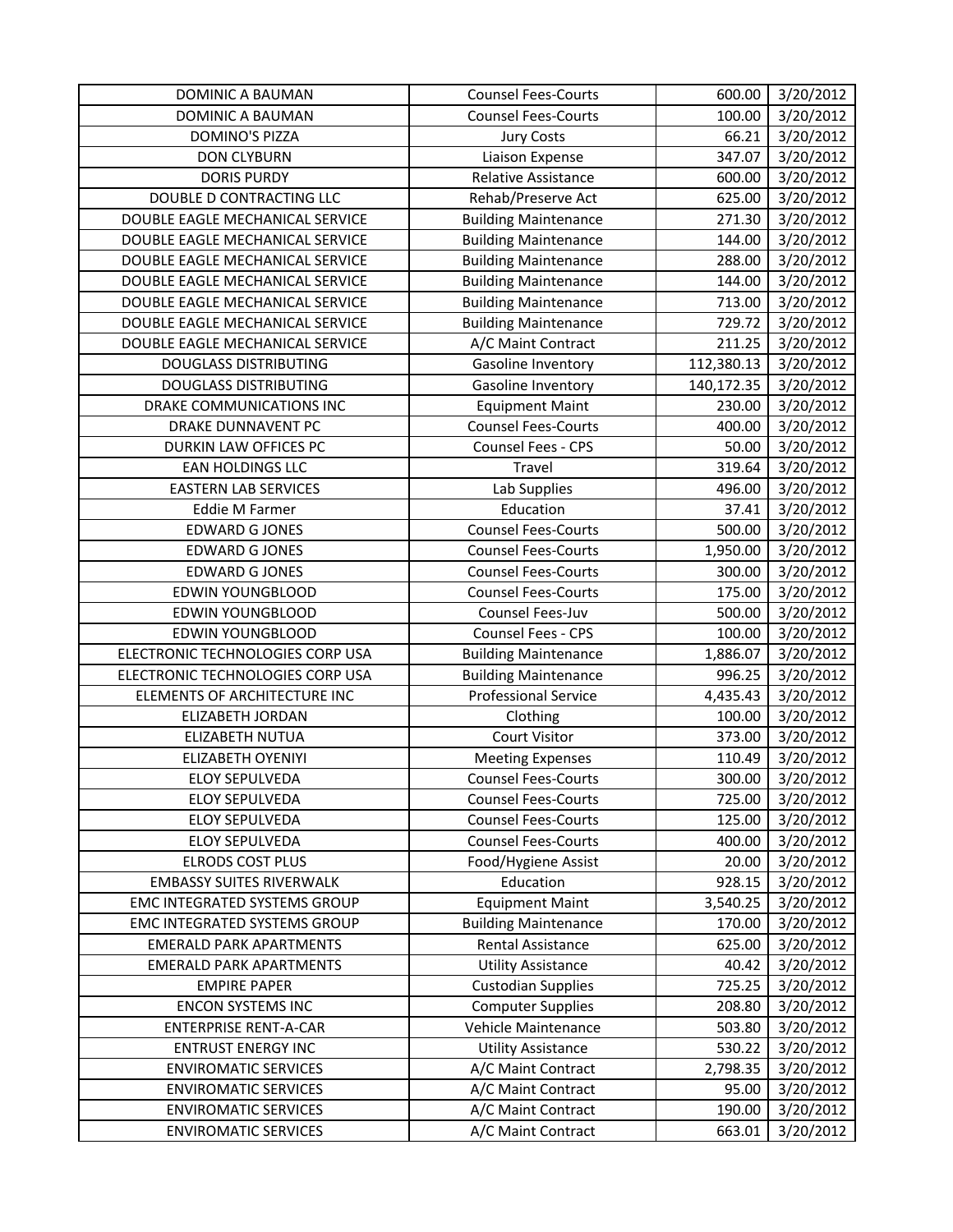| ERGON ASPHALT & EMULSIONS INC         | Asphalt-Liquid              | 1,536.47  | 3/20/2012 |
|---------------------------------------|-----------------------------|-----------|-----------|
| <b>ERIC CUMMINGS</b>                  | Counsel Fees-Courts         | 500.00    | 3/20/2012 |
| Eric S Metcalf                        | Education                   | 180.00    | 3/20/2012 |
| <b>ERICA STARKS</b>                   | Relative Assistance         | 300.00    | 3/20/2012 |
| <b>ERIN HERTEL</b>                    | <b>Restitution Payable</b>  | 30.77     | 3/20/2012 |
| <b>ESTATE OF ROBERT FRANKLIN FORD</b> | <b>Counsel Fees-Courts</b>  | 3,500.00  | 3/20/2012 |
| ESTATE OF ROBERT FRANKLIN FORD        | <b>Counsel Fees-Courts</b>  | 350.00    | 3/20/2012 |
| ESTATE OF ROBERT FRANKLIN FORD        | <b>Counsel Fees-Courts</b>  | 200.00    | 3/20/2012 |
| <b>EULA BROWN</b>                     | Clothing                    | 191.03    | 3/20/2012 |
| <b>EVCO PARTNERS LP</b>               | Sheriff Inventory           | 157.92    | 3/20/2012 |
| <b>EVCO PARTNERS LP</b>               | Supplies                    | 4.77      | 3/20/2012 |
| <b>EVCO PARTNERS LP</b>               | <b>Computer Supplies</b>    | 16.08     | 3/20/2012 |
| <b>EVCO PARTNERS LP</b>               | <b>Building Maintenance</b> | 523.86    | 3/20/2012 |
| <b>EVCO PARTNERS LP</b>               | <b>Building Maintenance</b> | 460.80    | 3/20/2012 |
| <b>EVCO PARTNERS LP</b>               | Supplies                    | 92.43     | 3/20/2012 |
| <b>EVCO PARTNERS LP</b>               | Parts and Supplies          | 11.20     | 3/20/2012 |
| <b>EVCO PARTNERS LP</b>               | Parts and Supplies          | 17.44     | 3/20/2012 |
| <b>EVCO PARTNERS LP</b>               | Parts and Supplies          | 160.94    | 3/20/2012 |
| <b>EVCO PARTNERS LP</b>               | Field Equip&Supplies        | 21.44     | 3/20/2012 |
| <b>EVCO PARTNERS LP</b>               | Field Equip&Supplies        | 28.10     | 3/20/2012 |
| <b>EVCO PARTNERS LP</b>               | Non-Track Equipment         | 709.82    | 3/20/2012 |
| <b>EVCO PARTNERS LP</b>               | Landscaping Expense         | 318.79    | 3/20/2012 |
| <b>EVCO PARTNERS LP</b>               | Non-Track Equipment         | 268.80    | 3/20/2012 |
| <b>EVCO PARTNERS LP</b>               | Supplies                    | 130.95    | 3/20/2012 |
| <b>EVERY DAY LIFE RTC</b>             | <b>Residential Servc</b>    | 12,796.84 | 3/20/2012 |
| <b>EXECUTIVE FORMS &amp; SUPPLIES</b> | <b>Supplies</b>             | 92.50     | 3/20/2012 |
| EZ ELECTRICAL CONTRACTORS LLC         | <b>Building Maintenance</b> | 53.69     | 3/20/2012 |
| EZ ELECTRICAL CONTRACTORS LLC         | <b>Building Maintenance</b> | 322.52    | 3/20/2012 |
| <b>FAMILY DOLLAR</b>                  | Food/Hygiene Assist         | 75.00     | 3/20/2012 |
| FAMILY DOLLAR #5504                   | Food/Hygiene Assist         | 159.97    | 3/20/2012 |
| FAMILY DOLLAR #6283                   | Food/Hygiene Assist         | 132.24    | 3/20/2012 |
| FAMILY DOLLAR #7232                   | Food/Hygiene Assist         | 35.00     | 3/20/2012 |
| FAMILY DOLLAR #8773                   | Food/Hygiene Assist         | 34.69     | 3/20/2012 |
| <b>FAMILY DOLLAR STORE</b>            | Food/Hygiene Assist         | 269.56    | 3/20/2012 |
| <b>FAMILY DOLLAR STORE #2416</b>      | Food/Hygiene Assist         | 97.00     | 3/20/2012 |
| FARMER & ASSOCIATES, INC.             | <b>Building Maintenance</b> | 860.00    | 3/20/2012 |
| FARMER & ASSOCIATES, INC.             | State Right of Way          | 295.00    | 3/20/2012 |
| <b>FARMERS MARKET</b>                 | Food                        | 380.56    | 3/20/2012 |
| <b>FASCLAMPITT PAPER STORE</b>        | Sheriff Inventory           | 1,330.80  | 3/20/2012 |
| <b>FEDEX</b>                          | Postage                     | 81.53     | 3/20/2012 |
| <b>FEDEX</b>                          | Postage                     | 47.78     | 3/20/2012 |
| <b>FEDEX</b>                          | Postage                     | 67.46     | 3/20/2012 |
| FELIPE O CALZADA                      | <b>Counsel Fees-Courts</b>  | 350.00    | 3/20/2012 |
| FELIPE O CALZADA                      | Counsel Fees-Juv            | 100.00    | 3/20/2012 |
| FERNANDO ORTIZ                        | <b>Bail Bond Surety Fee</b> | 27.00     | 3/20/2012 |
| FERNANDO ORTIZ                        | <b>Bail Bond Surety Fee</b> | 3.00      | 3/20/2012 |
| FIESTA MART #60                       | Food/Hygiene Assist         | 20.00     | 3/20/2012 |
| FIESTA MART #61                       | Food/Hygiene Assist         | 80.00     | 3/20/2012 |
| FIESTA MART #69                       | Food/Hygiene Assist         | 20.00     | 3/20/2012 |
| FIESTA MART #76                       | Food/Hygiene Assist         | 354.47    | 3/20/2012 |
| FIESTA MART INC                       | Food/Hygiene Assist         | 79.88     | 3/20/2012 |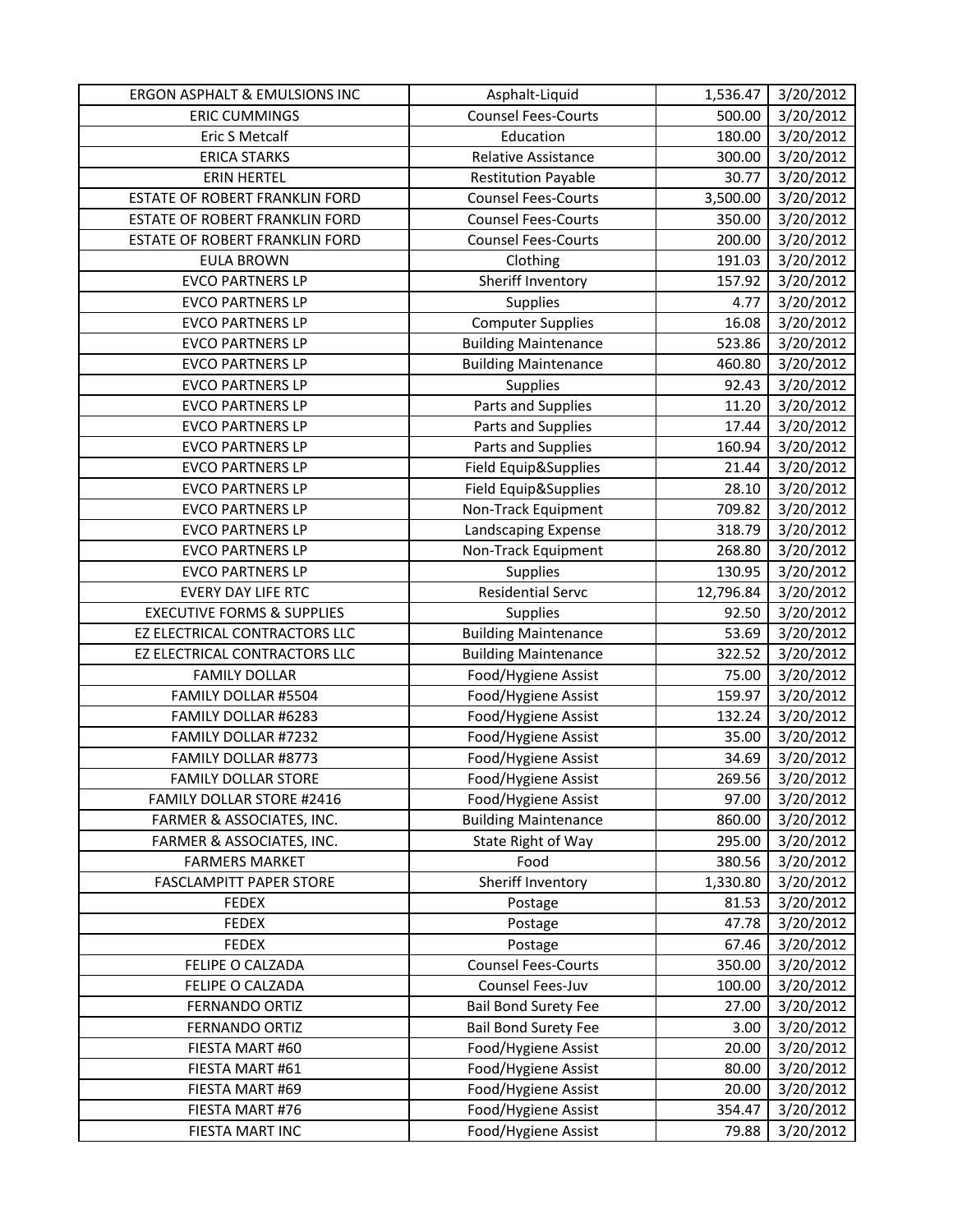| <b>FIRST CHOICE POWER</b>           | <b>Utility Assistance</b>   | 1,832.51   | 3/20/2012 |
|-------------------------------------|-----------------------------|------------|-----------|
| <b>FISHER COUNTY CLERK</b>          | <b>Court Costs</b>          | 16.00      | 3/20/2012 |
| FIVE STAR CORRECTIONAL SERVICES INC | Food Contr/Prisoners        | 154,011.53 | 3/20/2012 |
| FIVE STAR CORRECTIONAL SERVICES INC | Food Contr/Employees        | 5,104.01   | 3/20/2012 |
| FIVE STAR FORD OF TEXAS LTD         | Parts and Supplies          | 41.07      | 3/20/2012 |
| FLYNN, FRANCIS & CLARK LLP          | Counsel Fees-Juv            | 200.00     | 3/20/2012 |
| FORENSIC CONSULTANT SERVICES        | <b>Professional Service</b> | 1,500.00   | 3/20/2012 |
| FORENSIC DNA & DRUG TESTING SERVICE | <b>Medical Services</b>     | 1,161.00   | 3/20/2012 |
| FORT WORTH ELECTRIC                 | <b>Building Maintenance</b> | 676.08     | 3/20/2012 |
| FORT WORTH STAR TELEGRAM            | Advertis/Leg Notice         | 2,439.87   | 3/20/2012 |
| FORT WORTH STAR TELEGRAM            | Advertis/Leg Notice         | 652.14     | 3/20/2012 |
| FORT WORTH WATER DEPARTMENT         | Field Equip&Supplies        | 153.40     | 3/20/2012 |
| FORT WORTH WATER DEPARTMENT         | Water                       | 125.01     | 3/20/2012 |
| FORT WORTH WATER DEPARTMENT         | Water                       | 708.42     | 3/20/2012 |
| FORT WORTH WATER DEPARTMENT         | Water                       | 142.79     | 3/20/2012 |
| FORT WORTH WATER DEPARTMENT         | Water                       | 49.44      | 3/20/2012 |
| FORT WORTH WATER DEPARTMENT         | Water                       | 527.82     | 3/20/2012 |
| FORT WORTH WATER DEPARTMENT         | Water                       | 233.08     | 3/20/2012 |
| FORT WORTH WATER DEPARTMENT         | Water                       | 36.50      | 3/20/2012 |
| FORT WORTH WATER DEPARTMENT         | Water                       | 36.50      | 3/20/2012 |
| FORT WORTH WATER DEPARTMENT         | Water                       | 61.75      | 3/20/2012 |
| FORT WORTH WATER DEPARTMENT         | Water                       | 2,926.10   | 3/20/2012 |
| FORT WORTH WATER DEPARTMENT         | Water                       | 1,452.60   | 3/20/2012 |
| FORT WORTH WATER DEPARTMENT         | Water                       | 162.00     | 3/20/2012 |
| FORT WORTH WATER DEPARTMENT         | Water                       | 237.60     | 3/20/2012 |
| FORT WORTH WATER DEPARTMENT         | Water                       | 118.80     | 3/20/2012 |
| FORT WORTH WATER DEPARTMENT         | Water                       | 324.00     | 3/20/2012 |
| FORT WORTH WATER DEPARTMENT         | Water                       | 81.00      | 3/20/2012 |
| FORT WORTH WATER DEPARTMENT         | Water                       | 3,186.00   | 3/20/2012 |
| FORT WORTH WATER DEPARTMENT         | Water                       | 437.40     | 3/20/2012 |
| FORT WORTH WATER DEPARTMENT         | Water                       | 280.80     | 3/20/2012 |
| FORT WORTH WATER DEPARTMENT         | Water                       | 108.00     | 3/20/2012 |
| FORT WORTH WATER DEPARTMENT         | Water                       | 583.20     | 3/20/2012 |
| FORT WORTH WATER DEPARTMENT         | <b>Utility Assistance</b>   | 3,933.53   | 3/20/2012 |
| <b>FRANCINE PRATT</b>               | Liaison Expense             | 85.57      | 3/20/2012 |
| FRANCISCO HERNANDEZ JR              | <b>Counsel Fees-Courts</b>  | 500.00     | 3/20/2012 |
| FRANCISCO HERNANDEZ JR              | <b>Counsel Fees-Courts</b>  | 500.00     | 3/20/2012 |
| <b>FRANK ADLER</b>                  | Counsel Fees - CPS          | 890.00     | 3/20/2012 |
| FRED CUMMINGS                       | <b>Counsel Fees-Courts</b>  | 6,800.00   | 3/20/2012 |
| <b>FRED CUMMINGS</b>                | <b>Counsel Fees-Courts</b>  | 1,450.00   | 3/20/2012 |
| <b>FREELANCE ENTERPRISES INC</b>    | Law Books                   | 427.50     | 3/20/2012 |
| FT WORTH LAUNDRY & DRY CLEAN        | Clothing                    | 121.00     | 3/20/2012 |
| FT WORTH LAUNDRY & DRY CLEAN        | Lab Equip Mainten           | 53.00      | 3/20/2012 |
| FULGHAM LAW FIRM PC                 | <b>Counsel Fees-Courts</b>  | 400.00     | 3/20/2012 |
| FULGHAM LAW FIRM PC                 | <b>Counsel Fees-Courts</b>  | 850.00     | 3/20/2012 |
| <b>G ALAN STEELE</b>                | <b>Counsel Fees-Courts</b>  | 900.00     | 3/20/2012 |
| <b>G ANDREW PLATT</b>               | <b>Counsel Fees-Courts</b>  | 1,250.00   | 3/20/2012 |
| <b>G ANDREW PLATT</b>               | <b>Counsel Fees-Courts</b>  | 550.00     | 3/20/2012 |
| <b>G ANDREW PLATT</b>               | <b>Counsel Fees-Courts</b>  | 100.00     | 3/20/2012 |
| <b>G4S JUSTICE SERVICES INC</b>     | Electronic Monitor'g        | 3,597.44   | 3/20/2012 |
| <b>GARY MEDLIN</b>                  | <b>Counsel Fees-Courts</b>  | 350.00     | 3/20/2012 |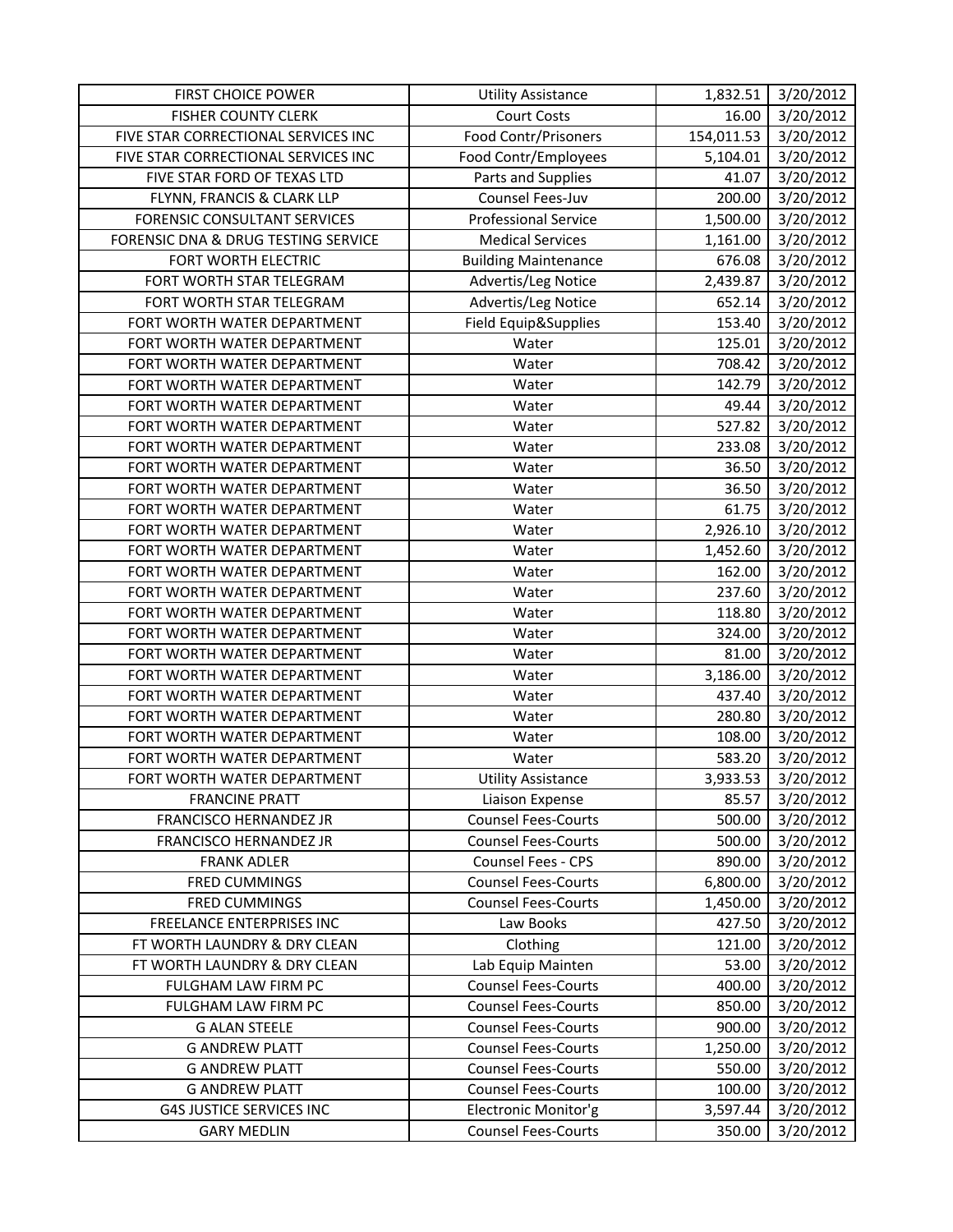| <b>GARY MEDLIN</b>                   | <b>Counsel Fees-Courts</b>  | 175.00    | 3/20/2012 |
|--------------------------------------|-----------------------------|-----------|-----------|
| <b>GE FOODLAND INC</b>               | Food/Hygiene Assist         | 20.00     | 3/20/2012 |
| <b>GEORGE MACKEY</b>                 | <b>Counsel Fees-Courts</b>  | 400.00    | 3/20/2012 |
| <b>GEORGE MACKEY</b>                 | <b>Counsel Fees-Courts</b>  | 425.00    | 3/20/2012 |
| <b>GEORGE R TRIMBER LAW OFFICE</b>   | <b>Counsel Fees-Courts</b>  | 550.00    | 3/20/2012 |
| GES                                  | <b>Building Maintenance</b> | 217.00    | 3/20/2012 |
| <b>GES</b>                           | <b>Building Maintenance</b> | 341.00    | 3/20/2012 |
| <b>GES</b>                           | <b>Building Maintenance</b> | 2,633.60  | 3/20/2012 |
| <b>GES</b>                           | A/C Maint Contract          | 828.74    | 3/20/2012 |
| <b>GES</b>                           | A/C Maint Contract          | 2,157.00  | 3/20/2012 |
| <b>GES</b>                           | A/C Maint Contract          | 515.29    | 3/20/2012 |
| <b>GES</b>                           | A/C Maint Contract          | 797.96    | 3/20/2012 |
| <b>GEXA ENERGY LP</b>                | <b>Utility Assistance</b>   | 64.68     | 3/20/2012 |
| <b>GILBERT RUSSELL ROWE</b>          | <b>Counsel Fees-Courts</b>  | 325.00    | 3/20/2012 |
| <b>GILBERT RUSSELL ROWE</b>          | <b>Counsel Fees-Courts</b>  | 1,000.00  | 3/20/2012 |
| <b>GILBERT RUSSELL ROWE</b>          | <b>Counsel Fees-Courts</b>  | 550.00    | 3/20/2012 |
| <b>GILBERT RUSSELL ROWE</b>          | <b>Counsel Fees-Courts</b>  | 300.00    | 3/20/2012 |
| <b>GILBERT RUSSELL ROWE</b>          | <b>Counsel Fees-Courts</b>  | 50.00     | 3/20/2012 |
| <b>GILBERT RUSSELL ROWE</b>          | <b>Counsel Fees-Courts</b>  | 125.00    | 3/20/2012 |
| <b>GILBERT RUSSELL ROWE</b>          | <b>Counsel Fees-Courts</b>  | 100.00    | 3/20/2012 |
| <b>GLAXO SMITH KLINE (GSK)</b>       | <b>Medical Supplies</b>     | 2,038.67  | 3/20/2012 |
| GLENN & JERRY'S AUTO SALVAGE INC     | Central Garage Inv          | 100.00    | 3/20/2012 |
| <b>GLOBAL PAYMENTS INC</b>           | Hith Dept Immu Fees         | 383.53    | 3/20/2012 |
| <b>GLOBAL PAYMENTS INC</b>           | Hith Dept Immu Fees         | 147.22    | 3/20/2012 |
| <b>GLOBAL PAYMENTS INC</b>           | Hlth Internat'l Trav        | 973.45    | 3/20/2012 |
| GOFA-GOVERNMENT FINANCE OFFICERS     | Subscriptions               | 180.00    | 3/20/2012 |
| GOFA-GOVERNMENT FINANCE OFFICERS     | Education                   | 8.00      | 3/20/2012 |
| <b>GOLDSTONE HOTELS LLC</b>          | Travel                      | 73.45     | 3/20/2012 |
| <b>GOLDSTONE HOTELS LLC</b>          | Travel                      | 101.69    | 3/20/2012 |
| <b>GOMEZ FLOOR COVERING INC</b>      | <b>Building Maintenance</b> | 545.00    | 3/20/2012 |
| <b>GOMEZ FLOOR COVERING INC</b>      | <b>Building Maintenance</b> | 3,776.25  | 3/20/2012 |
| <b>GOMEZ FLOOR COVERING INC</b>      | Non-Track Const/Bldg        | 13,388.70 | 3/20/2012 |
| <b>GOVERNMENT FINANCE OFFICERS</b>   | <b>GFOA</b>                 | 1,095.00  | 3/20/2012 |
| <b>GRANICUS INC</b>                  | Software Maintenance        | 2,500.00  | 3/20/2012 |
| <b>GRAPHIC SOLUTIONS GROUP</b>       | Sign Shop Inventory         | 131.42    | 3/20/2012 |
| <b>GREEN MOUNTAIN ENERGY COMPANY</b> | <b>Utility Assistance</b>   | 107.11    | 3/20/2012 |
| <b>GREEN MOUNTAIN ENERGY COMPANY</b> | <b>Utility Assistance</b>   | 96.39     | 3/20/2012 |
| <b>GREEN MOUNTAIN ENERGY COMPANY</b> | <b>Utility Assistance</b>   | 162.20    | 3/20/2012 |
| <b>GREEN MOUNTAIN ENERGY COMPANY</b> | <b>Utility Assistance</b>   | 62.09     | 3/20/2012 |
| <b>GREEN MOUNTAIN ENERGY COMPANY</b> | <b>Utility Assistance</b>   | 102.38    | 3/20/2012 |
| <b>GREENWOOD MOUNT OLIVET</b>        | <b>County Burials</b>       | 3,820.00  | 3/20/2012 |
| <b>GREGSTON K CAMPBELL</b>           | Rental Assistance           | 400.00    | 3/20/2012 |
| <b>GREYHOUND PACKAGE EXPRESS</b>     | Transportation              | 140.55    | 3/20/2012 |
| <b>GST PUBLIC SAFETY SUPPLY</b>      | Safety/Tact Supplies        | 892.80    | 3/20/2012 |
| <b>GT DISTRIBUTORS INC</b>           | Safety/Tact Supplies        | 742.50    | 3/20/2012 |
| <b>GW OUTFITTERS LP</b>              | Supplies                    | 148.50    | 3/20/2012 |
| H D SMITH WHOLESALE CO               | <b>Medical Supplies</b>     | 718.84    | 3/20/2012 |
| H D SMITH WHOLESALE CO               | <b>Medical Supplies</b>     | 1,003.59  | 3/20/2012 |
| H D SMITH WHOLESALE CO               | <b>Medical Supplies</b>     | 1,069.05  | 3/20/2012 |
| HALO BRANDED SOLUTIONS INC           | Health Promo Pgrm           | 497.15    | 3/20/2012 |
| HAMIDA A ABDAL-KHALLAQ INC           | <b>Counsel Fees-Courts</b>  | 1,100.00  | 3/20/2012 |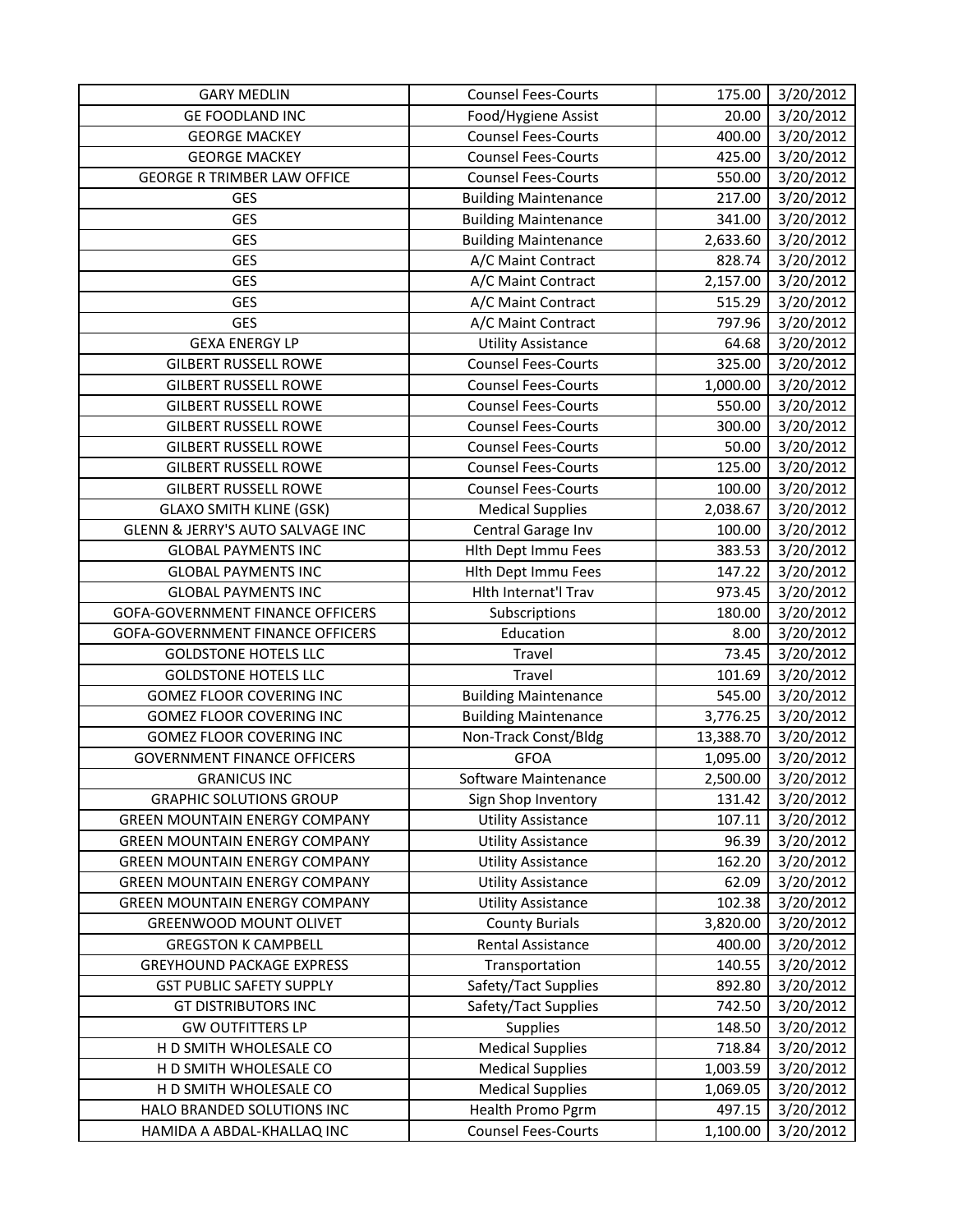| 75.00<br>3/20/2012<br>HAMIDA A ABDAL-KHALLAQ INC<br>Counsel Fees-Juv<br>3/20/2012<br>HANSON PIPE & PRECAST INC<br>Culverts<br>188.24<br>Lab Supplies<br><b>HARDY DIAGNOSTICS</b><br>3/20/2012<br>347.20<br>3/20/2012<br><b>HAROLD V JOHNSON</b><br><b>Counsel Fees-Courts</b><br>900.00<br><b>Counsel Fees-Courts</b><br>975.00<br>3/20/2012<br>HAROLD V JOHNSON<br>3/20/2012<br>HARRY HARRIS, III<br><b>Counsel Fees-Courts</b><br>100.00<br>HEALTHSMART BENEFIT SOLUTIONS INC<br><b>Medical Admn Fees</b><br>30.00<br>3/20/2012<br>863.88<br>3/20/2012<br>HEARTLAND SERVICES INC<br>Radio Serv-Non Contr<br>3/20/2012<br><b>Heather R Fantroy</b><br>Travel<br>344.56<br><b>HELBING'S MOBIL SERVICE</b><br>3/20/2012<br>Central Garage Inv<br>238.50<br>3/20/2012<br>HELPING OPEN PEOPLES EYES, INC.<br>O/P Group Counseling<br>785.00<br><b>Counsel Fees-Courts</b><br>HENDRICKS, WEATHERS & JEFFERSON PC<br>500.00<br>3/20/2012<br>HI-WAY EQUIPMENT COMPANY LLC<br>170.33<br>3/20/2012<br>Parts and Supplies<br><b>HOBART SERVICE</b><br>Kitchen Maintenance<br>3/20/2012<br>1,303.10<br>3/20/2012<br><b>HOBART SERVICE</b><br>Kitchen Maintenance<br>2,077.30<br>$\frac{1}{3}/20/2012$<br>HOLT COMPANY OF TEXAS<br>Parts and Supplies<br>72.24<br>9,686.75<br>HONEYWELL INTERNATIONAL INC<br>A/C Maint Contract<br>3/20/2012<br>Non-Track Const/Bldg<br>3/20/2012<br>HORSESHOE CONSTRUCTION INC<br>93,148.65<br>Casualty Insurance<br>3/20/2012<br>HUB INTERNATIONAL RIGG<br>2,354.18<br>Capital Outlay-Low V<br>3/20/2012<br>2,995.00<br>HUMANWARE<br>Non-Track Equipment<br>3/20/2012<br>HUMANWARE<br>21.00<br>3/20/2012<br>Travel<br>11.00<br>Hung Nguyen<br>3/20/2012<br>HUNTINGTON PLACE APARTMENTS LTD<br>29.71<br><b>Utility Assistance</b><br>3/20/2012<br>HURST CITY APARTMENT PARTNERS<br>Rental Assistance<br>730.00<br>HURST CITY APARTMENT PARTNERS<br>74.15<br>3/20/2012<br><b>Utility Assistance</b><br>28,919.00<br>Software Maintenance<br>3/20/2012<br><b>IBM CORPORATION</b><br>3/20/2012<br><b>IMAGETEK OFFICE SYSTEMS</b><br>48.75<br><b>Equipment Maint</b><br><b>Disposal Service</b><br>3/20/2012<br>INDEPENDENT ENVIRONMENTAL SERV<br>20.00<br><b>Disposal Service</b><br>3/20/2012<br>INDEPENDENT ENVIRONMENTAL SERV<br>30.00<br>50.00<br>3/20/2012<br>INDEPENDENT ENVIRONMENTAL SERV<br><b>Disposal Service</b><br><b>Disposal Service</b><br>50.00<br>3/20/2012<br>INDEPENDENT ENVIRONMENTAL SERV<br>3/20/2012<br><b>Disposal Service</b><br>INDEPENDENT ENVIRONMENTAL SERV<br>95.00<br>3/20/2012<br><b>Disposal Service</b><br>146.00<br>INDEPENDENT ENVIRONMENTAL SERV<br>3/20/2012<br>INDEPENDENT ENVIRONMENTAL SERV<br>140.40<br><b>Disposal Service</b><br>3/20/2012<br>INDEPENDENT ENVIRONMENTAL SERV<br><b>Disposal Service</b><br>520.00<br><b>Disposal Service</b><br>264.00<br>3/20/2012<br>INDEPENDENT ENVIRONMENTAL SERV<br><b>Disposal Service</b><br>3/20/2012<br>INDEPENDENT ENVIRONMENTAL SERV<br>50.00<br>INDEPENDENT ENVIRONMENTAL SERV<br><b>Disposal Service</b><br>73.92<br>3/20/2012<br>INDEPENDENT ENVIRONMENTAL SERV<br><b>Disposal Service</b><br>135.00<br>3/20/2012<br><b>Disposal Service</b><br>135.00<br>3/20/2012<br>INDEPENDENT ENVIRONMENTAL SERV<br><b>Disposal Service</b><br>3/20/2012<br>INDEPENDENT ENVIRONMENTAL SERV<br>30.00<br>Disposal Service<br>3/20/2012<br>INDEPENDENT ENVIRONMENTAL SERV<br>50.00<br>3/20/2012<br>INDEPENDENT ENVIRONMENTAL SERV<br><b>Disposal Service</b><br>149.28<br><b>Disposal Service</b><br>1,343.38<br>3/20/2012<br>INDEPENDENT ENVIRONMENTAL SERV<br><b>Disposal Service</b><br>3/20/2012<br>INDEPENDENT ENVIRONMENTAL SERV<br>125.00<br>Parts and Supplies<br><b>INLAND TRUCK PARTS CO</b><br>109.63<br>3/20/2012<br><b>INSTALLER SALES AND SERVICE</b><br>Central Garage Inv<br>559.04<br>3/20/2012<br>INSTITUTE FOR MANAGEMENT STUDIES<br>Education<br>385.00<br>3/20/2012<br>3/20/2012<br>INTEGRATED BIOMETRIC TECHNOLOGY<br>AFIS(Fingerprinting)<br>79.00<br><b>Interpreter Fees</b><br>3/20/2012<br>280.00<br>INTERLINGUA INTERNATIONAL INC | HAMIDA A ABDAL-KHALLAQ INC | <b>Counsel Fees-Courts</b> | 550.00 | 3/20/2012 |
|--------------------------------------------------------------------------------------------------------------------------------------------------------------------------------------------------------------------------------------------------------------------------------------------------------------------------------------------------------------------------------------------------------------------------------------------------------------------------------------------------------------------------------------------------------------------------------------------------------------------------------------------------------------------------------------------------------------------------------------------------------------------------------------------------------------------------------------------------------------------------------------------------------------------------------------------------------------------------------------------------------------------------------------------------------------------------------------------------------------------------------------------------------------------------------------------------------------------------------------------------------------------------------------------------------------------------------------------------------------------------------------------------------------------------------------------------------------------------------------------------------------------------------------------------------------------------------------------------------------------------------------------------------------------------------------------------------------------------------------------------------------------------------------------------------------------------------------------------------------------------------------------------------------------------------------------------------------------------------------------------------------------------------------------------------------------------------------------------------------------------------------------------------------------------------------------------------------------------------------------------------------------------------------------------------------------------------------------------------------------------------------------------------------------------------------------------------------------------------------------------------------------------------------------------------------------------------------------------------------------------------------------------------------------------------------------------------------------------------------------------------------------------------------------------------------------------------------------------------------------------------------------------------------------------------------------------------------------------------------------------------------------------------------------------------------------------------------------------------------------------------------------------------------------------------------------------------------------------------------------------------------------------------------------------------------------------------------------------------------------------------------------------------------------------------------------------------------------------------------------------------------------------------------------------------------------------------------------------------------------------------------------------------------------------------------------------------------------------------------------------------------------------------------------------------------------------------------------------------------------------------------------------------------------------------------------------------------------------------------------------------------------------------------------------------------|----------------------------|----------------------------|--------|-----------|
|                                                                                                                                                                                                                                                                                                                                                                                                                                                                                                                                                                                                                                                                                                                                                                                                                                                                                                                                                                                                                                                                                                                                                                                                                                                                                                                                                                                                                                                                                                                                                                                                                                                                                                                                                                                                                                                                                                                                                                                                                                                                                                                                                                                                                                                                                                                                                                                                                                                                                                                                                                                                                                                                                                                                                                                                                                                                                                                                                                                                                                                                                                                                                                                                                                                                                                                                                                                                                                                                                                                                                                                                                                                                                                                                                                                                                                                                                                                                                                                                                                                              |                            |                            |        |           |
|                                                                                                                                                                                                                                                                                                                                                                                                                                                                                                                                                                                                                                                                                                                                                                                                                                                                                                                                                                                                                                                                                                                                                                                                                                                                                                                                                                                                                                                                                                                                                                                                                                                                                                                                                                                                                                                                                                                                                                                                                                                                                                                                                                                                                                                                                                                                                                                                                                                                                                                                                                                                                                                                                                                                                                                                                                                                                                                                                                                                                                                                                                                                                                                                                                                                                                                                                                                                                                                                                                                                                                                                                                                                                                                                                                                                                                                                                                                                                                                                                                                              |                            |                            |        |           |
|                                                                                                                                                                                                                                                                                                                                                                                                                                                                                                                                                                                                                                                                                                                                                                                                                                                                                                                                                                                                                                                                                                                                                                                                                                                                                                                                                                                                                                                                                                                                                                                                                                                                                                                                                                                                                                                                                                                                                                                                                                                                                                                                                                                                                                                                                                                                                                                                                                                                                                                                                                                                                                                                                                                                                                                                                                                                                                                                                                                                                                                                                                                                                                                                                                                                                                                                                                                                                                                                                                                                                                                                                                                                                                                                                                                                                                                                                                                                                                                                                                                              |                            |                            |        |           |
|                                                                                                                                                                                                                                                                                                                                                                                                                                                                                                                                                                                                                                                                                                                                                                                                                                                                                                                                                                                                                                                                                                                                                                                                                                                                                                                                                                                                                                                                                                                                                                                                                                                                                                                                                                                                                                                                                                                                                                                                                                                                                                                                                                                                                                                                                                                                                                                                                                                                                                                                                                                                                                                                                                                                                                                                                                                                                                                                                                                                                                                                                                                                                                                                                                                                                                                                                                                                                                                                                                                                                                                                                                                                                                                                                                                                                                                                                                                                                                                                                                                              |                            |                            |        |           |
|                                                                                                                                                                                                                                                                                                                                                                                                                                                                                                                                                                                                                                                                                                                                                                                                                                                                                                                                                                                                                                                                                                                                                                                                                                                                                                                                                                                                                                                                                                                                                                                                                                                                                                                                                                                                                                                                                                                                                                                                                                                                                                                                                                                                                                                                                                                                                                                                                                                                                                                                                                                                                                                                                                                                                                                                                                                                                                                                                                                                                                                                                                                                                                                                                                                                                                                                                                                                                                                                                                                                                                                                                                                                                                                                                                                                                                                                                                                                                                                                                                                              |                            |                            |        |           |
|                                                                                                                                                                                                                                                                                                                                                                                                                                                                                                                                                                                                                                                                                                                                                                                                                                                                                                                                                                                                                                                                                                                                                                                                                                                                                                                                                                                                                                                                                                                                                                                                                                                                                                                                                                                                                                                                                                                                                                                                                                                                                                                                                                                                                                                                                                                                                                                                                                                                                                                                                                                                                                                                                                                                                                                                                                                                                                                                                                                                                                                                                                                                                                                                                                                                                                                                                                                                                                                                                                                                                                                                                                                                                                                                                                                                                                                                                                                                                                                                                                                              |                            |                            |        |           |
|                                                                                                                                                                                                                                                                                                                                                                                                                                                                                                                                                                                                                                                                                                                                                                                                                                                                                                                                                                                                                                                                                                                                                                                                                                                                                                                                                                                                                                                                                                                                                                                                                                                                                                                                                                                                                                                                                                                                                                                                                                                                                                                                                                                                                                                                                                                                                                                                                                                                                                                                                                                                                                                                                                                                                                                                                                                                                                                                                                                                                                                                                                                                                                                                                                                                                                                                                                                                                                                                                                                                                                                                                                                                                                                                                                                                                                                                                                                                                                                                                                                              |                            |                            |        |           |
|                                                                                                                                                                                                                                                                                                                                                                                                                                                                                                                                                                                                                                                                                                                                                                                                                                                                                                                                                                                                                                                                                                                                                                                                                                                                                                                                                                                                                                                                                                                                                                                                                                                                                                                                                                                                                                                                                                                                                                                                                                                                                                                                                                                                                                                                                                                                                                                                                                                                                                                                                                                                                                                                                                                                                                                                                                                                                                                                                                                                                                                                                                                                                                                                                                                                                                                                                                                                                                                                                                                                                                                                                                                                                                                                                                                                                                                                                                                                                                                                                                                              |                            |                            |        |           |
|                                                                                                                                                                                                                                                                                                                                                                                                                                                                                                                                                                                                                                                                                                                                                                                                                                                                                                                                                                                                                                                                                                                                                                                                                                                                                                                                                                                                                                                                                                                                                                                                                                                                                                                                                                                                                                                                                                                                                                                                                                                                                                                                                                                                                                                                                                                                                                                                                                                                                                                                                                                                                                                                                                                                                                                                                                                                                                                                                                                                                                                                                                                                                                                                                                                                                                                                                                                                                                                                                                                                                                                                                                                                                                                                                                                                                                                                                                                                                                                                                                                              |                            |                            |        |           |
|                                                                                                                                                                                                                                                                                                                                                                                                                                                                                                                                                                                                                                                                                                                                                                                                                                                                                                                                                                                                                                                                                                                                                                                                                                                                                                                                                                                                                                                                                                                                                                                                                                                                                                                                                                                                                                                                                                                                                                                                                                                                                                                                                                                                                                                                                                                                                                                                                                                                                                                                                                                                                                                                                                                                                                                                                                                                                                                                                                                                                                                                                                                                                                                                                                                                                                                                                                                                                                                                                                                                                                                                                                                                                                                                                                                                                                                                                                                                                                                                                                                              |                            |                            |        |           |
|                                                                                                                                                                                                                                                                                                                                                                                                                                                                                                                                                                                                                                                                                                                                                                                                                                                                                                                                                                                                                                                                                                                                                                                                                                                                                                                                                                                                                                                                                                                                                                                                                                                                                                                                                                                                                                                                                                                                                                                                                                                                                                                                                                                                                                                                                                                                                                                                                                                                                                                                                                                                                                                                                                                                                                                                                                                                                                                                                                                                                                                                                                                                                                                                                                                                                                                                                                                                                                                                                                                                                                                                                                                                                                                                                                                                                                                                                                                                                                                                                                                              |                            |                            |        |           |
|                                                                                                                                                                                                                                                                                                                                                                                                                                                                                                                                                                                                                                                                                                                                                                                                                                                                                                                                                                                                                                                                                                                                                                                                                                                                                                                                                                                                                                                                                                                                                                                                                                                                                                                                                                                                                                                                                                                                                                                                                                                                                                                                                                                                                                                                                                                                                                                                                                                                                                                                                                                                                                                                                                                                                                                                                                                                                                                                                                                                                                                                                                                                                                                                                                                                                                                                                                                                                                                                                                                                                                                                                                                                                                                                                                                                                                                                                                                                                                                                                                                              |                            |                            |        |           |
|                                                                                                                                                                                                                                                                                                                                                                                                                                                                                                                                                                                                                                                                                                                                                                                                                                                                                                                                                                                                                                                                                                                                                                                                                                                                                                                                                                                                                                                                                                                                                                                                                                                                                                                                                                                                                                                                                                                                                                                                                                                                                                                                                                                                                                                                                                                                                                                                                                                                                                                                                                                                                                                                                                                                                                                                                                                                                                                                                                                                                                                                                                                                                                                                                                                                                                                                                                                                                                                                                                                                                                                                                                                                                                                                                                                                                                                                                                                                                                                                                                                              |                            |                            |        |           |
|                                                                                                                                                                                                                                                                                                                                                                                                                                                                                                                                                                                                                                                                                                                                                                                                                                                                                                                                                                                                                                                                                                                                                                                                                                                                                                                                                                                                                                                                                                                                                                                                                                                                                                                                                                                                                                                                                                                                                                                                                                                                                                                                                                                                                                                                                                                                                                                                                                                                                                                                                                                                                                                                                                                                                                                                                                                                                                                                                                                                                                                                                                                                                                                                                                                                                                                                                                                                                                                                                                                                                                                                                                                                                                                                                                                                                                                                                                                                                                                                                                                              |                            |                            |        |           |
|                                                                                                                                                                                                                                                                                                                                                                                                                                                                                                                                                                                                                                                                                                                                                                                                                                                                                                                                                                                                                                                                                                                                                                                                                                                                                                                                                                                                                                                                                                                                                                                                                                                                                                                                                                                                                                                                                                                                                                                                                                                                                                                                                                                                                                                                                                                                                                                                                                                                                                                                                                                                                                                                                                                                                                                                                                                                                                                                                                                                                                                                                                                                                                                                                                                                                                                                                                                                                                                                                                                                                                                                                                                                                                                                                                                                                                                                                                                                                                                                                                                              |                            |                            |        |           |
|                                                                                                                                                                                                                                                                                                                                                                                                                                                                                                                                                                                                                                                                                                                                                                                                                                                                                                                                                                                                                                                                                                                                                                                                                                                                                                                                                                                                                                                                                                                                                                                                                                                                                                                                                                                                                                                                                                                                                                                                                                                                                                                                                                                                                                                                                                                                                                                                                                                                                                                                                                                                                                                                                                                                                                                                                                                                                                                                                                                                                                                                                                                                                                                                                                                                                                                                                                                                                                                                                                                                                                                                                                                                                                                                                                                                                                                                                                                                                                                                                                                              |                            |                            |        |           |
|                                                                                                                                                                                                                                                                                                                                                                                                                                                                                                                                                                                                                                                                                                                                                                                                                                                                                                                                                                                                                                                                                                                                                                                                                                                                                                                                                                                                                                                                                                                                                                                                                                                                                                                                                                                                                                                                                                                                                                                                                                                                                                                                                                                                                                                                                                                                                                                                                                                                                                                                                                                                                                                                                                                                                                                                                                                                                                                                                                                                                                                                                                                                                                                                                                                                                                                                                                                                                                                                                                                                                                                                                                                                                                                                                                                                                                                                                                                                                                                                                                                              |                            |                            |        |           |
|                                                                                                                                                                                                                                                                                                                                                                                                                                                                                                                                                                                                                                                                                                                                                                                                                                                                                                                                                                                                                                                                                                                                                                                                                                                                                                                                                                                                                                                                                                                                                                                                                                                                                                                                                                                                                                                                                                                                                                                                                                                                                                                                                                                                                                                                                                                                                                                                                                                                                                                                                                                                                                                                                                                                                                                                                                                                                                                                                                                                                                                                                                                                                                                                                                                                                                                                                                                                                                                                                                                                                                                                                                                                                                                                                                                                                                                                                                                                                                                                                                                              |                            |                            |        |           |
|                                                                                                                                                                                                                                                                                                                                                                                                                                                                                                                                                                                                                                                                                                                                                                                                                                                                                                                                                                                                                                                                                                                                                                                                                                                                                                                                                                                                                                                                                                                                                                                                                                                                                                                                                                                                                                                                                                                                                                                                                                                                                                                                                                                                                                                                                                                                                                                                                                                                                                                                                                                                                                                                                                                                                                                                                                                                                                                                                                                                                                                                                                                                                                                                                                                                                                                                                                                                                                                                                                                                                                                                                                                                                                                                                                                                                                                                                                                                                                                                                                                              |                            |                            |        |           |
|                                                                                                                                                                                                                                                                                                                                                                                                                                                                                                                                                                                                                                                                                                                                                                                                                                                                                                                                                                                                                                                                                                                                                                                                                                                                                                                                                                                                                                                                                                                                                                                                                                                                                                                                                                                                                                                                                                                                                                                                                                                                                                                                                                                                                                                                                                                                                                                                                                                                                                                                                                                                                                                                                                                                                                                                                                                                                                                                                                                                                                                                                                                                                                                                                                                                                                                                                                                                                                                                                                                                                                                                                                                                                                                                                                                                                                                                                                                                                                                                                                                              |                            |                            |        |           |
|                                                                                                                                                                                                                                                                                                                                                                                                                                                                                                                                                                                                                                                                                                                                                                                                                                                                                                                                                                                                                                                                                                                                                                                                                                                                                                                                                                                                                                                                                                                                                                                                                                                                                                                                                                                                                                                                                                                                                                                                                                                                                                                                                                                                                                                                                                                                                                                                                                                                                                                                                                                                                                                                                                                                                                                                                                                                                                                                                                                                                                                                                                                                                                                                                                                                                                                                                                                                                                                                                                                                                                                                                                                                                                                                                                                                                                                                                                                                                                                                                                                              |                            |                            |        |           |
|                                                                                                                                                                                                                                                                                                                                                                                                                                                                                                                                                                                                                                                                                                                                                                                                                                                                                                                                                                                                                                                                                                                                                                                                                                                                                                                                                                                                                                                                                                                                                                                                                                                                                                                                                                                                                                                                                                                                                                                                                                                                                                                                                                                                                                                                                                                                                                                                                                                                                                                                                                                                                                                                                                                                                                                                                                                                                                                                                                                                                                                                                                                                                                                                                                                                                                                                                                                                                                                                                                                                                                                                                                                                                                                                                                                                                                                                                                                                                                                                                                                              |                            |                            |        |           |
|                                                                                                                                                                                                                                                                                                                                                                                                                                                                                                                                                                                                                                                                                                                                                                                                                                                                                                                                                                                                                                                                                                                                                                                                                                                                                                                                                                                                                                                                                                                                                                                                                                                                                                                                                                                                                                                                                                                                                                                                                                                                                                                                                                                                                                                                                                                                                                                                                                                                                                                                                                                                                                                                                                                                                                                                                                                                                                                                                                                                                                                                                                                                                                                                                                                                                                                                                                                                                                                                                                                                                                                                                                                                                                                                                                                                                                                                                                                                                                                                                                                              |                            |                            |        |           |
|                                                                                                                                                                                                                                                                                                                                                                                                                                                                                                                                                                                                                                                                                                                                                                                                                                                                                                                                                                                                                                                                                                                                                                                                                                                                                                                                                                                                                                                                                                                                                                                                                                                                                                                                                                                                                                                                                                                                                                                                                                                                                                                                                                                                                                                                                                                                                                                                                                                                                                                                                                                                                                                                                                                                                                                                                                                                                                                                                                                                                                                                                                                                                                                                                                                                                                                                                                                                                                                                                                                                                                                                                                                                                                                                                                                                                                                                                                                                                                                                                                                              |                            |                            |        |           |
|                                                                                                                                                                                                                                                                                                                                                                                                                                                                                                                                                                                                                                                                                                                                                                                                                                                                                                                                                                                                                                                                                                                                                                                                                                                                                                                                                                                                                                                                                                                                                                                                                                                                                                                                                                                                                                                                                                                                                                                                                                                                                                                                                                                                                                                                                                                                                                                                                                                                                                                                                                                                                                                                                                                                                                                                                                                                                                                                                                                                                                                                                                                                                                                                                                                                                                                                                                                                                                                                                                                                                                                                                                                                                                                                                                                                                                                                                                                                                                                                                                                              |                            |                            |        |           |
|                                                                                                                                                                                                                                                                                                                                                                                                                                                                                                                                                                                                                                                                                                                                                                                                                                                                                                                                                                                                                                                                                                                                                                                                                                                                                                                                                                                                                                                                                                                                                                                                                                                                                                                                                                                                                                                                                                                                                                                                                                                                                                                                                                                                                                                                                                                                                                                                                                                                                                                                                                                                                                                                                                                                                                                                                                                                                                                                                                                                                                                                                                                                                                                                                                                                                                                                                                                                                                                                                                                                                                                                                                                                                                                                                                                                                                                                                                                                                                                                                                                              |                            |                            |        |           |
|                                                                                                                                                                                                                                                                                                                                                                                                                                                                                                                                                                                                                                                                                                                                                                                                                                                                                                                                                                                                                                                                                                                                                                                                                                                                                                                                                                                                                                                                                                                                                                                                                                                                                                                                                                                                                                                                                                                                                                                                                                                                                                                                                                                                                                                                                                                                                                                                                                                                                                                                                                                                                                                                                                                                                                                                                                                                                                                                                                                                                                                                                                                                                                                                                                                                                                                                                                                                                                                                                                                                                                                                                                                                                                                                                                                                                                                                                                                                                                                                                                                              |                            |                            |        |           |
|                                                                                                                                                                                                                                                                                                                                                                                                                                                                                                                                                                                                                                                                                                                                                                                                                                                                                                                                                                                                                                                                                                                                                                                                                                                                                                                                                                                                                                                                                                                                                                                                                                                                                                                                                                                                                                                                                                                                                                                                                                                                                                                                                                                                                                                                                                                                                                                                                                                                                                                                                                                                                                                                                                                                                                                                                                                                                                                                                                                                                                                                                                                                                                                                                                                                                                                                                                                                                                                                                                                                                                                                                                                                                                                                                                                                                                                                                                                                                                                                                                                              |                            |                            |        |           |
|                                                                                                                                                                                                                                                                                                                                                                                                                                                                                                                                                                                                                                                                                                                                                                                                                                                                                                                                                                                                                                                                                                                                                                                                                                                                                                                                                                                                                                                                                                                                                                                                                                                                                                                                                                                                                                                                                                                                                                                                                                                                                                                                                                                                                                                                                                                                                                                                                                                                                                                                                                                                                                                                                                                                                                                                                                                                                                                                                                                                                                                                                                                                                                                                                                                                                                                                                                                                                                                                                                                                                                                                                                                                                                                                                                                                                                                                                                                                                                                                                                                              |                            |                            |        |           |
|                                                                                                                                                                                                                                                                                                                                                                                                                                                                                                                                                                                                                                                                                                                                                                                                                                                                                                                                                                                                                                                                                                                                                                                                                                                                                                                                                                                                                                                                                                                                                                                                                                                                                                                                                                                                                                                                                                                                                                                                                                                                                                                                                                                                                                                                                                                                                                                                                                                                                                                                                                                                                                                                                                                                                                                                                                                                                                                                                                                                                                                                                                                                                                                                                                                                                                                                                                                                                                                                                                                                                                                                                                                                                                                                                                                                                                                                                                                                                                                                                                                              |                            |                            |        |           |
|                                                                                                                                                                                                                                                                                                                                                                                                                                                                                                                                                                                                                                                                                                                                                                                                                                                                                                                                                                                                                                                                                                                                                                                                                                                                                                                                                                                                                                                                                                                                                                                                                                                                                                                                                                                                                                                                                                                                                                                                                                                                                                                                                                                                                                                                                                                                                                                                                                                                                                                                                                                                                                                                                                                                                                                                                                                                                                                                                                                                                                                                                                                                                                                                                                                                                                                                                                                                                                                                                                                                                                                                                                                                                                                                                                                                                                                                                                                                                                                                                                                              |                            |                            |        |           |
|                                                                                                                                                                                                                                                                                                                                                                                                                                                                                                                                                                                                                                                                                                                                                                                                                                                                                                                                                                                                                                                                                                                                                                                                                                                                                                                                                                                                                                                                                                                                                                                                                                                                                                                                                                                                                                                                                                                                                                                                                                                                                                                                                                                                                                                                                                                                                                                                                                                                                                                                                                                                                                                                                                                                                                                                                                                                                                                                                                                                                                                                                                                                                                                                                                                                                                                                                                                                                                                                                                                                                                                                                                                                                                                                                                                                                                                                                                                                                                                                                                                              |                            |                            |        |           |
|                                                                                                                                                                                                                                                                                                                                                                                                                                                                                                                                                                                                                                                                                                                                                                                                                                                                                                                                                                                                                                                                                                                                                                                                                                                                                                                                                                                                                                                                                                                                                                                                                                                                                                                                                                                                                                                                                                                                                                                                                                                                                                                                                                                                                                                                                                                                                                                                                                                                                                                                                                                                                                                                                                                                                                                                                                                                                                                                                                                                                                                                                                                                                                                                                                                                                                                                                                                                                                                                                                                                                                                                                                                                                                                                                                                                                                                                                                                                                                                                                                                              |                            |                            |        |           |
|                                                                                                                                                                                                                                                                                                                                                                                                                                                                                                                                                                                                                                                                                                                                                                                                                                                                                                                                                                                                                                                                                                                                                                                                                                                                                                                                                                                                                                                                                                                                                                                                                                                                                                                                                                                                                                                                                                                                                                                                                                                                                                                                                                                                                                                                                                                                                                                                                                                                                                                                                                                                                                                                                                                                                                                                                                                                                                                                                                                                                                                                                                                                                                                                                                                                                                                                                                                                                                                                                                                                                                                                                                                                                                                                                                                                                                                                                                                                                                                                                                                              |                            |                            |        |           |
|                                                                                                                                                                                                                                                                                                                                                                                                                                                                                                                                                                                                                                                                                                                                                                                                                                                                                                                                                                                                                                                                                                                                                                                                                                                                                                                                                                                                                                                                                                                                                                                                                                                                                                                                                                                                                                                                                                                                                                                                                                                                                                                                                                                                                                                                                                                                                                                                                                                                                                                                                                                                                                                                                                                                                                                                                                                                                                                                                                                                                                                                                                                                                                                                                                                                                                                                                                                                                                                                                                                                                                                                                                                                                                                                                                                                                                                                                                                                                                                                                                                              |                            |                            |        |           |
|                                                                                                                                                                                                                                                                                                                                                                                                                                                                                                                                                                                                                                                                                                                                                                                                                                                                                                                                                                                                                                                                                                                                                                                                                                                                                                                                                                                                                                                                                                                                                                                                                                                                                                                                                                                                                                                                                                                                                                                                                                                                                                                                                                                                                                                                                                                                                                                                                                                                                                                                                                                                                                                                                                                                                                                                                                                                                                                                                                                                                                                                                                                                                                                                                                                                                                                                                                                                                                                                                                                                                                                                                                                                                                                                                                                                                                                                                                                                                                                                                                                              |                            |                            |        |           |
|                                                                                                                                                                                                                                                                                                                                                                                                                                                                                                                                                                                                                                                                                                                                                                                                                                                                                                                                                                                                                                                                                                                                                                                                                                                                                                                                                                                                                                                                                                                                                                                                                                                                                                                                                                                                                                                                                                                                                                                                                                                                                                                                                                                                                                                                                                                                                                                                                                                                                                                                                                                                                                                                                                                                                                                                                                                                                                                                                                                                                                                                                                                                                                                                                                                                                                                                                                                                                                                                                                                                                                                                                                                                                                                                                                                                                                                                                                                                                                                                                                                              |                            |                            |        |           |
|                                                                                                                                                                                                                                                                                                                                                                                                                                                                                                                                                                                                                                                                                                                                                                                                                                                                                                                                                                                                                                                                                                                                                                                                                                                                                                                                                                                                                                                                                                                                                                                                                                                                                                                                                                                                                                                                                                                                                                                                                                                                                                                                                                                                                                                                                                                                                                                                                                                                                                                                                                                                                                                                                                                                                                                                                                                                                                                                                                                                                                                                                                                                                                                                                                                                                                                                                                                                                                                                                                                                                                                                                                                                                                                                                                                                                                                                                                                                                                                                                                                              |                            |                            |        |           |
|                                                                                                                                                                                                                                                                                                                                                                                                                                                                                                                                                                                                                                                                                                                                                                                                                                                                                                                                                                                                                                                                                                                                                                                                                                                                                                                                                                                                                                                                                                                                                                                                                                                                                                                                                                                                                                                                                                                                                                                                                                                                                                                                                                                                                                                                                                                                                                                                                                                                                                                                                                                                                                                                                                                                                                                                                                                                                                                                                                                                                                                                                                                                                                                                                                                                                                                                                                                                                                                                                                                                                                                                                                                                                                                                                                                                                                                                                                                                                                                                                                                              |                            |                            |        |           |
|                                                                                                                                                                                                                                                                                                                                                                                                                                                                                                                                                                                                                                                                                                                                                                                                                                                                                                                                                                                                                                                                                                                                                                                                                                                                                                                                                                                                                                                                                                                                                                                                                                                                                                                                                                                                                                                                                                                                                                                                                                                                                                                                                                                                                                                                                                                                                                                                                                                                                                                                                                                                                                                                                                                                                                                                                                                                                                                                                                                                                                                                                                                                                                                                                                                                                                                                                                                                                                                                                                                                                                                                                                                                                                                                                                                                                                                                                                                                                                                                                                                              |                            |                            |        |           |
|                                                                                                                                                                                                                                                                                                                                                                                                                                                                                                                                                                                                                                                                                                                                                                                                                                                                                                                                                                                                                                                                                                                                                                                                                                                                                                                                                                                                                                                                                                                                                                                                                                                                                                                                                                                                                                                                                                                                                                                                                                                                                                                                                                                                                                                                                                                                                                                                                                                                                                                                                                                                                                                                                                                                                                                                                                                                                                                                                                                                                                                                                                                                                                                                                                                                                                                                                                                                                                                                                                                                                                                                                                                                                                                                                                                                                                                                                                                                                                                                                                                              |                            |                            |        |           |
|                                                                                                                                                                                                                                                                                                                                                                                                                                                                                                                                                                                                                                                                                                                                                                                                                                                                                                                                                                                                                                                                                                                                                                                                                                                                                                                                                                                                                                                                                                                                                                                                                                                                                                                                                                                                                                                                                                                                                                                                                                                                                                                                                                                                                                                                                                                                                                                                                                                                                                                                                                                                                                                                                                                                                                                                                                                                                                                                                                                                                                                                                                                                                                                                                                                                                                                                                                                                                                                                                                                                                                                                                                                                                                                                                                                                                                                                                                                                                                                                                                                              |                            |                            |        |           |
|                                                                                                                                                                                                                                                                                                                                                                                                                                                                                                                                                                                                                                                                                                                                                                                                                                                                                                                                                                                                                                                                                                                                                                                                                                                                                                                                                                                                                                                                                                                                                                                                                                                                                                                                                                                                                                                                                                                                                                                                                                                                                                                                                                                                                                                                                                                                                                                                                                                                                                                                                                                                                                                                                                                                                                                                                                                                                                                                                                                                                                                                                                                                                                                                                                                                                                                                                                                                                                                                                                                                                                                                                                                                                                                                                                                                                                                                                                                                                                                                                                                              |                            |                            |        |           |
|                                                                                                                                                                                                                                                                                                                                                                                                                                                                                                                                                                                                                                                                                                                                                                                                                                                                                                                                                                                                                                                                                                                                                                                                                                                                                                                                                                                                                                                                                                                                                                                                                                                                                                                                                                                                                                                                                                                                                                                                                                                                                                                                                                                                                                                                                                                                                                                                                                                                                                                                                                                                                                                                                                                                                                                                                                                                                                                                                                                                                                                                                                                                                                                                                                                                                                                                                                                                                                                                                                                                                                                                                                                                                                                                                                                                                                                                                                                                                                                                                                                              |                            |                            |        |           |
|                                                                                                                                                                                                                                                                                                                                                                                                                                                                                                                                                                                                                                                                                                                                                                                                                                                                                                                                                                                                                                                                                                                                                                                                                                                                                                                                                                                                                                                                                                                                                                                                                                                                                                                                                                                                                                                                                                                                                                                                                                                                                                                                                                                                                                                                                                                                                                                                                                                                                                                                                                                                                                                                                                                                                                                                                                                                                                                                                                                                                                                                                                                                                                                                                                                                                                                                                                                                                                                                                                                                                                                                                                                                                                                                                                                                                                                                                                                                                                                                                                                              |                            |                            |        |           |
|                                                                                                                                                                                                                                                                                                                                                                                                                                                                                                                                                                                                                                                                                                                                                                                                                                                                                                                                                                                                                                                                                                                                                                                                                                                                                                                                                                                                                                                                                                                                                                                                                                                                                                                                                                                                                                                                                                                                                                                                                                                                                                                                                                                                                                                                                                                                                                                                                                                                                                                                                                                                                                                                                                                                                                                                                                                                                                                                                                                                                                                                                                                                                                                                                                                                                                                                                                                                                                                                                                                                                                                                                                                                                                                                                                                                                                                                                                                                                                                                                                                              |                            |                            |        |           |
|                                                                                                                                                                                                                                                                                                                                                                                                                                                                                                                                                                                                                                                                                                                                                                                                                                                                                                                                                                                                                                                                                                                                                                                                                                                                                                                                                                                                                                                                                                                                                                                                                                                                                                                                                                                                                                                                                                                                                                                                                                                                                                                                                                                                                                                                                                                                                                                                                                                                                                                                                                                                                                                                                                                                                                                                                                                                                                                                                                                                                                                                                                                                                                                                                                                                                                                                                                                                                                                                                                                                                                                                                                                                                                                                                                                                                                                                                                                                                                                                                                                              |                            |                            |        |           |
|                                                                                                                                                                                                                                                                                                                                                                                                                                                                                                                                                                                                                                                                                                                                                                                                                                                                                                                                                                                                                                                                                                                                                                                                                                                                                                                                                                                                                                                                                                                                                                                                                                                                                                                                                                                                                                                                                                                                                                                                                                                                                                                                                                                                                                                                                                                                                                                                                                                                                                                                                                                                                                                                                                                                                                                                                                                                                                                                                                                                                                                                                                                                                                                                                                                                                                                                                                                                                                                                                                                                                                                                                                                                                                                                                                                                                                                                                                                                                                                                                                                              |                            |                            |        |           |
|                                                                                                                                                                                                                                                                                                                                                                                                                                                                                                                                                                                                                                                                                                                                                                                                                                                                                                                                                                                                                                                                                                                                                                                                                                                                                                                                                                                                                                                                                                                                                                                                                                                                                                                                                                                                                                                                                                                                                                                                                                                                                                                                                                                                                                                                                                                                                                                                                                                                                                                                                                                                                                                                                                                                                                                                                                                                                                                                                                                                                                                                                                                                                                                                                                                                                                                                                                                                                                                                                                                                                                                                                                                                                                                                                                                                                                                                                                                                                                                                                                                              |                            |                            |        |           |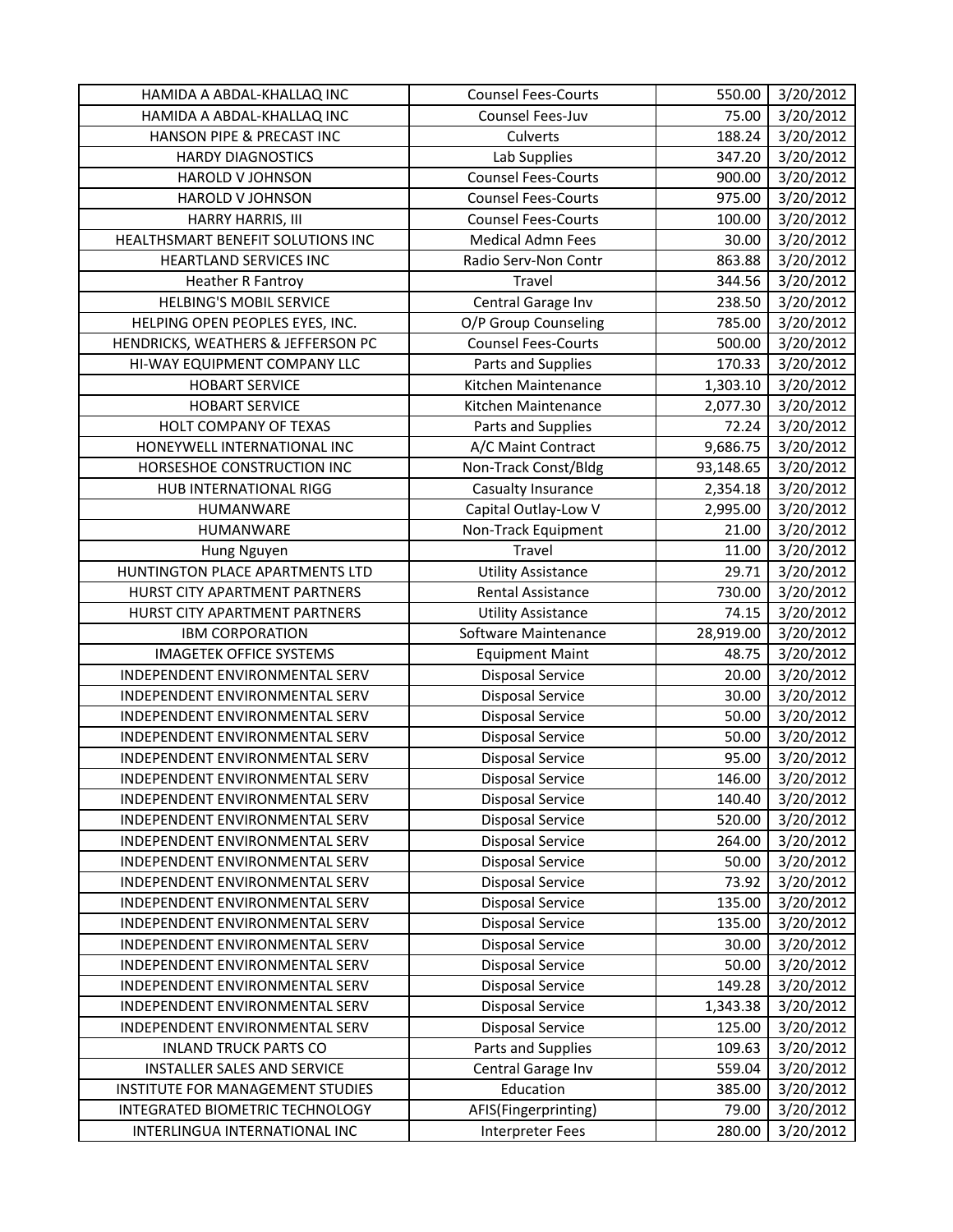| INTERLINGUA INTERNATIONAL INC   | Interpreter Fees            | 279.17                   | 3/20/2012 |
|---------------------------------|-----------------------------|--------------------------|-----------|
| <b>INTERNATIONAL SYSTEMS OF</b> | <b>Building Maintenance</b> | 1,345.50                 | 3/20/2012 |
| <b>IRVING HOLDINGS INC</b>      | Transportation              | 120.05                   | 3/20/2012 |
| J A SEXAUER                     | <b>Building Maintenance</b> | $\overline{\phantom{0}}$ | 3/20/2012 |
| J A SEXAUER                     | <b>Building Maintenance</b> | 798.52                   | 3/20/2012 |
| J A SEXAUER                     | <b>Building Maintenance</b> | $\qquad \qquad -$        | 3/20/2012 |
| <b>J STEVEN BUSH</b>            | <b>Counsel Fees-Courts</b>  | 320.00                   | 3/20/2012 |
| <b>J STEVEN BUSH</b>            | <b>Counsel Fees-Courts</b>  | 500.00                   | 3/20/2012 |
| <b>J STEVEN BUSH</b>            | <b>Counsel Fees-Courts</b>  | 400.00                   | 3/20/2012 |
| <b>J STEVEN BUSH</b>            | <b>Counsel Fees-Courts</b>  | 300.00                   | 3/20/2012 |
| JACK L HINES JR                 | <b>Building Maintenance</b> | 420.00                   | 3/20/2012 |
| JACK L HINES JR                 | <b>Building Maintenance</b> | 2,414.00                 | 3/20/2012 |
| JAMES D RENFORTH II             | <b>Counsel Fees-Courts</b>  | 300.00                   | 3/20/2012 |
| JAMES D RENFORTH II             | <b>Counsel Fees-Courts</b>  | 125.00                   | 3/20/2012 |
| <b>JAMES MASEK</b>              | Counsel Fees-Juv            | 200.00                   | 3/20/2012 |
| <b>JAMES MASEK</b>              | Counsel Fees - CPS          | 1,420.00                 | 3/20/2012 |
| <b>JAMES R WILSON</b>           | <b>Counsel Fees-Courts</b>  | 250.00                   | 3/20/2012 |
| <b>JANA KAY BRAVO</b>           | <b>Professional Service</b> | 350.84                   | 3/20/2012 |
| <b>JANA KAY BRAVO</b>           | Professional Service        | 175.42                   | 3/20/2012 |
| <b>JANA KAY BRAVO</b>           | Reporter's Records          | 108.00                   | 3/20/2012 |
| <b>JANPAK</b>                   | Sheriff Inventory           | 260.68                   | 3/20/2012 |
| JAY GILBERT CABALLERO           | <b>Counsel Fees-Courts</b>  | 250.00                   | 3/20/2012 |
| <b>JEANIE MORRIS</b>            | <b>Professional Service</b> | 1,578.78                 | 3/20/2012 |
| JEFF MCCOLLUM                   | Clothing                    | 200.00                   | 3/20/2012 |
| JEFF S HOOVER                   | <b>Counsel Fees-Courts</b>  | 500.00                   | 3/20/2012 |
| JEFF S HOOVER                   | <b>Counsel Fees-Courts</b>  | 250.00                   | 3/20/2012 |
| <b>JENNA TERRY</b>              | Clothing                    | 197.78                   | 3/20/2012 |
| Jennifer A Valentine            | Travel                      | 261.86                   | 3/20/2012 |
| Jennifer K Pacheco              | Travel                      | 170.00                   | 3/20/2012 |
| JENNIFER PHILLIPS               | Clothing                    | 71.61                    | 3/20/2012 |
| <b>JERRY WALKER</b>             | <b>Counsel Fees-Courts</b>  | 175.00                   | 3/20/2012 |
| <b>JERRY WALKER</b>             | <b>Counsel Fees-Courts</b>  | 100.00                   | 3/20/2012 |
| <b>JESUS NEVAREZ</b>            | Counsel Fees - CPS          | 900.00                   | 3/20/2012 |
| JIM BEARDEN AND ASSOCIATES PLLC | Counsel Fees - CPS          | 750.00                   | 3/20/2012 |
| <b>JIM C MINTER</b>             | <b>Counsel Fees-Courts</b>  | 137.50                   | 3/20/2012 |
| <b>JIM C MINTER</b>             | <b>Counsel Fees-Courts</b>  | 700.00                   | 3/20/2012 |
| <b>JIM C MINTER</b>             | <b>Counsel Fees-Courts</b>  | 400.00                   | 3/20/2012 |
| <b>JIM C MINTER</b>             | <b>Counsel Fees-Courts</b>  | 125.00                   | 3/20/2012 |
| <b>JIM CULBERTSON</b>           | Counsel Fees - CPS          | 100.00                   | 3/20/2012 |
| <b>JIM LANE</b>                 | <b>Counsel Fees-Courts</b>  | 415.00                   | 3/20/2012 |
| <b>JMP INTEREST LTD</b>         | Law Books                   | 470.20                   | 3/20/2012 |
| <b>JOETTA KEENE</b>             | <b>Counsel Fees-Courts</b>  | 450.00                   | 3/20/2012 |
| <b>JOETTA KEENE</b>             | <b>Counsel Fees-Courts</b>  | 3,075.00                 | 3/20/2012 |
| <b>JOHN BENOIST</b>             | <b>Counsel Fees-Probate</b> | 1,500.00                 | 3/20/2012 |
| JOHN CARL BEATTY                | <b>Counsel Fees-Courts</b>  | 300.00                   | 3/20/2012 |
| JOHN CARL BEATTY                | <b>Counsel Fees-Courts</b>  | 150.00                   | 3/20/2012 |
| JOHN CARL BEATTY                | Counsel Fees-Juv            | 200.00                   | 3/20/2012 |
| <b>JOHN ECK</b>                 | Counsel Fees - CPS          | 2,155.00                 | 3/20/2012 |
| <b>JOHN LINEBARGER</b>          | <b>Counsel Fees-Courts</b>  | 600.00                   | 3/20/2012 |
| <b>JOHN LINEBARGER</b>          | <b>Counsel Fees-Courts</b>  | 250.00                   | 3/20/2012 |
| JOHN W STICKELS                 | <b>Counsel Fees-Courts</b>  | 600.00                   | 3/20/2012 |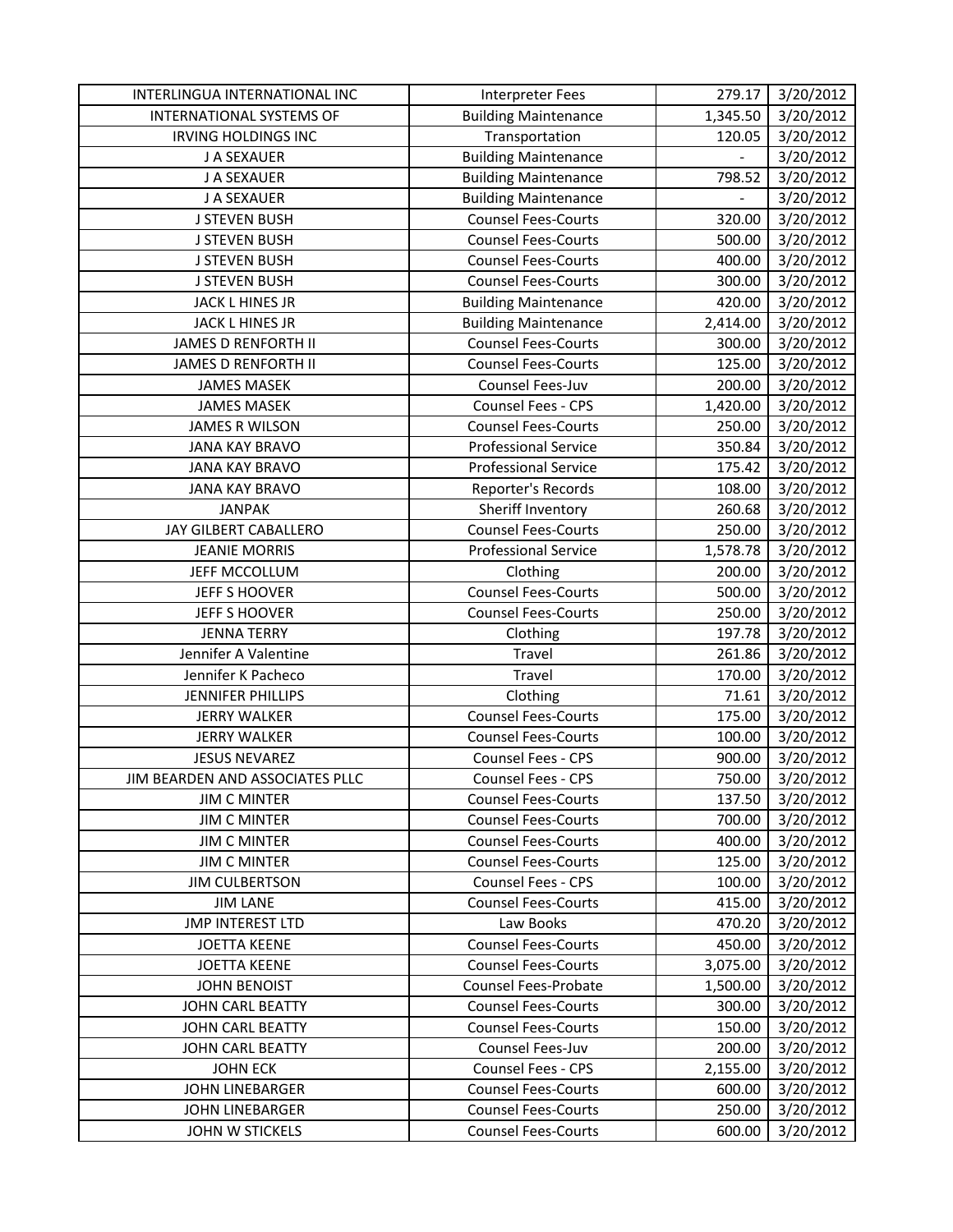| JOHN W STICKELS               | <b>Counsel Fees-Courts</b>  | 125.00   | 3/20/2012 |
|-------------------------------|-----------------------------|----------|-----------|
| <b>JOHN W STICKELS</b>        | Cnsl Fees-Crim Appls        | 4,180.00 | 3/20/2012 |
| <b>JOSE SOLIS</b>             | <b>Restitution Payable</b>  | 20.00    | 3/20/2012 |
| JOYCE E STEVENS P.C.          | <b>Counsel Fees-Courts</b>  | 100.00   | 3/20/2012 |
| JOYCE E STEVENS P.C.          | <b>Counsel Fees-Courts</b>  | 250.00   | 3/20/2012 |
| JOYCE E STEVENS P.C.          | Counsel Fees-Juv            | 300.00   | 3/20/2012 |
| JPMORGAN CHASE BANK NA        | <b>Medical Supplies</b>     | 3.68     | 3/20/2012 |
| JPMORGAN CHASE BANK NA        | Education                   | 105.00   | 3/20/2012 |
| JPMORGAN CHASE BANK NA        | Education                   | 85.00    | 3/20/2012 |
| JPMORGAN CHASE BANK NA        | <b>Empl Donation-Comm</b>   | 277.50   | 3/20/2012 |
| JPMORGAN CHASE BANK NA        | Subscriptions               | 39.90    | 3/20/2012 |
| JPMORGAN CHASE BANK NA        | <b>County Projects</b>      | 35.42    | 3/20/2012 |
| JPMORGAN CHASE BANK NA        | Travel                      | 3,395.00 | 3/20/2012 |
| JPMORGAN CHASE BANK NA        | Parts and Supplies          | 517.93   | 3/20/2012 |
| JPMORGAN CHASE BANK NA        | Field Equip&Supplies        | 288.58   | 3/20/2012 |
| JPMORGAN CHASE BANK NA        | <b>Small Tools</b>          | 164.98   | 3/20/2012 |
| JPMORGAN CHASE BANK NA        | <b>Building Maintenance</b> | 1,373.09 | 3/20/2012 |
| JPMORGAN CHASE BANK NA        | Fuel                        | 69.16    | 3/20/2012 |
| JPMORGAN CHASE BANK NA        | <b>Supplies</b>             | 56.49    | 3/20/2012 |
| JPMORGAN CHASE BANK NA        | Education                   | 85.00    | 3/20/2012 |
| JPMORGAN CHASE BANK NA        | Education                   | 85.00    | 3/20/2012 |
| JPMORGAN CHASE BANK NA        | Lab Supplies                | 14.30    | 3/20/2012 |
| JPMORGAN CHASE BANK NA        | Transportation              | 293.40   | 3/20/2012 |
| JPMORGAN CHASE BANK NA        | <b>Meeting Expenses</b>     | 68.05    | 3/20/2012 |
| JPMORGAN CHASE BANK NA        | Education                   | 249.60   | 3/20/2012 |
| JPMORGAN CHASE BANK NA        | Postage                     | 95.75    | 3/20/2012 |
| JPMORGAN CHASE BANK NA        | Parts and Supplies          | 256.22   | 3/20/2012 |
| JPMORGAN CHASE BANK NA        | <b>Building Maintenance</b> | 3.00     | 3/20/2012 |
| JTL REAL ESTATE LLC           | Rental Assistance           | 788.00   | 3/20/2012 |
| JUDITH VAN HOOF               | Counsel Fees-Juv            | 500.00   | 3/20/2012 |
| JUST ENERGY TEXAS I CORP      | <b>Utility Assistance</b>   | 384.96   | 3/20/2012 |
| <b>KALAYNDA PATTERSON</b>     | Clothing                    | 125.00   | 3/20/2012 |
| KAPPA MAP GROUP LLC           | <b>Court Visitor</b>        | 261.47   | 3/20/2012 |
| KAPPA MAP GROUP LLC           | <b>Supplies</b>             | 113.85   | 3/20/2012 |
| KAPPA MAP GROUP LLC           | <b>Supplies</b>             | 52.56    | 3/20/2012 |
| KAPPA MAP GROUP LLC           | <b>Supplies</b>             | 136.62   | 3/20/2012 |
| <b>KARA CARRERAS</b>          | <b>Counsel Fees-Courts</b>  | 300.00   | 3/20/2012 |
| <b>KARA CARRERAS</b>          | <b>Counsel Fees-Courts</b>  | 200.00   | 3/20/2012 |
| <b>KARA CARRERAS</b>          | Interpreter Fees            | 50.00    | 3/20/2012 |
| <b>KAREN COUIE</b>            | Clothing                    | 100.00   | 3/20/2012 |
| <b>KARMEN JOHNSON</b>         | Counsel Fees-Juv            | 400.00   | 3/20/2012 |
| KARTEN PSYCHOLOGICAL SERVICES | Psych Exam/Testimony        | 350.00   | 3/20/2012 |
| KATHERINE AULTMAN             | <b>Court Visitor</b>        | 101.50   | 3/20/2012 |
| KATHERYN HAYWOOD              | <b>Counsel Fees-Courts</b>  | 400.00   | 3/20/2012 |
| KATHERYN HAYWOOD              | <b>Counsel Fees-Courts</b>  | 900.00   | 3/20/2012 |
| KATHERYN HAYWOOD              | <b>Counsel Fees-Courts</b>  | 400.00   | 3/20/2012 |
| KATHLEEN JEANNE MEGONIGAL     | Counsel Fees - CPS          | 100.00   | 3/20/2012 |
| KATHY A LOWTHORP              | <b>Counsel Fees-Courts</b>  | 750.00   | 3/20/2012 |
| <b>KATHY A LOWTHORP</b>       | <b>Counsel Fees-Courts</b>  | 100.00   | 3/20/2012 |
| KATHY A LOWTHORP              | <b>Counsel Fees-Courts</b>  | 100.00   | 3/20/2012 |
| <b>KEITH MCKAY</b>            | <b>Counsel Fees-Courts</b>  | 450.00   | 3/20/2012 |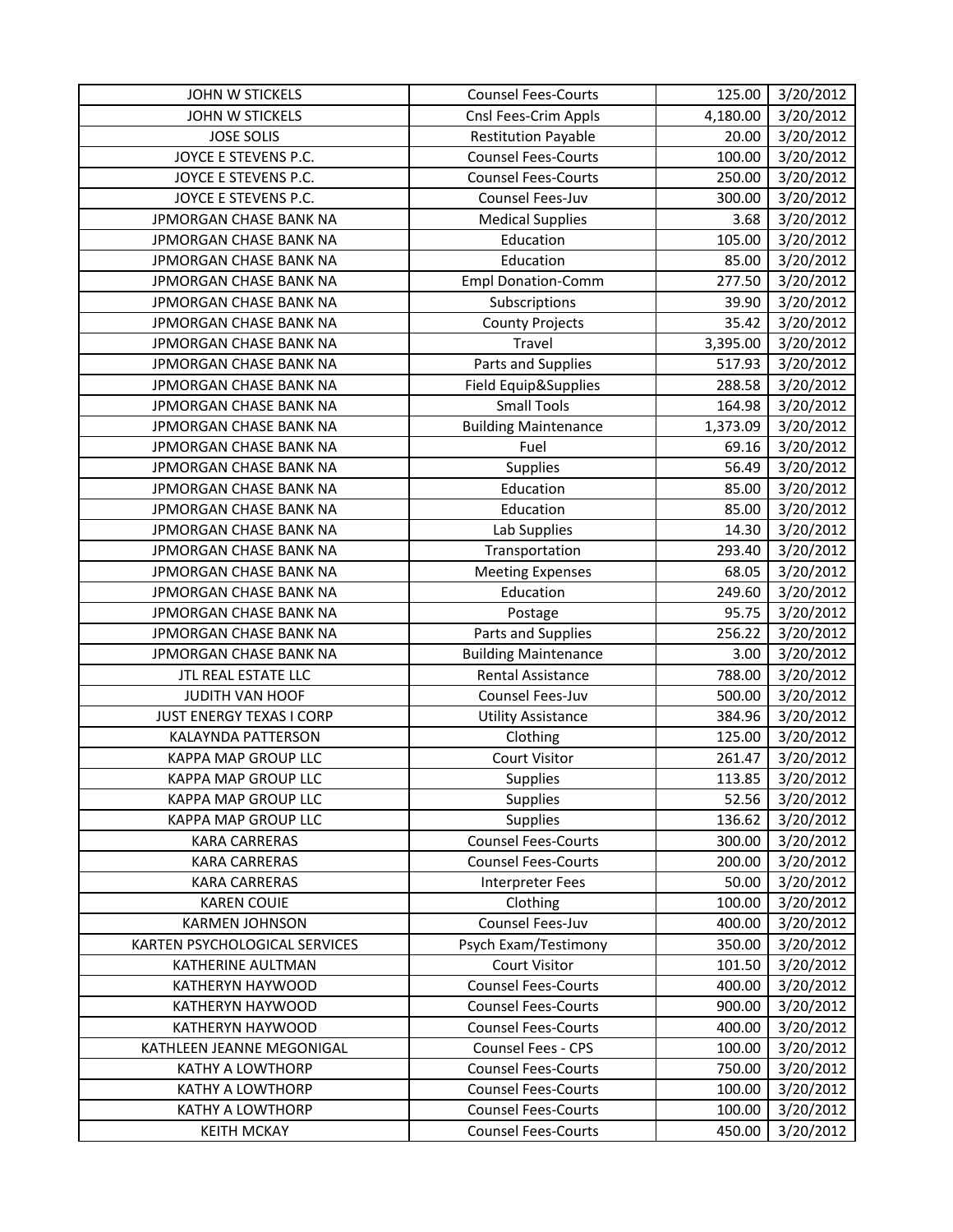| <b>KEITH MCKAY</b>                  | <b>Counsel Fees-Courts</b>  | 250.00    | 3/20/2012 |
|-------------------------------------|-----------------------------|-----------|-----------|
| <b>KELLI D STEVENS</b>              | <b>Professional Service</b> | 490.00    | 3/20/2012 |
| <b>KELLY R GOODNESS PHD</b>         | Psych Exam/Testimony        | 2,298.00  | 3/20/2012 |
| <b>KELLY R GOODNESS PHD</b>         | Psych Exam/Testimony        | 772.00    | 3/20/2012 |
| <b>KELLY R GOODNESS PHD</b>         | Psych Exam/Testimony        | 2,500.00  | 3/20/2012 |
| <b>KELLY R GOODNESS PHD</b>         | Psych Exam/Testimony        | 2,810.00  | 3/20/2012 |
| <b>KELLY R GOODNESS PHD</b>         | Psych Exam/Testimony        | 900.00    | 3/20/2012 |
| <b>KELLY R GOODNESS PHD</b>         | Psych Exam/Testimony        | 450.00    | 3/20/2012 |
| <b>KELLYE SWANDA</b>                | Counsel Fees - CPS          | 100.00    | 3/20/2012 |
| <b>KENNETH CUTRER</b>               | <b>Counsel Fees-Courts</b>  | 400.00    | 3/20/2012 |
| KENNETH R GORDON PC                 | <b>Counsel Fees-Courts</b>  | 400.00    | 3/20/2012 |
| <b>KERRY OWENS</b>                  | Counsel Fees - CPS          | 200.00    | 3/20/2012 |
| <b>KERRY OWENS</b>                  | <b>Counsel Fees-Probate</b> | 2,200.00  | 3/20/2012 |
| KIM & ANDREWS, ATTORNEYS AT LAW LLP | <b>Counsel Fees-Courts</b>  | 1,050.00  | 3/20/2012 |
| KIM & ANDREWS, ATTORNEYS AT LAW LLP | <b>Counsel Fees-Courts</b>  | 750.00    | 3/20/2012 |
| KIM & ANDREWS, ATTORNEYS AT LAW LLP | <b>Counsel Fees-Courts</b>  | 606.25    | 3/20/2012 |
| KIMBERLEY CAMPBELL                  | <b>Counsel Fees-Courts</b>  | 600.00    | 3/20/2012 |
| KIMBERLEY CAMPBELL                  | <b>Counsel Fees-Courts</b>  | 275.00    | 3/20/2012 |
| <b>KIMBERLY BUTLER</b>              | Counsel Fees - CPS          | 100.00    | 3/20/2012 |
| KINLOCH EQUIPMENT & SUPPLY INC      | Parts and Supplies          | 316.85    | 3/20/2012 |
| <b>KLUTZ CONSTRUCTION LLC</b>       | Non-Track Const/Bldg        | 55,991.00 | 3/20/2012 |
| <b>KOBBY T WARREN</b>               | <b>Counsel Fees-Courts</b>  | 1,900.00  | 3/20/2012 |
| <b>KOBBY T WARREN</b>               | <b>Counsel Fees-Courts</b>  | 400.00    | 3/20/2012 |
| <b>KOBBY T WARREN</b>               | <b>Counsel Fees-Courts</b>  | 200.00    | 3/20/2012 |
| KONICA MINOLTA BUSINESS SOLUTIONS   | <b>Equipment Maint</b>      | 138.84    | 3/20/2012 |
| KONICA MINOLTA BUSINESS SOLUTIONS   | <b>Equipment Maint</b>      | 138.83    | 3/20/2012 |
| KONICA MINOLTA BUSINESS SOLUTIONS   | <b>Equipment Maint</b>      | 138.83    | 3/20/2012 |
| KONICA MINOLTA BUSINESS SOLUTIONS   | <b>Equipment Rentals</b>    | 93.50     | 3/20/2012 |
| KONICA MINOLTA BUSINESS SOLUTIONS   | <b>Equipment Rentals</b>    | 93.50     | 3/20/2012 |
| KONICA MINOLTA BUSINESS SOLUTIONS   | <b>Equipment Rentals</b>    | 93.50     | 3/20/2012 |
| KONICA MINOLTA BUSINESS SOLUTIONS   | <b>Equipment Rentals</b>    | 39.60     | 3/20/2012 |
| KONICA MINOLTA BUSINESS SOLUTIONS   | <b>Equipment Maint</b>      | 5.40      | 3/20/2012 |
| KONICA MINOLTA BUSINESS SOLUTIONS   | <b>Equipment Maint</b>      | 12.59     | 3/20/2012 |
| KONICA MINOLTA BUSINESS SOLUTIONS   | <b>Equipment Rentals</b>    | 210.11    | 3/20/2012 |
| KONICA MINOLTA BUSINESS SOLUTIONS   | <b>Equipment Rentals</b>    | 184.18    | 3/20/2012 |
| KROGER #695                         | <b>Expanded Nutri Pgrm</b>  | 67.76     | 3/20/2012 |
| <b>KROGER COMPANY</b>               | Food/Hygiene Assist         | 473.72    | 3/20/2012 |
| <b>KSM EXCHANGE LLC</b>             | Parts and Supplies          | 108.04    | 3/20/2012 |
| LA QUINTA INN & SUITES              | Prepaid - Travel            | 396.95    | 3/20/2012 |
| <b>LAHAINA GROUP INC</b>            | <b>Equipment Maint</b>      | 877.50    | 3/20/2012 |
| LAKISHA ALDRIDGE                    | Clothing                    | 75.29     | 3/20/2012 |
| LANDMARK AT RIDGEWOOD PRESERVE      | Rental Assistance           | 515.00    | 3/20/2012 |
| LANDMARK AT RIDGEWOOD PRESERVE      | <b>Utility Assistance</b>   | 56.54     | 3/20/2012 |
| LANGUAGE LINE SERVICES INC          | Interpreter Fees            | 52.54     | 3/20/2012 |
| LANGUAGE LINE SERVICES INC          | <b>Interpreter Fees</b>     | 27.79     | 3/20/2012 |
| LANGUAGE LINE SERVICES INC          | <b>Professional Service</b> | 45.04     | 3/20/2012 |
| <b>LARRY E REED</b>                 | <b>Counsel Fees-Courts</b>  | 175.00    | 3/20/2012 |
| LARRY M MOORE                       | <b>Counsel Fees-Courts</b>  | 250.00    | 3/20/2012 |
| LASERLINK INTERNATIONAL INC         | <b>Supplies</b>             | 550.00    | 3/20/2012 |
| LASERLINK INTERNATIONAL INC         | <b>Supplies</b>             | 56.00     | 3/20/2012 |
| LASERLINK INTERNATIONAL INC         | Sheriff Inventory           | 330.00    | 3/20/2012 |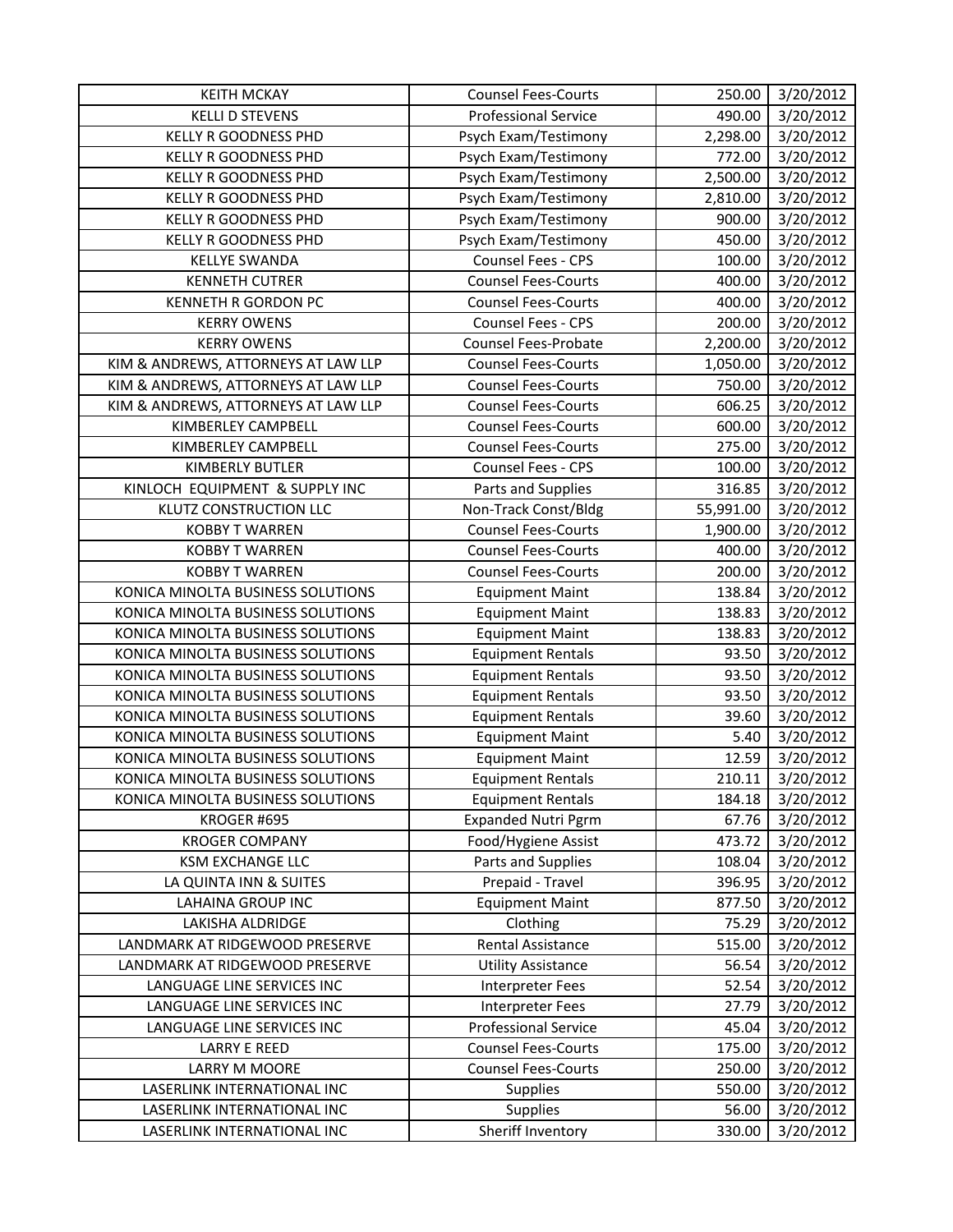| LASERLINK INTERNATIONAL INC         | <b>Supplies</b>                                       | 93.00           | 3/20/2012              |
|-------------------------------------|-------------------------------------------------------|-----------------|------------------------|
| LASERLINK INTERNATIONAL INC         | Supplies                                              | 93.00           | 3/20/2012              |
| LASERLINK INTERNATIONAL INC         | Supplies                                              | 89.00           | 3/20/2012              |
| LASERLINK INTERNATIONAL INC         | Supplies                                              | 89.00           | 3/20/2012              |
| LASERLINK INTERNATIONAL INC         | Supplies                                              | 185.00          | 3/20/2012              |
| LAST GROUP ENTERPRISES INC          | Sheriff Inventory                                     | 1,199.52        | 3/20/2012              |
| LAST GROUP ENTERPRISES INC          | Sheriff Inventory                                     | 1,302.00        | 3/20/2012              |
| LATEPH ADENIJI                      | <b>Counsel Fees-Courts</b>                            | 985.00          | 3/20/2012              |
| LATEPH ADENIJI                      | Counsel Fees - CPS                                    | 100.00          | 3/20/2012              |
| LAUREN GRAHAM & ASSOCIATES PLLC     | <b>Counsel Fees-Courts</b>                            | 550.00          | 3/20/2012              |
| LAW OFFICE EDWARD E CASTILLO PLLC   | <b>Counsel Fees-Courts</b>                            | 600.00          | 3/20/2012              |
| LAW OFFICE EDWARD E CASTILLO PLLC   | <b>Counsel Fees-Courts</b>                            | 525.00          | 3/20/2012              |
| LAW OFFICE EDWARD E CASTILLO PLLC   | <b>Counsel Fees-Courts</b>                            | 100.00          | 3/20/2012              |
| LAW OFFICE EDWARD E CASTILLO PLLC   | <b>Counsel Fees-Courts</b>                            | 1,537.50        | 3/20/2012              |
| LAW OFFICE OF ALICE RODRIGUEZ       | Counsel Fees - CPS                                    | 200.00          | 3/20/2012              |
| LAW OFFICE OF BRADLEY L CLARK PC    | Counsel Fees - CPS                                    | 160.00          | 3/20/2012              |
| LAW OFFICE OF GANOZA & RODRIGUEZ    | <b>Counsel Fees-Courts</b>                            | 2,830.00        | 3/20/2012              |
| LAW OFFICE OF HARMONY M SCHUERMAN P | <b>Counsel Fees-Courts</b>                            | 100.00          | 3/20/2012              |
| LAW OFFICE OF HARMONY M SCHUERMAN P | Counsel Fees-Juv                                      | 450.00          | 3/20/2012              |
| LAW OFFICE OF JO AN G ASHLEY        | Counsel Fees-Juv                                      | 100.00          | 3/20/2012              |
| LAW OFFICE OF JULIA A MCENTIRE PLLC | <b>Counsel Fees-Courts</b>                            | 200.00          | 3/20/2012              |
| LAW OFFICE OF KARLA M BALLI         | Counsel Fees - CPS                                    | 100.00          | 3/20/2012              |
| LAW OFFICE OF LISA HAINES           | <b>Counsel Fees-Courts</b>                            | 4,350.00        | 3/20/2012              |
| LAW OFFICE OF LISA HAINES           | <b>Counsel Fees-Courts</b>                            | 320.00          | 3/20/2012              |
| LAW OFFICE OF LISA HAINES           | <b>Counsel Fees-Courts</b>                            | 400.00          | 3/20/2012              |
| LENA POPE HOME INC                  | <b>Professional Service</b>                           | 38,844.00       | 3/20/2012              |
| LENA POPE HOME INC                  | <b>Professional Service</b>                           | 6,369.00        | 3/20/2012              |
| LENA POPE HOME INC                  | Subrecipient Service                                  | 2,875.00        | 3/20/2012              |
| LENNOX INDUSTRIES INC               | A/C Maint Contract                                    | 109.28          | 3/20/2012              |
| <b>LEON REED JR</b>                 | <b>Counsel Fees-Courts</b>                            | 100.00          | 3/20/2012              |
| LEON REED JR                        | <b>Counsel Fees-Courts</b>                            | 400.00          | 3/20/2012              |
| <b>LESA PAMPLIN</b>                 | <b>Counsel Fees-Courts</b>                            | 1,000.00        | 3/20/2012              |
| <b>LESLIE COMB</b>                  | Trust - Constable 4                                   | 2,706.91        | 3/20/2012              |
| <b>LESLIE JOHNS</b>                 | <b>Counsel Fees-Courts</b>                            | 500.00          | 3/20/2012              |
| LESLIE JOHNS                        | <b>Counsel Fees-Courts</b>                            | 300.00          | 3/20/2012              |
| <b>LESTER K REED</b>                | Counsel Fees - CPS                                    | 100.00          | 3/20/2012              |
| <b>LEX JOHNSTON</b>                 | <b>Counsel Fees-Courts</b>                            | 400.00          | 3/20/2012              |
| LEXISNEXIS<br>LEXISNEXIS            | <b>Professional Service</b><br><b>On-Line Service</b> | 1,275.00        | 3/20/2012              |
|                                     |                                                       | 46.00           | 3/20/2012              |
| LEXISNEXIS                          | On-Line Service                                       | 1,959.00        | 3/20/2012              |
| LEXISNEXIS<br>LEXISNEXIS            | On-Line Service<br>On-Line Service                    | 27.00<br>293.00 | 3/20/2012<br>3/20/2012 |
| LEXISNEXIS                          | Subscriptions                                         | 27.00           | 3/20/2012              |
|                                     |                                                       |                 |                        |
| LEXISNEXIS<br>LEXISNEXIS            | Subscriptions<br>Subscriptions                        | 27.00<br>27.00  | 3/20/2012<br>3/20/2012 |
| LEXISNEXIS RISK DATA MANAGEMENT INC | Cert Copies/Trans                                     | 448.05          | 3/20/2012              |
| LISA MULLEN                         | <b>Counsel Fees-Courts</b>                            | 2,115.00        | 3/20/2012              |
| LITHO SUPPLY AND SERVICE CO INC     | <b>Equipment Maint</b>                                | 412.08          | 3/20/2012              |
| LOCK TIGHT SECURITY INC             | <b>Equipment Maint</b>                                | 48.00           | 3/20/2012              |
| LOCK TIGHT SECURITY INC             | <b>Building Maintenance</b>                           | 40.50           |                        |
|                                     |                                                       |                 | 3/20/2012              |
| LOCK TIGHT SECURITY INC             | <b>Building Maintenance</b>                           | 42.50           | 3/20/2012              |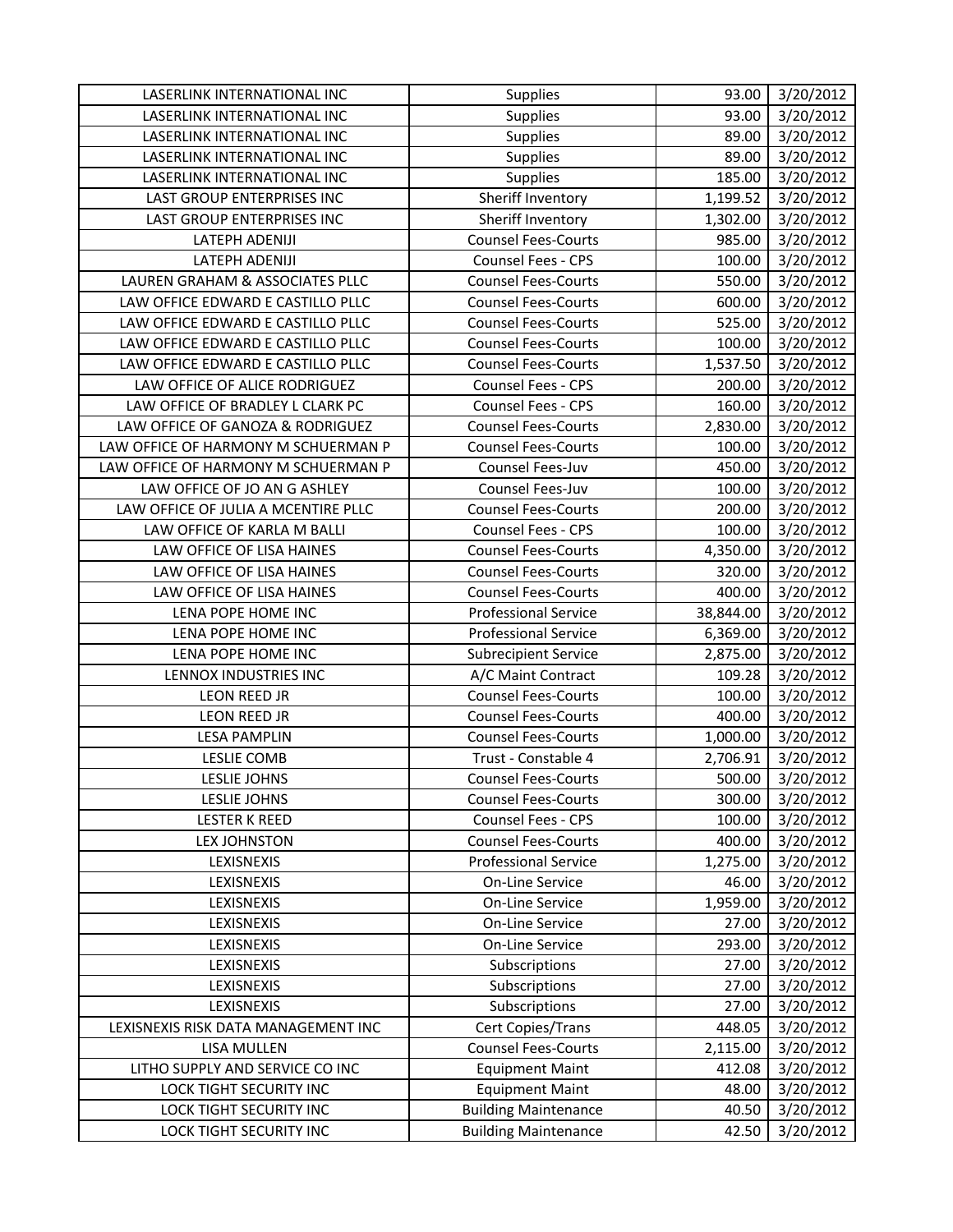| LOCK TIGHT SECURITY INC             | Central Garage Inv          | 71.00      | 3/20/2012 |
|-------------------------------------|-----------------------------|------------|-----------|
| <b>LOEMEDIETTA HAYES</b>            | Clothing                    | 125.00     | 3/20/2012 |
| LOOMIS FARGO & COMPANY              | ArmoredCar Messenger        | 400.00     | 3/20/2012 |
| LOOMIS FARGO & COMPANY              | ArmoredCar Messenger        | 400.00     | 3/20/2012 |
| LOOMIS FARGO & COMPANY              | ArmoredCar Messenger        | 400.00     | 3/20/2012 |
| LOOMIS FARGO & COMPANY              | ArmoredCar Messenger        | 400.00     | 3/20/2012 |
| LOOMIS FARGO & COMPANY              | Supplies                    | 35.00      | 3/20/2012 |
| LOOMIS FARGO & COMPANY              | ArmoredCar Messenger        | 400.00     | 3/20/2012 |
| <b>LOOMIS FARGO &amp; COMPANY</b>   | ArmoredCar Messenger        | (25.00)    | 3/20/2012 |
| <b>LOREN C GREEN PC</b>             | <b>Counsel Fees-Courts</b>  | 2,100.00   | 3/20/2012 |
| <b>LOREN C GREEN PC</b>             | <b>Counsel Fees-Courts</b>  | 150.00     | 3/20/2012 |
| LOREN C GREEN PC                    | <b>Counsel Fees-Courts</b>  | 400.00     | 3/20/2012 |
| LOWE'S                              | Echo Lake Park              | 81.41      | 3/20/2012 |
| LUNCH BOX                           | <b>Meeting Expenses</b>     | 453.00     | 3/20/2012 |
| LUTHERAN SOCIAL SERV OF THE SOUTH I | <b>Residential Servc</b>    | 18,940.25  | 3/20/2012 |
| <b>LYNDA S TARWATER</b>             | <b>Counsel Fees-Courts</b>  | 650.00     | 3/20/2012 |
| <b>LYNDA S TARWATER</b>             | <b>Counsel Fees-Courts</b>  | 800.00     | 3/20/2012 |
| LYNDA S TARWATER                    | <b>Counsel Fees-Courts</b>  | 2,550.00   | 3/20/2012 |
| LYNDA S TARWATER                    | <b>Counsel Fees-Courts</b>  | 100.00     | 3/20/2012 |
| <b>LYNDA S TARWATER</b>             | <b>Litigation Expense</b>   | 60.00      | 3/20/2012 |
| M & S TECHNOLOGIES INC              | Non-Track Equipment         | 12,800.00  | 3/20/2012 |
| M S AIR INC                         | <b>Building Maintenance</b> | 1,270.00   | 3/20/2012 |
| MAMIE BUSH JOHNSON                  | <b>Counsel Fees-Courts</b>  | 2,575.00   | 3/20/2012 |
| MAMIE BUSH JOHNSON                  | <b>Counsel Fees-Courts</b>  | 450.00     | 3/20/2012 |
| MANER FIRE EQUIPMENT, INC           | <b>Building Maintenance</b> | 153.90     | 3/20/2012 |
| MARCELLA WILSON-CROPPER             | <b>Professional Service</b> | 81.25      | 3/20/2012 |
| MARCELLA WILSON-CROPPER             | <b>Professional Service</b> | 146.25     | 3/20/2012 |
| MARCELLA WILSON-CROPPER             | <b>Professional Service</b> | 406.25     | 3/20/2012 |
| MARCELLA WILSON-CROPPER             | <b>Professional Service</b> | 146.25     | 3/20/2012 |
| MARK D SCOTT & ASSOCIATES PLLC      | <b>Counsel Fees-Courts</b>  | 350.00     | 3/20/2012 |
| MARK D SCOTT & ASSOCIATES PLLC      | <b>Counsel Fees-Courts</b>  | 237.50     | 3/20/2012 |
| MARK D SCOTT & ASSOCIATES PLLC      | <b>Counsel Fees-Courts</b>  | 125.00     | 3/20/2012 |
| MARK D SCOTT & ASSOCIATES PLLC      | <b>Counsel Fees-Courts</b>  | 150.00     | 3/20/2012 |
| MARK D SCOTT & ASSOCIATES PLLC      | <b>Counsel Fees-Courts</b>  | 100.00     | 3/20/2012 |
| <b>MARK DANIEL</b>                  | Cnsl Fees-Cap Murder        | 137,000.00 | 3/20/2012 |
| <b>MARK DANIEL</b>                  | Cap Murder-Othr Cost        | 2,331.88   | 3/20/2012 |
| <b>MARK ROSTEET</b>                 | <b>Counsel Fees-Courts</b>  | 500.00     | 3/20/2012 |
| <b>MARK'S PLUMBING PARTS</b>        | <b>Building Maintenance</b> | 90.72      | 3/20/2012 |
| MARTIN EAGLE OIL COMPANY INC        | Fuel                        | 381.43     | 3/20/2012 |
| MARTIN EAGLE OIL COMPANY INC        | Fuel                        | 141.98     | 3/20/2012 |
| MARTIN MARIETTA MATERIALS INC       | Rock and Gravel             | 2,046.66   | 3/20/2012 |
| <b>MARY A CONNELL</b>               | Psych Exam/Testimony        | 1,125.00   | 3/20/2012 |
| MARY J YOUNG                        | <b>Counsel Fees-Courts</b>  | 750.00     | 3/20/2012 |
| MARY J YOUNG                        | <b>Counsel Fees-Courts</b>  | 600.00     | 3/20/2012 |
| <b>MARY R THOMSEN</b>               | Counsel Fees - CPS          | 2,285.00   | 3/20/2012 |
| <b>MARY R THOMSEN</b>               | <b>Litigation Expense</b>   | 67.40      | 3/20/2012 |
| MASTER CLEANING SUPPLY INC          | <b>Custodian Supplies</b>   | 626.70     | 3/20/2012 |
| MATTHEW BENDER & COMPANY INC        | Law Books                   | 6,702.00   | 3/20/2012 |
| MATTHEW BENDER & COMPANY INC        | Law Books                   | 2,568.68   | 3/20/2012 |
| MATTHEW BENDER & COMPANY INC        | Law Books                   | 42.79      | 3/20/2012 |
| <b>MAX BREWINGTON</b>               | Counsel Fees-Juv            | 100.00     | 3/20/2012 |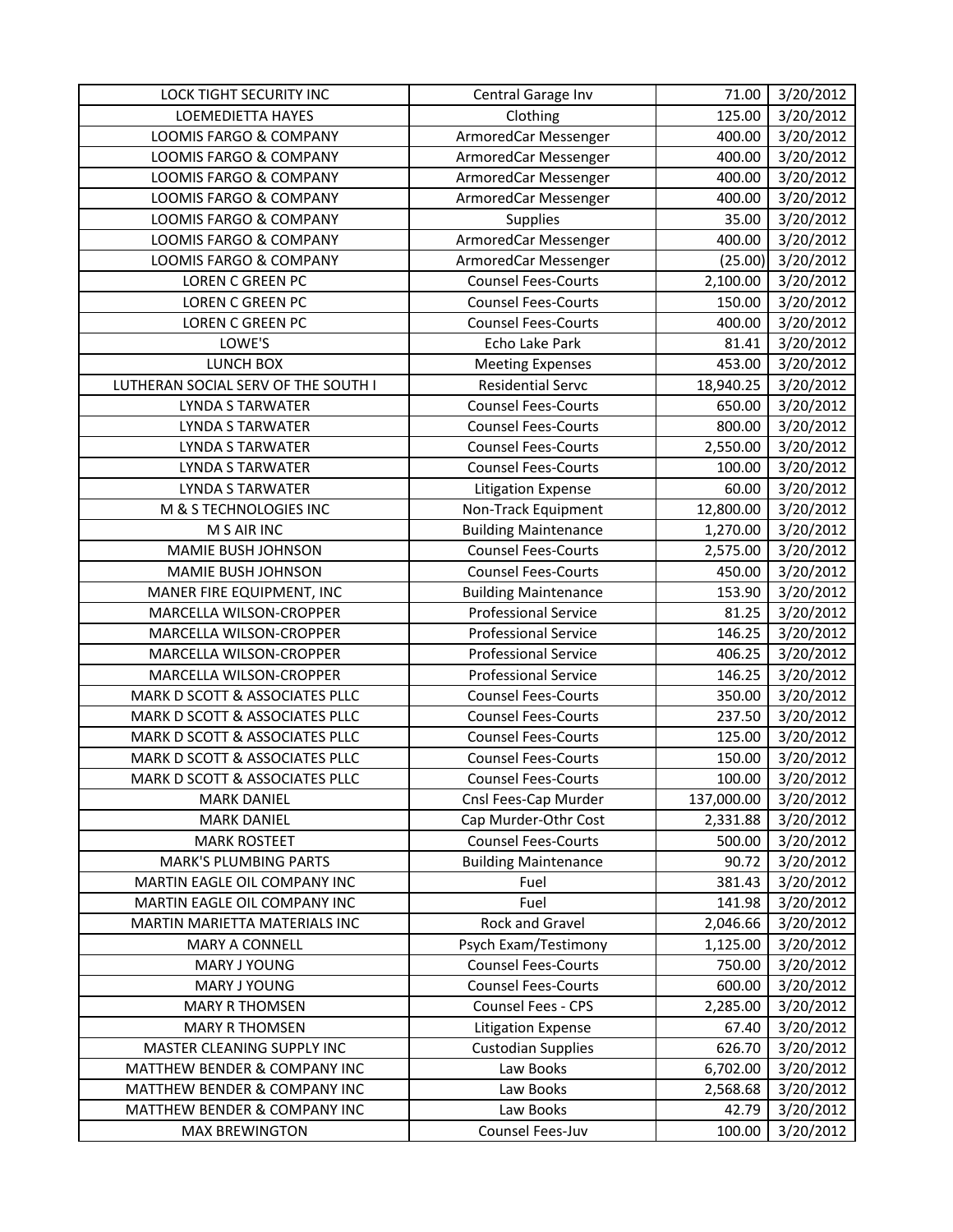| MAXIM HEALTHCARE SERVICES INC     | <b>Professional Service</b> | 1,344.00 | 3/20/2012          |
|-----------------------------------|-----------------------------|----------|--------------------|
| MEADOR CHRYSLER-PLYMOUTH INC      | Parts and Supplies          | 445.69   | 3/20/2012          |
| MEDINA & MEDINA INC               | Central Garage Inv          | 160.00   | 3/20/2012          |
| MEDINA & MEDINA INC               | Parts and Supplies          | 12.50    | 3/20/2012          |
| <b>MELANIE F WEBB</b>             | Psych Exam/Testimony        | 400.00   | 3/20/2012          |
| MELISSA L HAMRICK                 | <b>Counsel Fees-Courts</b>  | 200.00   | 3/20/2012          |
| MELISSA LASTORINO                 | Clothing                    | 100.00   | 3/20/2012          |
| MEMBER'S BUILDING MAINTENANCE LLC | <b>Custodian Services</b>   | 1,178.52 | 3/20/2012          |
| MEMBER'S BUILDING MAINTENANCE LLC | <b>Custodian Services</b>   | 1,851.96 | 3/20/2012          |
| MEMBER'S BUILDING MAINTENANCE LLC | <b>Custodian Services</b>   | 2,062.41 | 3/20/2012          |
| MEMBER'S BUILDING MAINTENANCE LLC | <b>Custodian Services</b>   | 729.56   | 3/20/2012          |
| MEMBER'S BUILDING MAINTENANCE LLC | <b>Custodian Services</b>   | 589.26   | 3/20/2012          |
| MEMBER'S BUILDING MAINTENANCE LLC | <b>Custodian Services</b>   | 1,178.52 | 3/20/2012          |
| MEMBER'S BUILDING MAINTENANCE LLC | <b>Custodian Services</b>   | 477.02   | 3/20/2012          |
| MEMBER'S BUILDING MAINTENANCE LLC | <b>Custodian Services</b>   | 1,767.78 | 3/20/2012          |
| MEMBER'S BUILDING MAINTENANCE LLC | <b>Custodian Services</b>   | 477.02   | 3/20/2012          |
| MEMBER'S BUILDING MAINTENANCE LLC | <b>Custodian Services</b>   | 56.12    | 3/20/2012          |
| MEMBER'S BUILDING MAINTENANCE LLC | <b>Custodian Services</b>   | 715.53   | 3/20/2012          |
| MEMBER'S BUILDING MAINTENANCE LLC | <b>Custodian Services</b>   | 954.04   | 3/20/2012          |
| MEMBER'S BUILDING MAINTENANCE LLC | <b>Custodian Services</b>   | 954.04   | 3/20/2012          |
| MEMBER'S BUILDING MAINTENANCE LLC | <b>Custodian Services</b>   | 1,346.88 | 3/20/2012          |
| MEMBER'S BUILDING MAINTENANCE LLC | <b>Custodian Services</b>   | 785.68   | 3/20/2012          |
| MENTAL HEALTH CONNECTION OF       | Education                   | 125.00   | 3/20/2012          |
| <b>MERRY LAUREEN MOORE</b>        | <b>Counsel Fees-Probate</b> | 2,200.00 | 3/20/2012          |
| <b>MERRY LAUREEN MOORE</b>        | <b>Court Costs</b>          | 1,500.00 | 3/20/2012          |
| METROPLEX SERVICE WELDING         | <b>Building Maintenance</b> | 17.98    | 3/20/2012          |
| METROPLEX SERVICE WELDING         | Lab Equip Mainten           | 359.24   | 3/20/2012          |
| METROPLEX SERVICE WELDING         | Parts and Supplies          | 79.73    | 3/20/2012          |
| METROPLEX SERVICE WELDING         | Parts and Supplies          | 49.30    | 3/20/2012          |
| METROPLEX SERVICE WELDING         | Parts and Supplies          | 69.02    | 3/20/2012          |
| METROPLEX SERVICE WELDING         | Fuel                        | 147.90   | 3/20/2012          |
| METROPLEX SERVICE WELDING         | <b>Building Maintenance</b> | 25.23    | 3/20/2012          |
| MHMR OF TARRANT COUNTY            | Subrecipient Service        | 9,155.97 | 3/20/2012          |
| MHMR OF TARRANT COUNTY            | <b>Subrecipient Service</b> |          | 1,169.00 3/20/2012 |
| MHMR OF TARRANT COUNTY            | <b>MHMR</b>                 | 6,561.38 | 3/20/2012          |
| MHMR OF TARRANT COUNTY            | <b>Professional Service</b> | 2,000.00 | 3/20/2012          |
| MHMR OF TARRANT COUNTY            | <b>Professional Service</b> | 2,560.00 | 3/20/2012          |
| MICHAEL B ROBERTS                 | <b>Professional Service</b> | 1,500.00 | 3/20/2012          |
| MICHAEL BERGER                    | Counsel Fees-Juv            | 450.00   | 3/20/2012          |
| MICHAEL DEEGAN                    | <b>Counsel Fees-Courts</b>  | 300.00   | 3/20/2012          |
| MICHAEL DEEGAN                    | <b>Counsel Fees-Courts</b>  | 100.00   | 3/20/2012          |
| MICHAEL SHAWN MATLOCK             | <b>Counsel Fees-Courts</b>  | 550.00   | 3/20/2012          |
| MICHAEL SHAWN MATLOCK             | <b>Counsel Fees-Courts</b>  | 200.00   | 3/20/2012          |
| Michelle A Keim                   | Travel                      | 60.00    | 3/20/2012          |
| MICHELLE SHELL                    | Clothing                    | 96.30    | 3/20/2012          |
| MIMOSA LANE LLC                   | Water                       | 20.78    | 3/20/2012          |
| MIMOSA LANE LLC                   | Water                       | 12.73    | 3/20/2012          |
| MINICK LAW PC                     | <b>Counsel Fees-Courts</b>  | 475.00   | 3/20/2012          |
| MINICK LAW PC                     | <b>Counsel Fees-Courts</b>  | 125.00   | 3/20/2012          |
| MITCHELL MCCALL                   | <b>Restitution Payable</b>  | 180.97   | 3/20/2012          |
| MOORE MEDICAL LLC                 | Lab Supplies                | 320.00   | 3/20/2012          |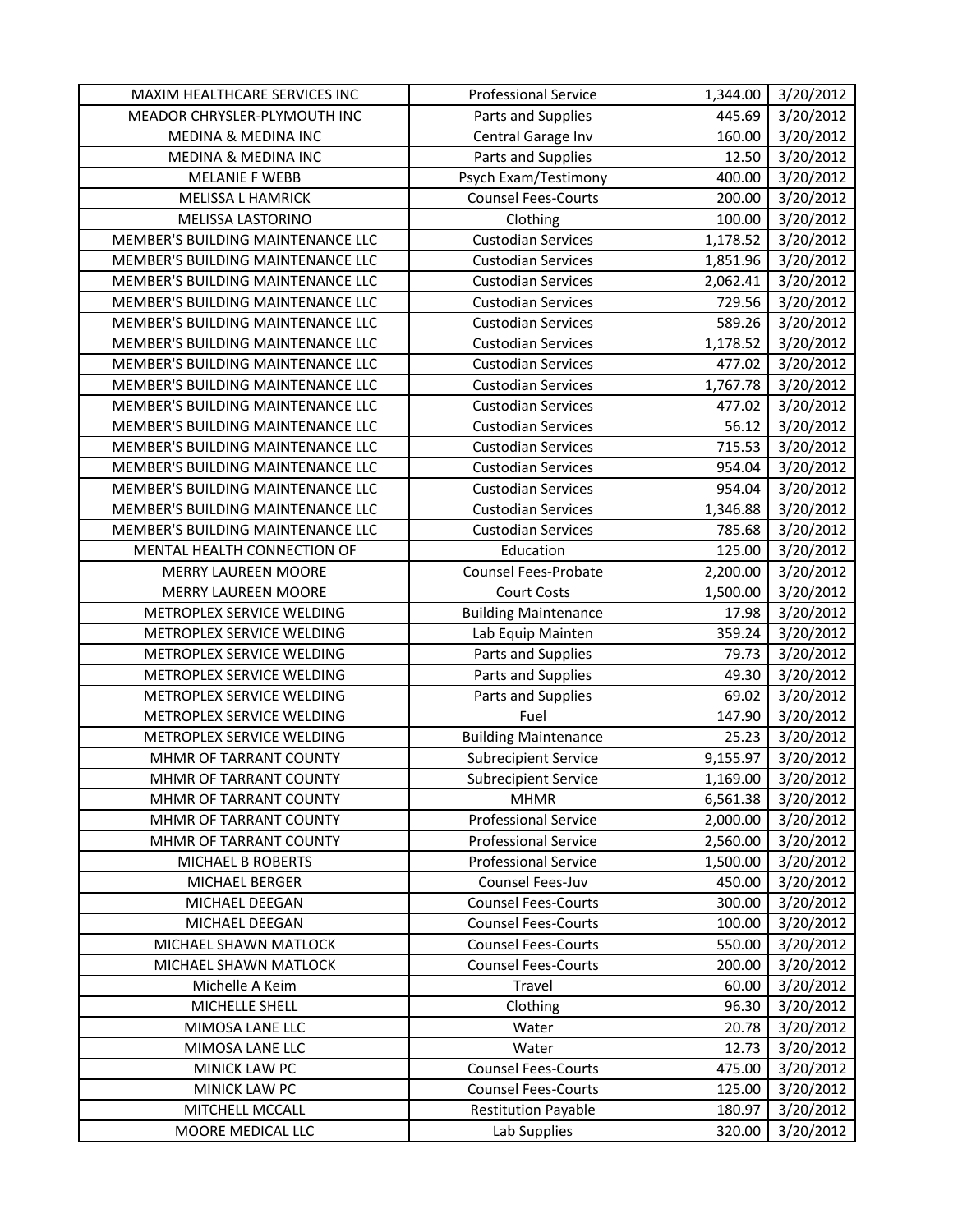| MOORE MEDICAL LLC                   | Supplies                    | 23.17     | 3/20/2012 |
|-------------------------------------|-----------------------------|-----------|-----------|
| MORITZ CHEVROLET CHRYSLER           | Central Garage Inv          | 186.15    | 3/20/2012 |
| MPVF LEXINGTON PARTNERS LLC         | Education                   | 585.25    | 3/20/2012 |
| Mr John J Nicholson                 | Education                   | 100.00    | 3/20/2012 |
| Mr John T Thompson                  | Education                   | 62.03     | 3/20/2012 |
| Mr Mark R Butler                    | Vehicle Maintenance         | 16.99     | 3/20/2012 |
| Mr Michael D Spears                 | Education                   | 100.00    | 3/20/2012 |
| Mr Randall C Renois                 | Education                   | 220.00    | 3/20/2012 |
| Mr Roy C Brooks                     | Travel                      | 153.00    | 3/20/2012 |
| Mr Stephen D Hix                    | Education                   | 100.00    | 3/20/2012 |
| Mr Stephen M Fulmer                 | Prepaid - Travel            | 148.00    | 3/20/2012 |
| Mr Steve M King                     | Education                   | 301.60    | 3/20/2012 |
| Mr Thomas Spencer                   | Dues                        | 55.00     | 3/20/2012 |
| Mr William W Harris                 | Education                   | 1,140.52  | 3/20/2012 |
| Ms Dana M Dicken                    | Education                   | 303.76    | 3/20/2012 |
| Ms Kimberly D Cunningham            | Travel                      | 60.00     | 3/20/2012 |
| Ms Rhonda A Bannister               | Education                   | 180.00    | 3/20/2012 |
| Ms Traci T Wilson                   | Lab Supplies                | 6.00      | 3/20/2012 |
| <b>NANCY GORDON</b>                 | Counsel Fees - CPS          | 495.00    | 3/20/2012 |
| Nancy L Berger                      | Education                   | 1,047.76  | 3/20/2012 |
| <b>NANCY RUTH DEWEES</b>            | Counsel Fees-Juv            | 200.00    | 3/20/2012 |
| <b>NARDIS INC</b>                   | Safety/Tact Supplies        | 1,732.50  | 3/20/2012 |
| NATASHA TEZENO                      | Clothing                    | 129.09    | 3/20/2012 |
| NATIONAL GUARDIANSHIP ASSOC.        | Dues                        | 180.00    | 3/20/2012 |
| <b>NAVID ALBAND</b>                 | <b>Counsel Fees-Courts</b>  | 1,350.00  | 3/20/2012 |
| NEIGHBORHOOD WALMART #5181          | Food/Hygiene Assist         | 40.00     | 3/20/2012 |
| <b>NELON LAW GROUP PLLC</b>         | <b>Counsel Fees-Courts</b>  | 2,050.00  | 3/20/2012 |
| <b>NELON LAW GROUP PLLC</b>         | <b>Counsel Fees-Courts</b>  | 137.50    | 3/20/2012 |
| NEUROPATHOLOGY & FORENSIC PATHOLOGY | <b>Professional Service</b> | 674.00    | 3/20/2012 |
| NEVILL BUSINESS MACHINES INC        | <b>Equipment Maint</b>      | 89.00     | 3/20/2012 |
| NEVILL BUSINESS MACHINES INC        | Supplies                    | 64.80     | 3/20/2012 |
| NEVILL BUSINESS MACHINES INC        | <b>Equipment Maint</b>      | 39.00     | 3/20/2012 |
| NEVILL BUSINESS MACHINES INC        | <b>Equipment Maint</b>      | 178.00    | 3/20/2012 |
| NEW HORIZONS RANCH                  | Clothing                    | 125.00    | 3/20/2012 |
| NICHOLAS GREGORY DAVIS              | <b>Counsel Fees-Courts</b>  | 350.00    | 3/20/2012 |
| NIPPON CARBIDE INDUSTRIES INC       | Sign Shop Inventory         | 712.50    | 3/20/2012 |
| NIZAM PEERWANI, M.D., P.A.          | Med Exam Contract           | 84,361.00 | 3/20/2012 |
| <b>NMS LABS</b>                     | <b>Professional Service</b> | 1,050.00  | 3/20/2012 |
| NOBCO CONFERENCE                    | Education                   | 150.00    | 3/20/2012 |
| NORCHEM DRUG TESTING                | <b>Professional Service</b> | 800.00    | 3/20/2012 |
| <b>NORMA RIOS</b>                   | Rental Assistance           | 788.00    | 3/20/2012 |
| NORTH TEXAS ADDICTION COUNSELING    | <b>Counseling Services</b>  | 256.25    | 3/20/2012 |
| NORTH TEXAS ADDICTION COUNSELING    | <b>Counseling Services</b>  | 329.25    | 3/20/2012 |
| NORTH TEXAS ADDICTION COUNSELING    | <b>Professional Service</b> | 294.00    | 3/20/2012 |
| NORTH TEXAS FUNERAL HOMES LLC       | <b>County Burials</b>       | 495.00    | 3/20/2012 |
| NORTH TEXAS FUNERAL HOMES LLC       | <b>County Burials</b>       | 530.00    | 3/20/2012 |
| NORTH TEXAS TOLLWAY AUTHORITY-NTTA  | Vehicle Maintenance         | 10.80     | 3/20/2012 |
| NORTH TEXAS TOLLWAY AUTHORITY-NTTA  | Travel                      | 10.80     | 3/20/2012 |
| NORTHEAST LEADERSHIP FORUM          | Dues                        | 100.00    | 3/20/2012 |
| <b>NORTON METAL</b>                 | <b>Building Maintenance</b> | 468.20    | 3/20/2012 |
| OAK FARMS DAIRY                     | Food                        | 557.97    | 3/20/2012 |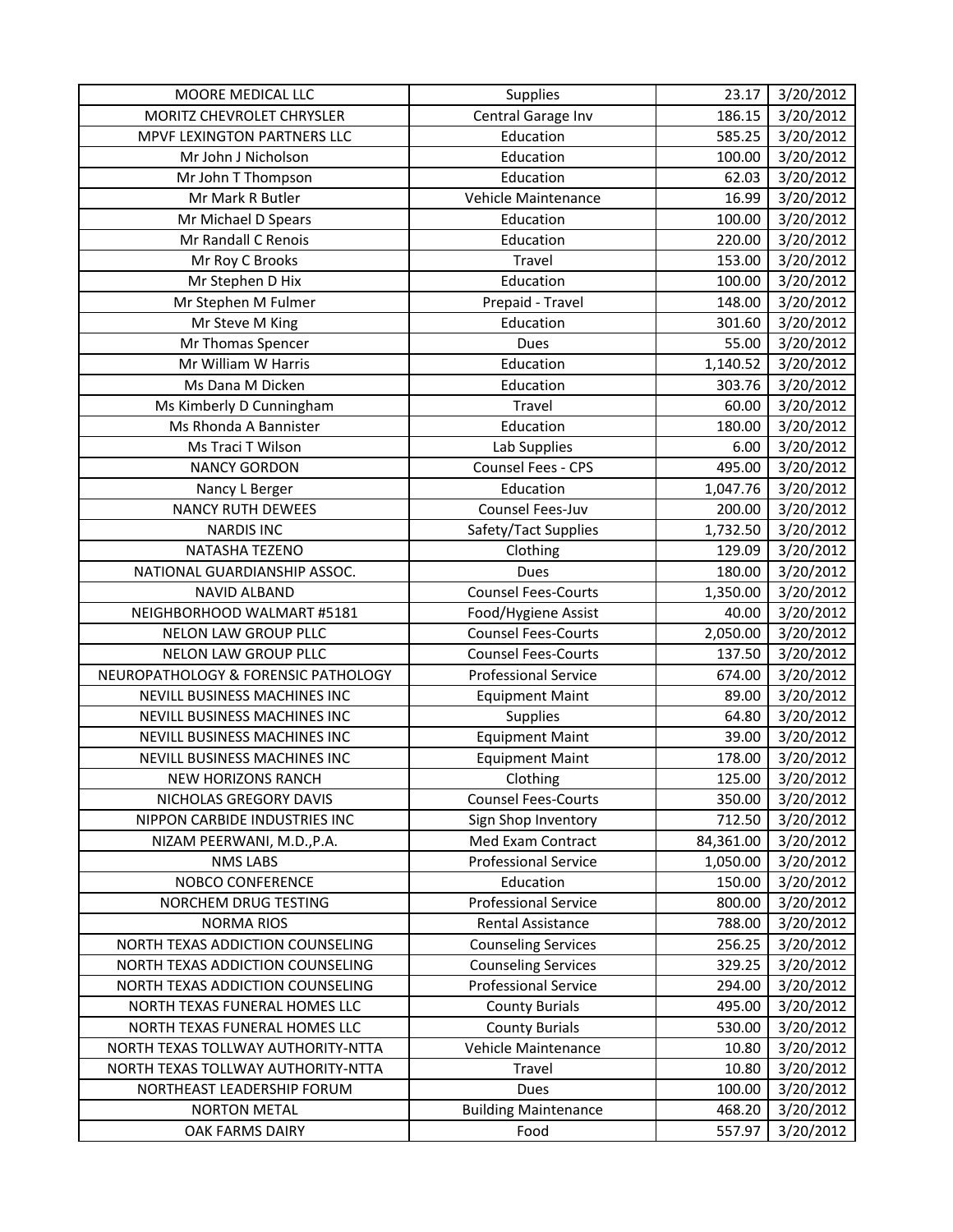| <b>OASIS MANUFACTURING</b>          | Field Equip&Supplies        | 311.42     | 3/20/2012             |
|-------------------------------------|-----------------------------|------------|-----------------------|
| OCCUPATIONAL HEALTH CENTERS SW      | <b>Employee Physicals</b>   | 454.00     | 3/20/2012             |
| <b>OKEY AKPOM</b>                   | <b>Counsel Fees-Courts</b>  | 100.00     | 3/20/2012             |
| OLMSTED-KIRK PAPER CO               | <b>Graphics Inventory</b>   | 233.75     | 3/20/2012             |
| OMEGA LABORATORIES INC              | Laboratory Costs            | 1,225.00   | 3/20/2012             |
| OMNI SAN ANTONIO HOTEL              | Education                   | 346.74     | 3/20/2012             |
| OMNI SAN ANTONIO HOTEL              | Education                   | 346.74     | 3/20/2012             |
| ONE STOP BUS STOP INC               | Capital Outlay - Veh        | 2,650.00   | 3/20/2012             |
| O'REILLY AUTO PARTS                 | Central Garage Inv          | 196.27     | 3/20/2012             |
| O'REILLY AUTO PARTS                 | Central Garage Inv          |            | 3/20/2012             |
| O'REILLY AUTO PARTS                 | Parts and Supplies          | 424.35     | 3/20/2012             |
| <b>OWENS &amp; OWENS</b>            | Counsel Fees - CPS          | 6,157.00   | $\frac{1}{3}/20/2012$ |
| <b>OWENS &amp; OWENS</b>            | Counsel Fees-Probate        | 801.00     | 3/20/2012             |
| <b>OWENS &amp; OWENS</b>            | Professional Service        | 800.00     | 3/20/2012             |
| <b>OZARKA DRINKING WATER</b>        | Food                        | 327.93     | 3/20/2012             |
| P MICHAEL SCHNEIDER LAW FIRM PC     | <b>Counsel Fees-Courts</b>  | 200.00     | 3/20/2012             |
| P MICHAEL SCHNEIDER LAW FIRM PC     | <b>Counsel Fees-Courts</b>  | 100.00     | 3/20/2012             |
| P MICHAEL SCHNEIDER LAW FIRM PC     | Counsel Fees-Juv            | 200.00     | 3/20/2012             |
| P MICHAEL SCHNEIDER LAW FIRM PC     | Counsel Fees - CPS          | 900.00     | 3/20/2012             |
| PACIFICARE OF TEXAS                 | <b>HMO Premiums</b>         | 223,714.61 | 3/20/2012             |
| PALOS SPORTS                        | Safety/Tact Supplies        | 29.96      | 3/20/2012             |
| PAMELA S FERNANDEZ                  | <b>Counsel Fees-Courts</b>  | 350.00     | 3/20/2012             |
| PARNELL E RYAN                      | <b>Professional Service</b> | 3,630.00   | 3/20/2012             |
| PATHMARK TRAFFIC PRODUCTS INC       | <b>Computer Supplies</b>    | 119.80     | 3/20/2012             |
| PATHMARK TRAFFIC PRODUCTS INC       | Sign Shop Inventory         |            | 3/20/2012             |
| PATRICIA L SUMMERS                  | <b>Counsel Fees-Courts</b>  | 1,000.00   | 3/20/2012             |
| PATRICIA L SUMMERS                  | Counsel Fees - CPS          | 100.00     | 3/20/2012             |
| PATRICIA MARGARET MCBRIDE           | <b>Counsel Fees-Courts</b>  | 100.00     | 3/20/2012             |
| PATRICIA MARGARET MCBRIDE           | <b>Counsel Fees-Courts</b>  | 950.00     | 3/20/2012             |
| PATRICK R MCCARTY                   | <b>Counsel Fees-Courts</b>  | 400.00     | 3/20/2012             |
| PATRICK R MCCARTY                   | <b>Counsel Fees-Courts</b>  | 137.50     | 3/20/2012             |
| PATRICK S DOHONEY & ASSOCIATES PLLC | <b>Counsel Fees-Courts</b>  | 325.00     | 3/20/2012             |
| PATRICK S DOHONEY & ASSOCIATES PLLC | <b>Counsel Fees-Courts</b>  | 75.00      | 3/20/2012             |
| PATTI RICHARDS                      | Reporter's Records          | 52.00      | 3/20/2012             |
| PATTY TILLMAN                       | <b>Counsel Fees-Courts</b>  | 400.00     | 3/20/2012             |
| PATTY TILLMAN                       | <b>Counsel Fees-Courts</b>  | 125.00     | 3/20/2012             |
| PATTY TILLMAN                       | <b>Counsel Fees-Courts</b>  | 200.00     | 3/20/2012             |
| PAUL B ROTHBAND JR                  | <b>Counsel Fees-Courts</b>  | 530.00     | 3/20/2012             |
| <b>PAUL CONNER</b>                  | <b>Counsel Fees-Courts</b>  | 670.00     | 3/20/2012             |
| PAUL CONNER                         | <b>Counsel Fees-Courts</b>  | 520.00     | 3/20/2012             |
| PAUL V PREVITE                      | <b>Counsel Fees-Courts</b>  | 2,150.00   | 3/20/2012             |
| PAUL V PREVITE                      | <b>Counsel Fees-Courts</b>  | 1,637.50   | 3/20/2012             |
| PAULA K GREEN                       | Investigative               | 149.85     | 3/20/2012             |
| PAYFLEX SYSTEMS USA INC             | Medical Admn Fees           | 560.00     | 3/20/2012             |
| PAYFLEX SYSTEMS USA INC             | <b>Medical Admn Fees</b>    | 3,073.30   | 3/20/2012             |
| PEGASUS SCHOOL INC                  | <b>Residential Servc</b>    | 24,055.50  | 3/20/2012             |
| PELICAN BAY UTILITY CO.             | <b>Utility Assistance</b>   | 86.11      | 3/20/2012             |
| PETER A VAN DALEN                   | <b>Building Maintenance</b> | 20.00      | 3/20/2012             |
| PETER A VAN DALEN                   | <b>Building Maintenance</b> | 45.00      | 3/20/2012             |
| PETER A VAN DALEN                   | <b>Building Maintenance</b> | 10.00      | 3/20/2012             |
| PETER A VAN DALEN                   | <b>Building Maintenance</b> | 625.00     | 3/20/2012             |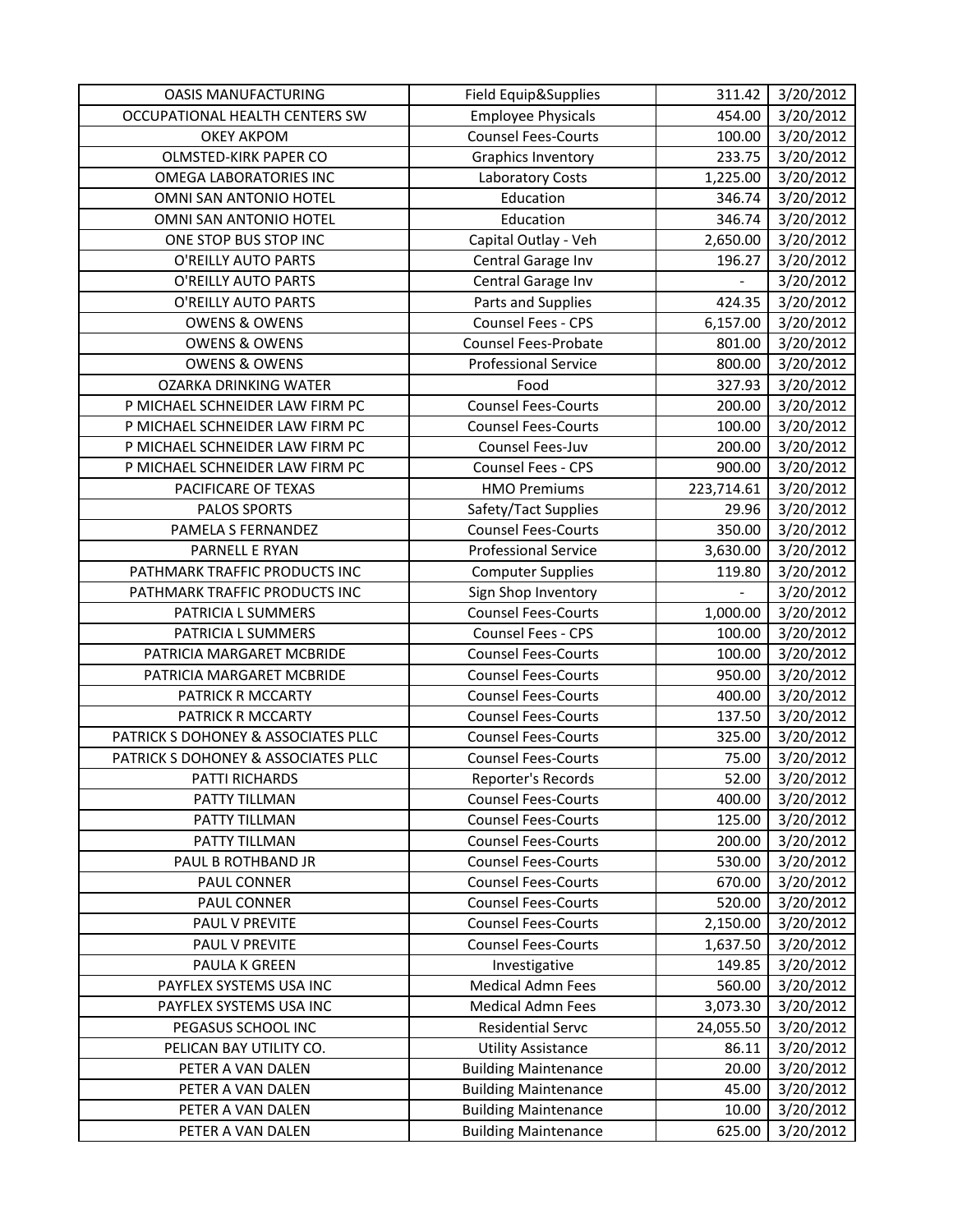| PETER A VAN DALEN                   | <b>Building Maintenance</b> | 125.00    | 3/20/2012 |
|-------------------------------------|-----------------------------|-----------|-----------|
| PHILIP J MITCHELL                   | <b>Counsel Fees-Probate</b> | 3,600.00  | 3/20/2012 |
| PHILLIPS LAWN SPRINKLER CO          | Landscaping Expense         | 112.81    | 3/20/2012 |
| PIA R. RODRIGUEZ                    | <b>Counsel Fees-Courts</b>  | 350.00    | 3/20/2012 |
| PIA R. RODRIGUEZ                    | <b>Counsel Fees-Courts</b>  | 700.00    | 3/20/2012 |
| POLLOCK PAPER DISTRIBUTORS          | Sheriff Inventory           | 293.04    | 3/20/2012 |
| POLLOCK PAPER DISTRIBUTORS          | Sheriff Inventory           | 1,463.30  | 3/20/2012 |
| POLLOCK PAPER DISTRIBUTORS          | Sheriff Inventory           | 670.00    | 3/20/2012 |
| POLLOCK PAPER DISTRIBUTORS          | <b>Building Maintenance</b> | 92.70     | 3/20/2012 |
| POTBELLY SANDWICH WORKS LLC         | Food                        | 283.30    | 3/20/2012 |
| PRESSTEK INC                        | <b>Equipment Maint</b>      | 1,696.00  | 3/20/2012 |
| PRICE PROCTOR AND ASSOCIATES LLP    | <b>Expert Witness Serv</b>  | 13,375.00 | 3/20/2012 |
| PRICE PROCTOR AND ASSOCIATES LLP    | Interpreter Fees            | 250.00    | 3/20/2012 |
| PRICE PROCTOR AND ASSOCIATES LLP    | Psych Exam/Testimony        | 1,000.00  | 3/20/2012 |
| PRINTING SUPPLIES USA LLC           | <b>Computer Supplies</b>    | 167.60    | 3/20/2012 |
| PRODUCE FOR BETTER HEALTH           | <b>Educational Material</b> | 3,112.92  | 3/20/2012 |
| PROJECT MANAGEMENT INSTITUTE        | Dues                        | 119.00    | 3/20/2012 |
| PRONTO COURIER SERVICE LLC          | <b>Professional Service</b> | 200.01    | 3/20/2012 |
| PRUDENTIAL INSURANCE COMP OF AMERIC | LT Health Care              | 5,835.29  | 3/20/2012 |
| PSYCHOTHERAPY SERVICES & YOKE-      | <b>Professional Service</b> | 5,920.00  | 3/20/2012 |
| <b>QUEST DIAGNOSTICS INC</b>        | Laboratory Costs            | 44.25     | 3/20/2012 |
| <b>QUEST DIAGNOSTICS INC</b>        | <b>Laboratory Costs</b>     | 15.00     | 3/20/2012 |
| <b>QUEST DIAGNOSTICS INC</b>        | Laboratory Costs            | 124.50    | 3/20/2012 |
| <b>QUEST DIAGNOSTICS INC</b>        | Laboratory Costs            | 14.00     | 3/20/2012 |
| <b>QUEST DIAGNOSTICS INC</b>        | <b>Laboratory Costs</b>     | 99.50     | 3/20/2012 |
| <b>QUEST DIAGNOSTICS INC</b>        | <b>Medical Supplies</b>     | 64.52     | 3/20/2012 |
| <b>QUEST DIAGNOSTICS INC</b>        | <b>Professional Service</b> | 106.00    | 3/20/2012 |
| <b>QUEST DIAGNOSTICS INC</b>        | <b>Professional Service</b> | 161.25    | 3/20/2012 |
| <b>QUILL CORPORATION</b>            | Supplies                    | 160.00    | 3/20/2012 |
| R J BRANIFF CORP                    | <b>Equipment Maint</b>      | 350.00    | 3/20/2012 |
| R MAUREEN TOLBERT                   | <b>Counsel Fees-Courts</b>  | 156.25    | 3/20/2012 |
| R MAUREEN TOLBERT                   | <b>Counsel Fees-Courts</b>  | 800.00    | 3/20/2012 |
| R MAUREEN TOLBERT                   | <b>Counsel Fees-Courts</b>  | 550.00    | 3/20/2012 |
| RADIOLOGY ASSOCIATES OF TARRANT     | <b>Professional Service</b> | 240.55    | 3/20/2012 |
| RADIOLOGY ASSOCIATES OF TARRANT     | <b>Professional Service</b> | 32.92     | 3/20/2012 |
| RANDALL B MILLER                    | <b>Counsel Fees-Courts</b>  | 400.00    | 3/20/2012 |
| RANDY W BOWERS                      | <b>Counsel Fees-Courts</b>  | 1,100.00  | 3/20/2012 |
| <b>RANDY W BOWERS</b>               | <b>Counsel Fees-Courts</b>  | 1,800.00  | 3/20/2012 |
| <b>RANDY W BOWERS</b>               | <b>Counsel Fees-Courts</b>  | 235.00    | 3/20/2012 |
| RASIX COMPUTER CENTER INC           | Supplies                    | 156.00    | 3/20/2012 |
| RATTIKIN TITLE COMPANY              | State Right of Way          | 1,023.04  | 3/20/2012 |
| RAUL NEVAREZ                        | <b>Counsel Fees-Courts</b>  | 900.00    | 3/20/2012 |
| RAUL NEVAREZ                        | <b>Counsel Fees-Courts</b>  | 175.00    | 3/20/2012 |
| RAUL NEVAREZ                        | Counsel Fees-Juv            | 200.00    | 3/20/2012 |
| RAUL NEVAREZ                        | Counsel Fees - CPS          | 100.00    | 3/20/2012 |
| RAY HALL JR                         | <b>Counsel Fees-Courts</b>  | 740.00    | 3/20/2012 |
| RAY HALL JR                         | <b>Counsel Fees-Courts</b>  | 200.00    | 3/20/2012 |
| RAY HALL JR                         | <b>Counsel Fees-Courts</b>  | 100.00    | 3/20/2012 |
| RAY HALL JR                         | <b>Counsel Fees-Courts</b>  | 100.00    | 3/20/2012 |
| RAY HALL JR                         | Counsel Fees-Juv            | 105.00    | 3/20/2012 |
| RAY HALL JR                         | Counsel Fees - CPS          | 2,190.00  | 3/20/2012 |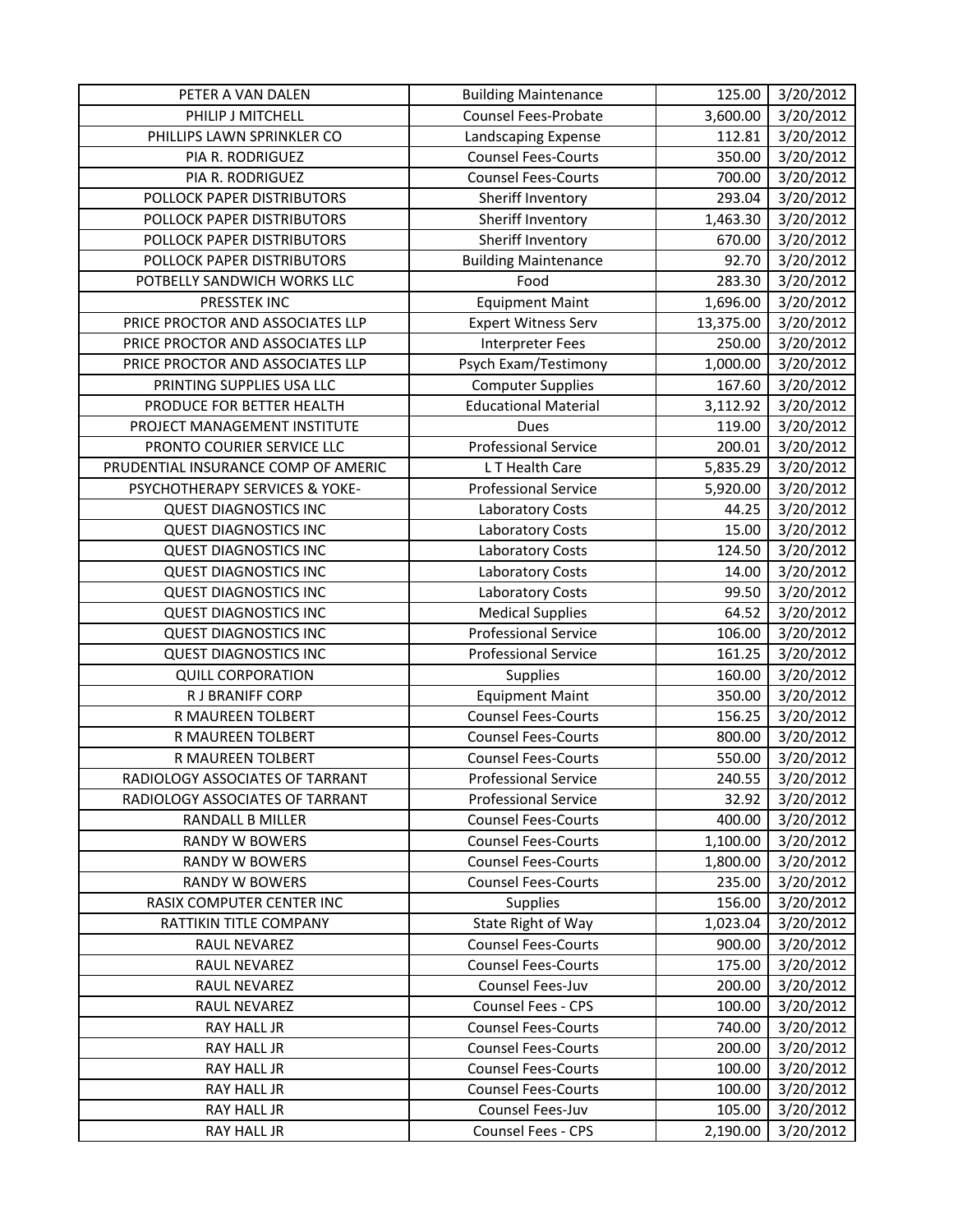| RD CORNELL LLC                 | Parts and Supplies          | 240.00    | 3/20/2012             |
|--------------------------------|-----------------------------|-----------|-----------------------|
| RD CORNELL LLC                 | Parts and Supplies          | 310.00    | 3/20/2012             |
| <b>REALTECH INC</b>            | Appl Serv Prov (ASP)        | 28,500.00 | 3/20/2012             |
| REALTY APPRECIATION            | <b>Rental Assistance</b>    | 645.00    | 3/20/2012             |
| REALTY APPRECIATION            | <b>Utility Assistance</b>   | 20.56     | 3/20/2012             |
| RECEPT PHARMACY LP             | <b>Medical Supplies</b>     | 700.00    | 3/20/2012             |
| RECEPT PHARMACY LP             | <b>Medical Supplies</b>     | 666.46    | 3/20/2012             |
| RECEPT PHARMACY LP             | <b>Medical Supplies</b>     | 418.54    | 3/20/2012             |
| RECOVERY RESOURCE COUNCIL      | <b>Subrecipient Service</b> | 2,771.00  | 3/20/2012             |
| RED DOG STUDIOS                | Clothing                    | 858.45    | 3/20/2012             |
| RED DOG STUDIOS                | Clothing                    | 169.05    | 3/20/2012             |
| REDFIELD CORPORATION           | <b>Equipment Maint</b>      | 1,280.00  | 3/20/2012             |
| REDWOOD TOXICOLOGY             | <b>Medical Supplies</b>     | 781.25    | 3/20/2012             |
| REDWOOD TOXICOLOGY             | <b>Medical Supplies</b>     | 625.00    | 3/20/2012             |
| <b>REGINA RICH</b>             | Clothing                    | 100.00    | 3/20/2012             |
| <b>REGINALD V MACLIN</b>       | <b>Medical Supplies</b>     | 295.11    | 3/20/2012             |
| <b>RELIANT ENERGY SERVICES</b> | <b>Utility Assistance</b>   | 1,552.92  | 3/20/2012             |
| RELIANT ENERGY SERVICES        | <b>Utility Assistance</b>   | 226.08    | 3/20/2012             |
| <b>REXEL SUMMERS</b>           | <b>Building Maintenance</b> | 190.95    | 3/20/2012             |
| REYNOLDS ASPHALT               | Asphalt-Rock/Hot Mix        | 804.97    | 3/20/2012             |
| RICHARD A HENDERSON PC         | <b>Counsel Fees-Courts</b>  | 1,200.00  | $\frac{1}{3}/20/2012$ |
| RICHARD A HENDERSON PC         | <b>Counsel Fees-Courts</b>  | 100.00    | 3/20/2012             |
| RICHARD GLADSTONE              | Cnsl Fees-Juv Det&Tr        | 100.00    | 3/20/2012             |
| RICHARD HAINES                 | Clothing                    | 200.00    | 3/20/2012             |
| RICHARD KLINE                  | <b>Counsel Fees-Courts</b>  | 218.75    | 3/20/2012             |
| RICHARD RHYNES                 | Liaison Expense             | 581.17    | 3/20/2012             |
| RICHARD SCOTT WALKER           | <b>Counsel Fees-Courts</b>  | 2,450.00  | 3/20/2012             |
| RICHARD SCOTT WALKER           | <b>Counsel Fees-Courts</b>  | 1,650.00  | 3/20/2012             |
| RICHARD SCOTT WALKER           | <b>Counsel Fees-Courts</b>  | 1,050.00  | 3/20/2012             |
| RICHARD SCOTT WALKER           | <b>Counsel Fees-Courts</b>  | 950.00    | 3/20/2012             |
| RICHARD SCOTT WALKER           | Cnsl Fees-Crim Appls        | 2,000.00  | 3/20/2012             |
| RICHLAND SEWING CENTER         | Supplies                    | 480.00    | 3/20/2012             |
| <b>RICKEY SHEPARD</b>          | Damage Claims               | 137.50    | 3/20/2012             |
| <b>RICKY FRANKLIN</b>          | Clothing                    | 100.00    | 3/20/2012             |
| RICOH AMERICAS CORPORATION     | <b>Computer Maintenance</b> | 809.04    | 3/20/2012             |
| RITE OF PASSAGE                | <b>Residential Servc</b>    | 4,009.25  | 3/20/2012             |
| <b>ROBINSON &amp; SMART PC</b> | <b>Counsel Fees-Courts</b>  | 400.00    | 3/20/2012             |
| <b>ROBINSON &amp; SMART PC</b> | <b>Counsel Fees-Courts</b>  | 500.00    | 3/20/2012             |
| ROCHE DIAGNOSTICS CORPORATION  | Lab Supplies                | 314.15    | 3/20/2012             |
| <b>RODNEY M PATTERSON</b>      | Counsel Fees-Juv            | 200.00    | 3/20/2012             |
| RONALD COUCH                   | <b>Counsel Fees-Courts</b>  | 700.00    | 3/20/2012             |
| RONALD COUCH                   | <b>Counsel Fees-Courts</b>  | 650.00    | 3/20/2012             |
| RONALD COUCH                   | <b>Counsel Fees-Courts</b>  | 650.00    | 3/20/2012             |
| RONALD J KOVACH PC             | Counsel Fees - CPS          | 100.00    | 3/20/2012             |
| ROSALBA PENA                   | Clothing                    | 173.69    | 3/20/2012             |
| ROSE ANNA SALINAS              | <b>Counsel Fees-Courts</b>  | 150.00    | 3/20/2012             |
| ROSE ANNA SALINAS              | <b>Counsel Fees-Courts</b>  | 850.00    | 3/20/2012             |
| ROSE ANNA SALINAS              | <b>Counsel Fees-Courts</b>  | 1,066.66  | 3/20/2012             |
| ROSE ANNA SALINAS              | <b>Counsel Fees-Courts</b>  | 458.34    | 3/20/2012             |
| ROSE ANNA SALINAS              | Counsel Fees-Juv            | 200.00    | 3/20/2012             |
| <b>RUBEN MORALES</b>           | Transportation              | 130.00    | 3/20/2012             |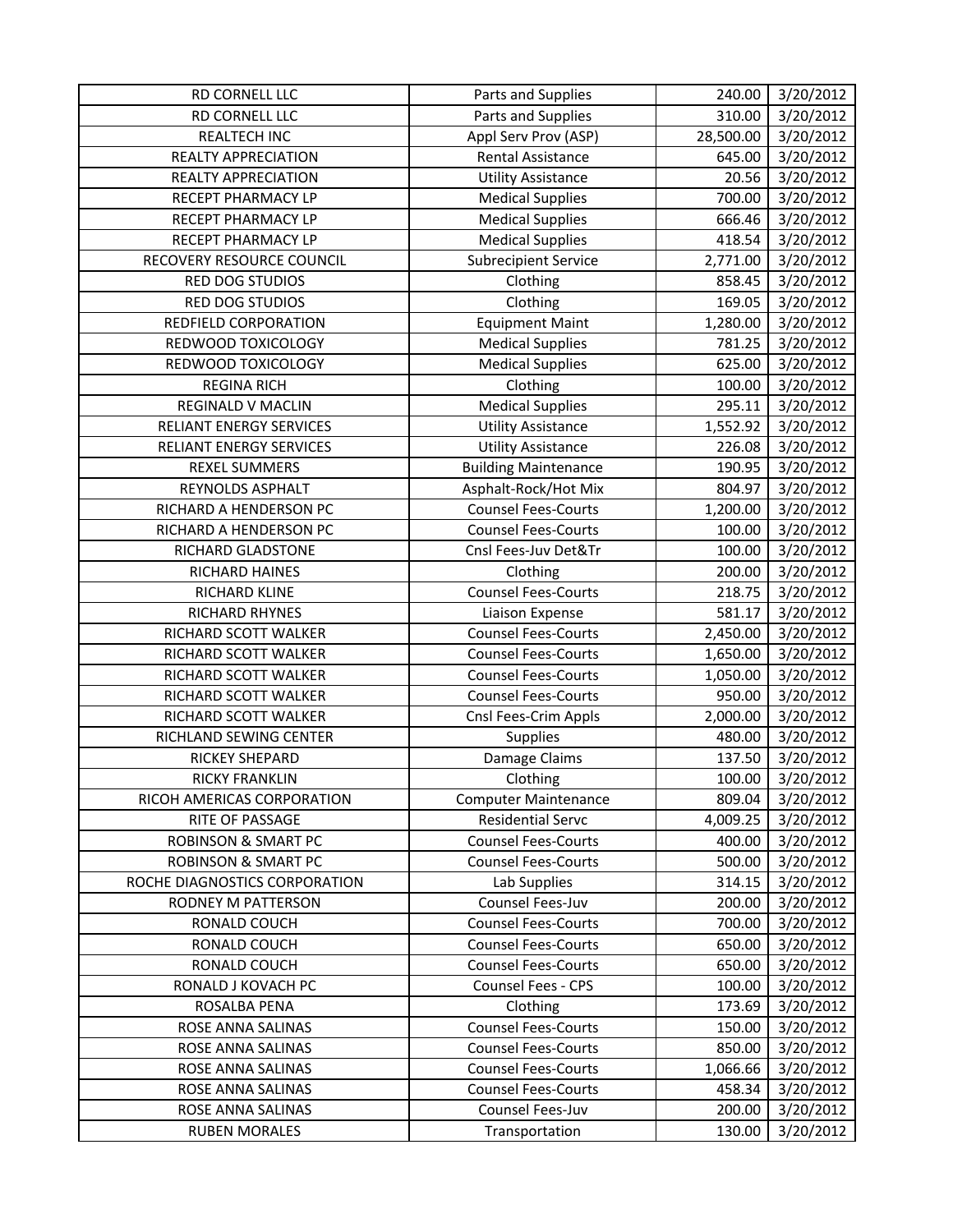| RUSSELL FEED INC                       | <b>Estray Livestock</b>     | 256.90    | 3/20/2012             |
|----------------------------------------|-----------------------------|-----------|-----------------------|
| <b>SAFESITE INC</b>                    | Space Lease Rental          | 3,004.04  | 3/20/2012             |
| SAFETY KLEEN SYSTEMS INC               | Central Garage Inv          | 50.00     | 3/20/2012             |
| SAF-T-GLOVE INC                        | Parts and Supplies          | 368.79    | 3/20/2012             |
| <b>SALVATION ARMY</b>                  | <b>Subrecipient Service</b> | 4,971.43  | 3/20/2012             |
| SAMUEL M SANCHEZ                       | Counsel Fees - CPS          | 100.00    | 3/20/2012             |
| SANDOVAL & ASSOCIATES                  | <b>Interpreter Fees</b>     | 715.00    | 3/20/2012             |
| <b>SANDRA ROSS</b>                     | Clothing                    | 125.00    | 3/20/2012             |
| SANTA FE ADOLESCENT SERVICES           | <b>Professional Service</b> | 14,640.00 | 3/20/2012             |
| SANTA FE ADOLESCENT SERVICES           | <b>Professional Service</b> | 19,200.00 | 3/20/2012             |
| SANTIAGO SALINAS                       | <b>Counsel Fees-Courts</b>  | 1,140.00  | 3/20/2012             |
| SANTIAGO SALINAS                       | <b>Counsel Fees-Courts</b>  | 1,050.00  | 3/20/2012             |
| SANTIAGO SALINAS                       | <b>Counsel Fees-Courts</b>  | 430.00    | 3/20/2012             |
| SANTIAGO SALINAS                       | <b>Counsel Fees-Courts</b>  | 500.00    | 3/20/2012             |
| SAP PUBLIC SERVICES INC                | Software Maintenance        | 84,400.44 | 3/20/2012             |
| SCHOOLER AUTOMOTIVE                    | Parts and Supplies          | 350.60    | 3/20/2012             |
| <b>SCHOOLER AUTOMOTIVE</b>             | Parts and Supplies          | 444.80    | 3/20/2012             |
| SCHOOLER AUTOMOTIVE                    | Parts and Supplies          | 67.20     | 3/20/2012             |
| <b>SCOTT BROWN</b>                     | <b>Counsel Fees-Courts</b>  | 500.00    | 3/20/2012             |
| <b>SCOTT BROWN</b>                     | <b>Counsel Fees-Courts</b>  | 1,200.00  | 3/20/2012             |
| <b>SCOTT BROWN</b>                     | Cnsl Fees-Crim Appls        | 1,400.00  | $\frac{1}{3}/20/2012$ |
| <b>SCOTT C FACIANE</b>                 | <b>Counsel Fees-Probate</b> | 3,200.00  | 3/20/2012             |
| SEQUEL YOUTH AND FAMILY SERVICES       | <b>Residential Servc</b>    | 19,185.15 | 3/20/2012             |
| <b>SHANNON GOVAN</b>                   | Clothing                    | 232.51    | 3/20/2012             |
| SHARANETTA JACKSON                     | Clothing                    | 887.66    | 3/20/2012             |
| <b>SHARON GABERT</b>                   | Counsel Fees-Probate        | 1,000.00  | 3/20/2012             |
| <b>SHAWN PASCHALL</b>                  | <b>Counsel Fees-Courts</b>  | 1,070.00  | 3/20/2012             |
| <b>SHAWN PASCHALL</b>                  | <b>Counsel Fees-Courts</b>  | 1,110.00  | 3/20/2012             |
| SHERWIN WILLIAMS PAINT                 | <b>Support Serv Supply</b>  | 931.04    | 3/20/2012             |
| SHERWIN WILLIAMS PAINT                 | Support Serv Supply         | 3,246.08  | 3/20/2012             |
| <b>SHERWIN WILLIAMS PAINT</b>          | <b>Building Maintenance</b> | 124.94    | 3/20/2012             |
| SHERWIN WILLIAMS PAINT                 | Non-Track Const/Bldg        | 19.62     | 3/20/2012             |
| SHERWIN WILLIAMS PAINT                 | Non-Track Equipment         | 413.78    | 3/20/2012             |
| SHI GOVERNMENT SOLUTIONS               | Lab Supplies                | 750.00    | 3/20/2012             |
| SHI GOVERNMENT SOLUTIONS               | <b>Computer Supplies</b>    | 95.00     | 3/20/2012             |
| SHOPPA'S MATERIAL HANDLING LTD         | Supplies                    | 565.12    | 3/20/2012             |
| SID W SHAPIRO                          | Counsel Fees-Juv            | 200.00    | 3/20/2012             |
| SIERRA STRIPES OF TEXAS                | Central Garage Inv          | 70.00     | 3/20/2012             |
| SIERRA STRIPES OF TEXAS                | Non-Track Equipment         | 340.00    | 3/20/2012             |
| <b>SIGNTX SIGNS &amp; GRAPHICS INC</b> | <b>Building Maintenance</b> | 211.50    | 3/20/2012             |
| SKYVUE MEMORIAL GARDENS                | <b>County Burials</b>       | 3,980.00  | 3/20/2012             |
| SMITH TEMPORARIES INC                  | Contract Labor              | 17,349.40 | 3/20/2012             |
| SMITH TEMPORARIES INC                  | Contract Labor              | 596.01    | 3/20/2012             |
| SMITH TEMPORARIES INC                  | Contract Labor              | 565.44    | 3/20/2012             |
| SOCIETY OF SOUTHWEST ARCHIVISTS        | Education                   | 150.00    | 3/20/2012             |
| SOUTHERN COMPUTER WAREHOUSE            | <b>Computer Maintenance</b> | 132.00    | 3/20/2012             |
| SOUTHERN COMPUTER WAREHOUSE            | <b>Computer Maintenance</b> | 309.30    | 3/20/2012             |
| SOUTHERN TIRE MART LLC                 | Parts and Supplies          | 220.95    | 3/20/2012             |
| SOUTHWASTE DISPOSAL LLC                | Kitchen Maintenance         | 400.00    | 3/20/2012             |
| SOUTHWEST SOLUTIONS GROUP INC          | Capital Outlay Low V        | 9,134.85  | 3/20/2012             |
| SOUTHWEST SOLUTIONS GROUP INC          | Non-Track Equipment         | 675.80    | 3/20/2012             |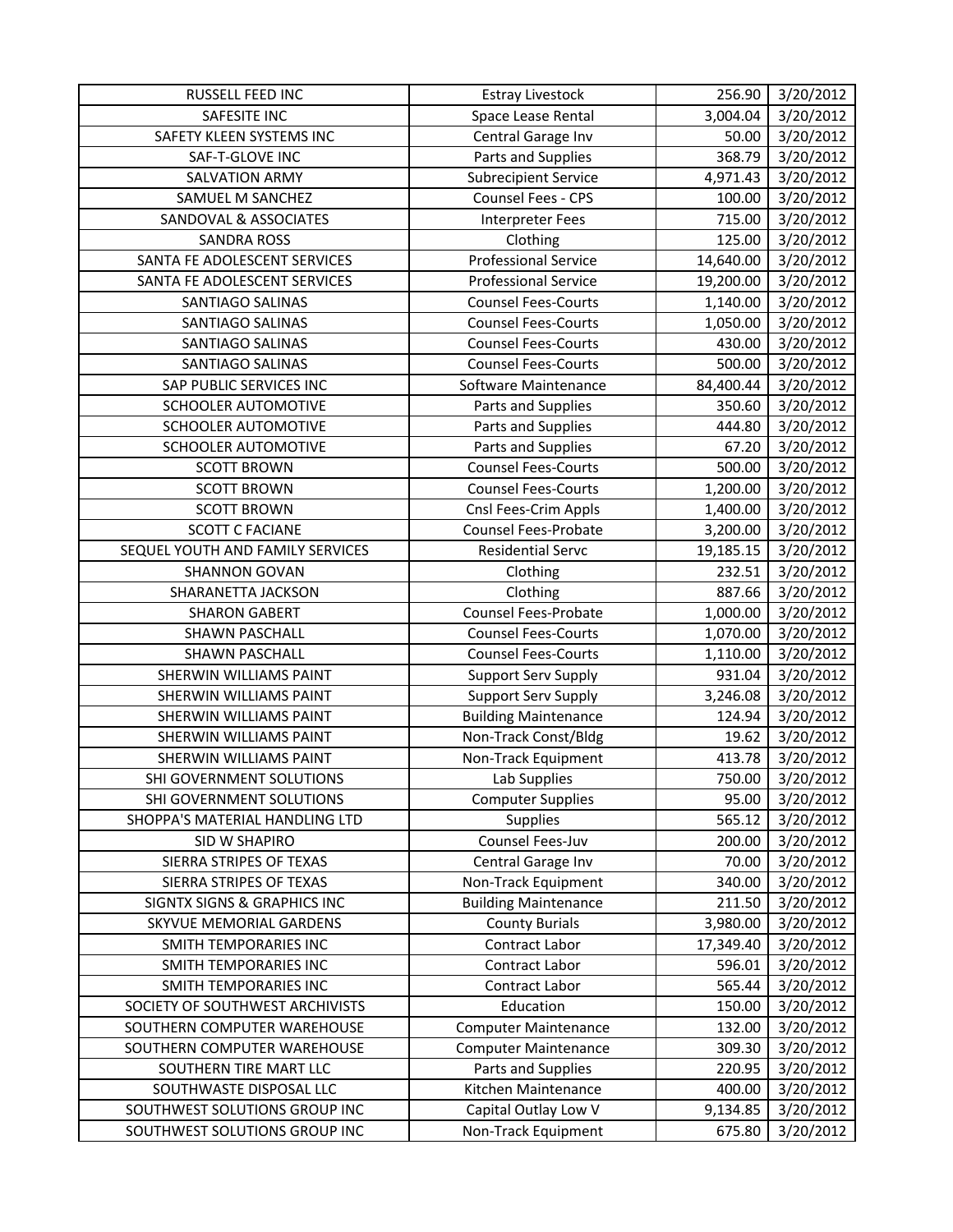| <b>SPOT COOLERS</b>      | A/C Maint Contract        | 14,500.00 | 3/20/2012             |
|--------------------------|---------------------------|-----------|-----------------------|
| SPRING GLEN APARTMENTS   | <b>Utility Assistance</b> | 19.29     | 3/20/2012             |
| STABILE/WINN INC         | Non-Track Const/Bldg      | 47,894.04 | 3/20/2012             |
| <b>STACY ALFORD</b>      | Counsel Fees-Juv          | 100.00    | 3/20/2012             |
| <b>STACY ALFORD</b>      | Counsel Fees - CPS        | 380.00    | 3/20/2012             |
| STAPLES ADVANTAGE        | <b>Supplies</b>           | 96.00     | 3/20/2012             |
| <b>STAPLES ADVANTAGE</b> | Supplies                  | 61.80     | 3/20/2012             |
| <b>STAPLES ADVANTAGE</b> | Supplies                  | 209.55    | 3/20/2012             |
| STAPLES ADVANTAGE        | Supplies                  | 170.00    | 3/20/2012             |
| <b>STAPLES ADVANTAGE</b> | Supplies                  | 94.30     | 3/20/2012             |
| <b>STAPLES ADVANTAGE</b> | Lab Supplies              | 285.12    | 3/20/2012             |
| <b>STAPLES ADVANTAGE</b> | Supplies                  | 41.12     | $\frac{1}{3}/20/2012$ |
| <b>STAPLES ADVANTAGE</b> | Supplies                  | 180.49    | 3/20/2012             |
| <b>STAPLES ADVANTAGE</b> | <b>Supplies</b>           | 156.23    | 3/20/2012             |
| <b>STAPLES ADVANTAGE</b> | <b>Supplies</b>           | 48.38     | 3/20/2012             |
| <b>STAPLES ADVANTAGE</b> | Supplies                  | 166.46    | 3/20/2012             |
| <b>STAPLES ADVANTAGE</b> | Supplies                  | 121.06    | 3/20/2012             |
| STAPLES ADVANTAGE        | Supplies                  | 178.70    | 3/20/2012             |
| <b>STAPLES ADVANTAGE</b> | Supplies                  | 109.19    | 3/20/2012             |
| STAPLES ADVANTAGE        | <b>Supplies</b>           | 118.38    | 3/20/2012             |
| <b>STAPLES ADVANTAGE</b> | Supplies                  | 21.44     | 3/20/2012             |
| <b>STAPLES ADVANTAGE</b> | Supplies                  | 141.93    | 3/20/2012             |
| <b>STAPLES ADVANTAGE</b> | Supplies                  | 95.86     | 3/20/2012             |
| <b>STAPLES ADVANTAGE</b> | Sheriff Inventory         | 69.12     | 3/20/2012             |
| <b>STAPLES ADVANTAGE</b> | Supplies                  | 103.26    | 3/20/2012             |
| <b>STAPLES ADVANTAGE</b> | <b>Supplies</b>           | 53.31     | 3/20/2012             |
| STAPLES ADVANTAGE        | <b>Supplies</b>           | 13.73     | 3/20/2012             |
| <b>STAPLES ADVANTAGE</b> | <b>Supplies</b>           | 1,960.33  | 3/20/2012             |
| STAPLES ADVANTAGE        | Supplies                  | 84.08     | 3/20/2012             |
| <b>STAPLES ADVANTAGE</b> | <b>Supplies</b>           | 490.07    | 3/20/2012             |
| <b>STAPLES ADVANTAGE</b> | Supplies                  | 128.33    | 3/20/2012             |
| <b>STAPLES ADVANTAGE</b> | Supplies                  | 595.04    | 3/20/2012             |
| <b>STAPLES ADVANTAGE</b> | Supplies                  | 140.72    | 3/20/2012             |
| STAPLES ADVANTAGE        | Supplies                  | 63.83     | 3/20/2012             |
| <b>STAPLES ADVANTAGE</b> | <b>Supplies</b>           | 49.54     | 3/20/2012             |
| STAPLES ADVANTAGE        | <b>Supplies</b>           | 190.40    | 3/20/2012             |
| <b>STAPLES ADVANTAGE</b> | Supplies                  | 156.63    | 3/20/2012             |
| <b>STAPLES ADVANTAGE</b> | <b>Supplies</b>           | 109.51    | 3/20/2012             |
| <b>STAPLES ADVANTAGE</b> | <b>Supplies</b>           | 83.38     | 3/20/2012             |
| <b>STAPLES ADVANTAGE</b> | Supplies                  | 915.93    | 3/20/2012             |
| STAPLES ADVANTAGE        | <b>Supplies</b>           | 77.06     | 3/20/2012             |
| STAPLES ADVANTAGE        | <b>Supplies</b>           | 16.08     | 3/20/2012             |
| <b>STAPLES ADVANTAGE</b> | <b>Supplies</b>           | 68.08     | 3/20/2012             |
| <b>STAPLES ADVANTAGE</b> | <b>Supplies</b>           | (20.60)   | 3/20/2012             |
| STAPLES ADVANTAGE        | <b>Supplies</b>           | 143.97    | 3/20/2012             |
| <b>STAPLES ADVANTAGE</b> | <b>Supplies</b>           | 154.35    | 3/20/2012             |
| STAPLES ADVANTAGE        | <b>Supplies</b>           | 128.69    | 3/20/2012             |
| <b>STAPLES ADVANTAGE</b> | <b>Supplies</b>           | 103.12    | 3/20/2012             |
| <b>STAPLES ADVANTAGE</b> | Supplies                  | 111.74    | 3/20/2012             |
| STAPLES ADVANTAGE        | <b>Supplies</b>           | 86.25     | 3/20/2012             |
| STAPLES ADVANTAGE        | Supplies                  | 109.00    | 3/20/2012             |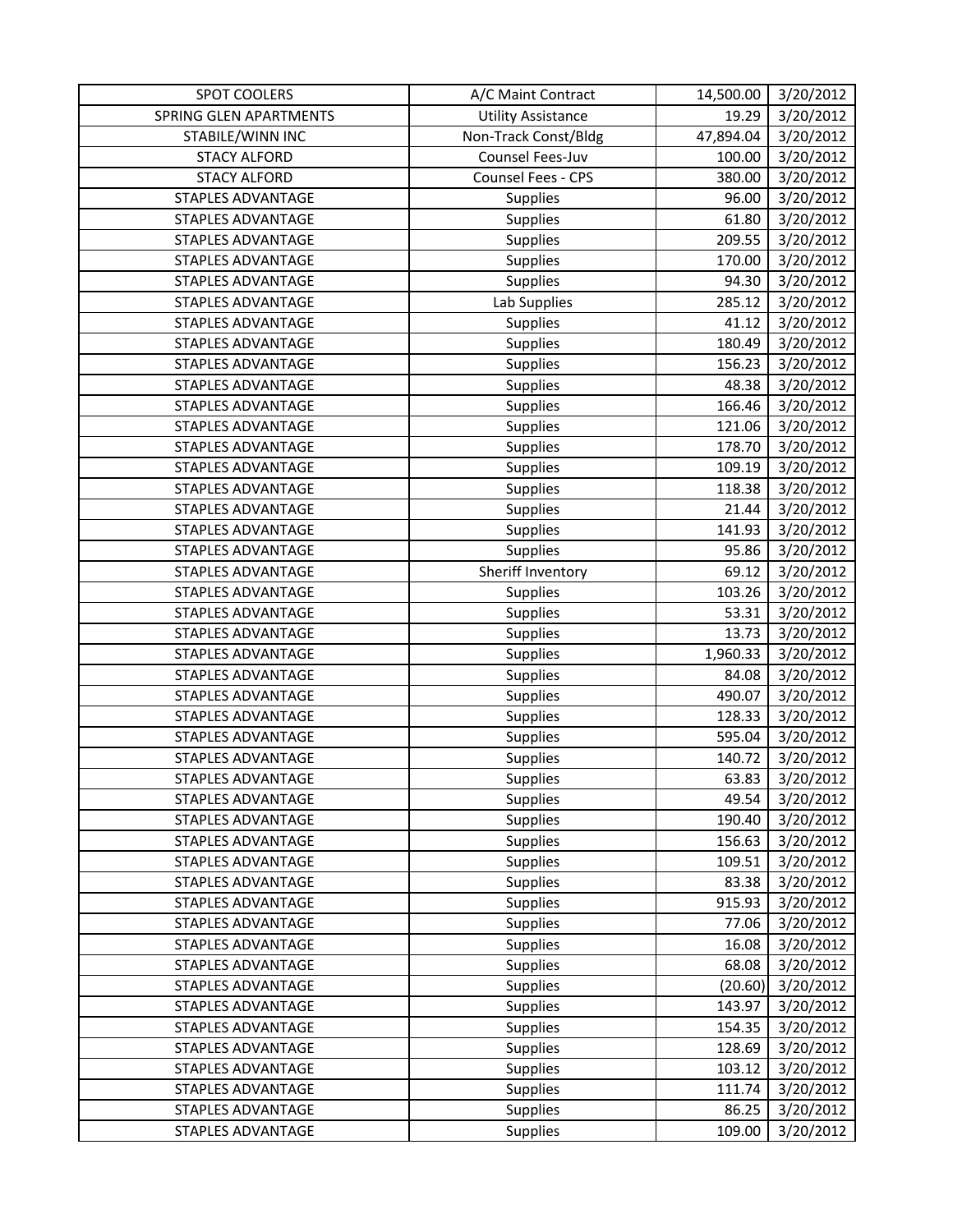| STAPLES ADVANTAGE                    | <b>Supplies</b>            | 141.28   | 3/20/2012 |
|--------------------------------------|----------------------------|----------|-----------|
| STAPLES ADVANTAGE                    | Supplies                   | 117.82   | 3/20/2012 |
| <b>STAPLES ADVANTAGE</b>             | Supplies                   | 86.40    | 3/20/2012 |
| <b>STAPLES ADVANTAGE</b>             | Supplies                   | 459.51   | 3/20/2012 |
| <b>STAPLES ADVANTAGE</b>             | Supplies                   | 62.47    | 3/20/2012 |
| <b>STAPLES ADVANTAGE</b>             | <b>Supplies</b>            | 31.76    | 3/20/2012 |
| <b>STAPLES ADVANTAGE</b>             | Supplies                   | (22.54)  | 3/20/2012 |
| <b>STAPLES ADVANTAGE</b>             | Supplies                   | 244.41   | 3/20/2012 |
| STAPLES ADVANTAGE                    | Supplies                   | 108.12   | 3/20/2012 |
| <b>STAPLES ADVANTAGE</b>             | Supplies                   | 49.58    | 3/20/2012 |
| <b>STAPLES ADVANTAGE</b>             | Supplies                   | 65.28    | 3/20/2012 |
| <b>STAPLES ADVANTAGE</b>             | <b>Supplies</b>            | 484.35   | 3/20/2012 |
| <b>STAPLES ADVANTAGE</b>             | Supplies                   | 9.60     | 3/20/2012 |
| <b>STAPLES ADVANTAGE</b>             | <b>Supplies</b>            | 8.65     | 3/20/2012 |
| <b>STAPLES ADVANTAGE</b>             | <b>Supplies</b>            | (175.22) | 3/20/2012 |
| <b>STAPLES ADVANTAGE</b>             | Supplies                   | 64.70    | 3/20/2012 |
| <b>STAPLES ADVANTAGE</b>             | Supplies                   | 39.96    | 3/20/2012 |
| <b>STAPLES ADVANTAGE</b>             | Supplies                   | 12.02    | 3/20/2012 |
| <b>STAPLES ADVANTAGE</b>             | <b>Computer Supplies</b>   | 1,063.98 | 3/20/2012 |
| STAPLES ADVANTAGE                    | <b>Computer Supplies</b>   | 96.87    | 3/20/2012 |
| <b>STAPLES ADVANTAGE</b>             | <b>Computer Supplies</b>   | 979.62   | 3/20/2012 |
| <b>STAPLES ADVANTAGE</b>             | <b>Computer Supplies</b>   | 47.20    | 3/20/2012 |
| <b>STAPLES ADVANTAGE</b>             | <b>Voting Supplies</b>     | 1,142.64 | 3/20/2012 |
| <b>STAPLES ADVANTAGE</b>             | <b>Supplies</b>            | 52.44    | 3/20/2012 |
| <b>STAPLES ADVANTAGE</b>             | Supplies                   | 10.68    | 3/20/2012 |
| <b>STAPLES ADVANTAGE</b>             | <b>Supplies</b>            | 76.19    | 3/20/2012 |
| STAPLES ADVANTAGE                    | Supplies                   | 185.52   | 3/20/2012 |
| STAPLES ADVANTAGE                    | <b>Supplies</b>            | 214.95   | 3/20/2012 |
| STAPLES ADVANTAGE                    | <b>Supplies</b>            | 160.41   | 3/20/2012 |
| <b>STAR TEX POWER</b>                | <b>Utility Assistance</b>  | 75.00    | 3/20/2012 |
| STATE BAR OF TEXAS                   | Law Books                  | 137.00   | 3/20/2012 |
| STATLAB MEDICAL PRODUCTS             | Lab Supplies               | 874.40   | 3/20/2012 |
| STATLAB MEDICAL PRODUCTS             | Lab Supplies               | 225.00   | 3/20/2012 |
| <b>STATON &amp; TAYLOR PC</b>        | <b>Counsel Fees-Courts</b> | 1,500.00 | 3/20/2012 |
| <b>STATON &amp; TAYLOR PC</b>        | Counsel Fees-Juv           | 200.00   | 3/20/2012 |
| STEPHANIE PATTEN                     | <b>Counsel Fees-Courts</b> | 150.00   | 3/20/2012 |
| STEPHEN D HANDY PLLC                 | <b>Counsel Fees-Courts</b> | 725.00   | 3/20/2012 |
| Stephen R Turner                     | Travel                     | 697.99   | 3/20/2012 |
| <b>STEVE GORDON &amp; ASSOCIATES</b> | <b>Counsel Fees-Courts</b> | 450.00   | 3/20/2012 |
| <b>STEVE GORDON &amp; ASSOCIATES</b> | <b>Counsel Fees-Courts</b> | 825.00   | 3/20/2012 |
| <b>STEVE GORDON &amp; ASSOCIATES</b> | <b>Counsel Fees-Courts</b> | 1,030.00 | 3/20/2012 |
| <b>STEVE GORDON &amp; ASSOCIATES</b> | <b>Counsel Fees-Courts</b> | 1,650.00 | 3/20/2012 |
| <b>STEVE GORDON &amp; ASSOCIATES</b> | <b>Counsel Fees-Courts</b> | 350.00   | 3/20/2012 |
| <b>STREAM ENERGY</b>                 | <b>Utility Assistance</b>  | 1,526.43 | 3/20/2012 |
| SUBSTANCE ABUSE GUIDANCE             | O/P Group Counseling       | 1,578.00 | 3/20/2012 |
| SUKNA ALBAKHTARI                     | Transportation             | 120.00   | 3/20/2012 |
| <b>SUMMUS INDUSTRIES INC</b>         | <b>Computer Supplies</b>   | 9,348.00 | 3/20/2012 |
| SUNSET POINT INVESTORS LP            | Rental Assistance          | 775.00   | 3/20/2012 |
| <b>SUNSOURCE</b>                     | Range Supplies             | 1,290.27 | 3/20/2012 |
| SYSTEMTOOLS SOFTWARE INC             | Software Maintenance       | 405.00   | 3/20/2012 |
| TAGITM - TEXAS ASSOC GOVERNMENTAL    | Education                  | 400.00   | 3/20/2012 |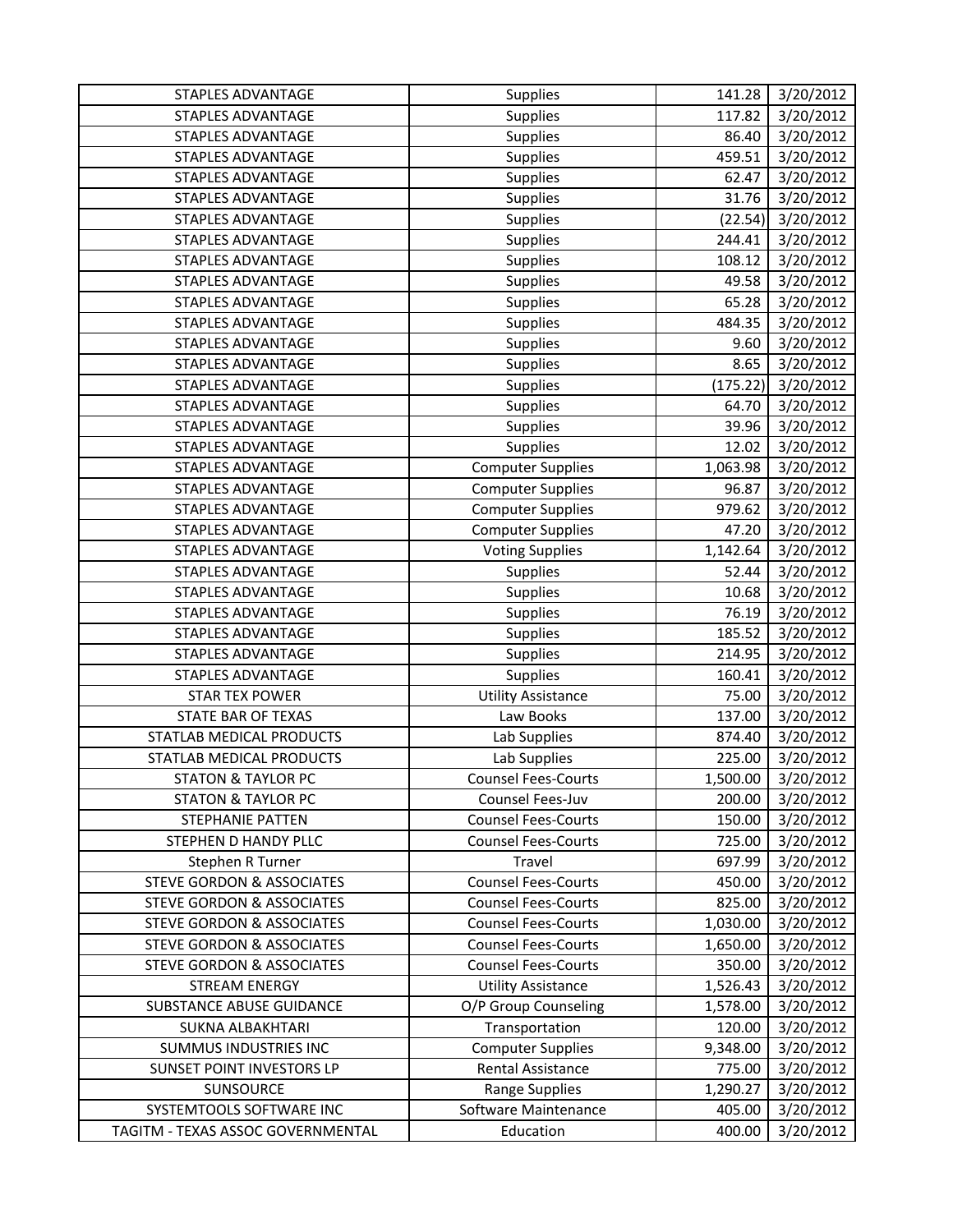| <b>TAMARA STUDLEY</b>            | Clothing                    | 100.00    | 3/20/2012 |
|----------------------------------|-----------------------------|-----------|-----------|
| <b>TAN THAN</b>                  | <b>Interpreter Fees</b>     | 2,700.00  | 3/20/2012 |
| <b>TARGET BANK</b>               | <b>Meeting Expenses</b>     | 77.93     | 3/20/2012 |
| <b>TARGET BANK</b>               | Food                        | 93.57     | 3/20/2012 |
| <b>TARGET BANK</b>               | Clothing                    | 195.98    | 3/20/2012 |
| TARRANT CO CHALLENGE INC         | <b>Professional Service</b> | 855.03    | 3/20/2012 |
| TARRANT COUNTY BAR ASSOC         | Education                   | 525.00    | 3/20/2012 |
| TARRANT COUNTY BAR ASSOC         | Education                   | 100.00    | 3/20/2012 |
| <b>TARRANT COUNTY BAR ASSOC</b>  | Education                   | 100.00    | 3/20/2012 |
| <b>TARRANT COUNTY BAR ASSOC</b>  | Education                   | 100.00    | 3/20/2012 |
| TARRANT COUNTY BAR ASSOC         | Education                   | 100.00    | 3/20/2012 |
| TARRANT COUNTY BAR ASSOC         | Education                   | 100.00    | 3/20/2012 |
| TARRANT COUNTY CHALLENGE INC     | <b>Professional Service</b> | 14,814.09 | 3/20/2012 |
| TARRANT COUNTY DISTRICT ATTORNEY | <b>Counsel Fees-Courts</b>  | 850.00    | 3/20/2012 |
| TARRANT COUNTY DISTRICT ATTORNEY | <b>Counsel Fees-Courts</b>  | 300.00    | 3/20/2012 |
| TARRANT COUNTY NARCOTICS UNIT    | Confidential Funds          | 867.00    | 3/20/2012 |
| <b>TARRANT COUNTY SHERIFF</b>    | Travel                      | 814.19    | 3/20/2012 |
| TELETOUCH COMMUNICATIONS INC     | Telephone - Mobile          | 535.97    | 3/20/2012 |
| TELETOUCH COMMUNICATIONS INC     | Pager / Blackberry          | 208.67    | 3/20/2012 |
| TELETOUCH COMMUNICATIONS INC     | Pager / Blackberry          | 208.67    | 3/20/2012 |
| TELETOUCH COMMUNICATIONS INC     | Pager / Blackberry          | 208.67    | 3/20/2012 |
| TELETOUCH COMMUNICATIONS INC     | Pager / Blackberry          | 149.05    | 3/20/2012 |
| TELETOUCH COMMUNICATIONS INC     | Pager / Blackberry          | 149.05    | 3/20/2012 |
| TELETOUCH COMMUNICATIONS INC     | Pager / Blackberry          | 149.05    | 3/20/2012 |
| TELETOUCH COMMUNICATIONS INC     | Pager / Blackberry          | 29.81     | 3/20/2012 |
| TELETOUCH COMMUNICATIONS INC     | Pager / Blackberry          | 29.81     | 3/20/2012 |
| TELETOUCH COMMUNICATIONS INC     | Pager / Blackberry          | 29.81     | 3/20/2012 |
| TELETOUCH COMMUNICATIONS INC     | Pager / Blackberry          | 29.81     | 3/20/2012 |
| TELETOUCH COMMUNICATIONS INC     | Pager / Blackberry          | 804.87    | 3/20/2012 |
| TELETOUCH COMMUNICATIONS INC     | Pager / Blackberry          | 29.81     | 3/20/2012 |
| TELETOUCH COMMUNICATIONS INC     | Pager / Blackberry          | 805.07    | 3/20/2012 |
| TELETOUCH COMMUNICATIONS INC     | Pager / Blackberry          | 29.81     | 3/20/2012 |
| TELETOUCH COMMUNICATIONS INC     | Pager / Blackberry          | 89.43     | 3/20/2012 |
| TELETOUCH COMMUNICATIONS INC     | Telephone - Mobile          | 126.31    | 3/20/2012 |
| TELETOUCH COMMUNICATIONS INC     | Telephone - Mobile          | 51.40     | 3/20/2012 |
| TELETOUCH COMMUNICATIONS INC     | Telephone - Mobile          | 51.40     | 3/20/2012 |
| TELETOUCH COMMUNICATIONS INC     | Telephone - Mobile          | 129.58    | 3/20/2012 |
| TELETOUCH COMMUNICATIONS INC     | Telephone - Mobile          | 194.37    | 3/20/2012 |
| TELETOUCH COMMUNICATIONS INC     | Pager / Blackberry          | 86.40     | 3/20/2012 |
| TELETOUCH COMMUNICATIONS INC     | Pager / Blackberry          | 89.43     | 3/20/2012 |
| TELETOUCH COMMUNICATIONS INC     | Pager / Blackberry          | 29.81     | 3/20/2012 |
| TELETOUCH COMMUNICATIONS INC     | Pager / Blackberry          | 29.81     | 3/20/2012 |
| TELETOUCH COMMUNICATIONS INC     | Pager / Blackberry          | 59.62     | 3/20/2012 |
| TELETOUCH COMMUNICATIONS INC     | Pager / Blackberry          | 357.72    | 3/20/2012 |
| TELETOUCH COMMUNICATIONS INC     | Pager / Blackberry          | 29.81     | 3/20/2012 |
| TELETOUCH COMMUNICATIONS INC     | Pager / Blackberry          | 29.81     | 3/20/2012 |
| TELETOUCH COMMUNICATIONS INC     | Telephone - Mobile          | 2,658.20  | 3/20/2012 |
| TELETOUCH COMMUNICATIONS INC     | Telephone - Mobile          | 1,680.16  | 3/20/2012 |
| TELLER LAW FIRM PC               | Counsel Fees - CPS          | 100.00    | 3/20/2012 |
| <b>TERESEA ADCOCK</b>            | <b>Professional Service</b> | 350.84    | 3/20/2012 |
| <b>TERESEA ADCOCK</b>            | <b>Professional Service</b> | 701.68    | 3/20/2012 |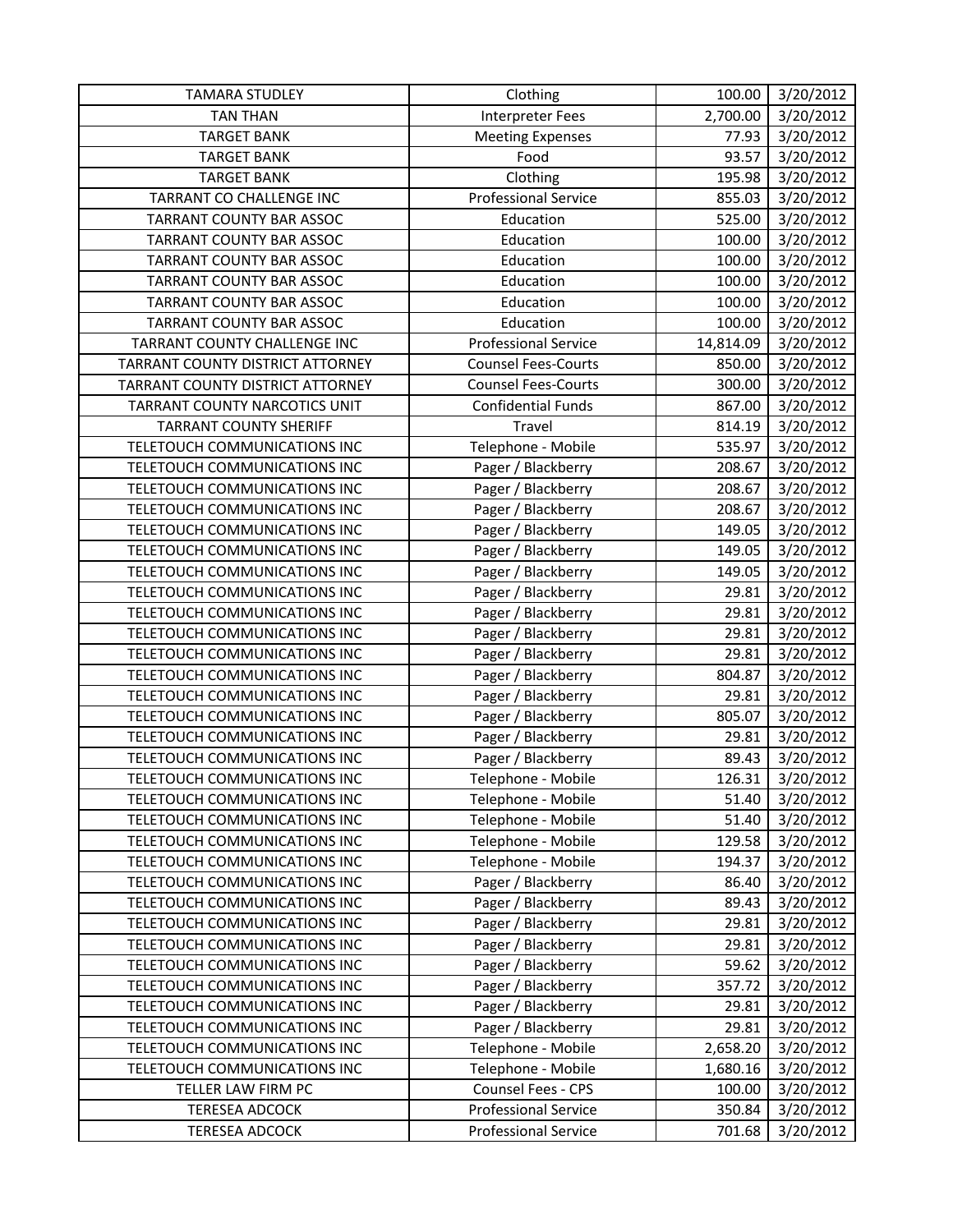| TERRACON CONSULTANTS INC            | <b>Professional Service</b> | 1,500.00   | 3/20/2012 |
|-------------------------------------|-----------------------------|------------|-----------|
| <b>TERRI PEARCE</b>                 | Counsel Fees-Juv            | 100.00     | 3/20/2012 |
| <b>TERRY BARLOW</b>                 | <b>Counsel Fees-Courts</b>  | 750.00     | 3/20/2012 |
| <b>TERRY BARLOW</b>                 | <b>Counsel Fees-Courts</b>  | 1,700.00   | 3/20/2012 |
| <b>TERRY BARLOW</b>                 | <b>Counsel Fees-Courts</b>  | 137.50     | 3/20/2012 |
| <b>TERRY BRADSHAW</b>               | Reporter's Records          | 1,608.00   | 3/20/2012 |
| TEXAS AGRILIFE EXTENSION SERVICE    | Education                   | 300.00     | 3/20/2012 |
| TEXAS COLLEGE/PROBATE JUDGES        | Education                   | 325.00     | 3/20/2012 |
| TEXAS COLLEGE/PROBATE JUDGES        | Education                   | 325.00     | 3/20/2012 |
| <b>TEXAS COLLEGE/PROBATE JUDGES</b> | Education                   | 325.00     | 3/20/2012 |
| TEXAS DEPT OF CRIMINAL JUSTICE      | <b>State Grant Revenue</b>  | 102,008.87 | 3/20/2012 |
| TEXAS DEPT OF STATE HEALTH LOCKBOX  | <b>Building Maintenance</b> | 57.00      | 3/20/2012 |
| TEXAS FIRE PROTECTION SPECL'ST      | <b>Building Maintenance</b> | 260.00     | 3/20/2012 |
| TEXAS FIRE PROTECTION SPECL'ST      | <b>Building Maintenance</b> | 297.00     | 3/20/2012 |
| TEXAS FIRE PROTECTION SPECL'ST      | <b>Building Maintenance</b> | 465.00     | 3/20/2012 |
| TEXAS FIRE PROTECTION SPECL'ST      | <b>Building Maintenance</b> | 170.00     | 3/20/2012 |
| <b>TEXAS LAWYER</b>                 | Law Books                   | 89.95      | 3/20/2012 |
| <b>TEXAS LEGISLATIVE SERVICE</b>    | TX Legislative Serv         | 381.88     | 3/20/2012 |
| <b>TEXAS SOCIETY FOR</b>            | Education                   | 120.00     | 3/20/2012 |
| <b>TEXAS TOLLWAYS</b>               | Travel                      | 5.93       | 3/20/2012 |
| <b>TEXAS TOLLWAYS</b>               | Travel                      | 1.90       | 3/20/2012 |
| <b>TEXPO POWER LP</b>               | <b>Utility Assistance</b>   | 181.30     | 3/20/2012 |
| TGM CAROL OAKS INC                  | Rental Assistance           | 580.00     | 3/20/2012 |
| TGM CAROL OAKS INC                  | <b>Utility Assistance</b>   | 31.34      | 3/20/2012 |
| THE DECKER LAW FIRM PC              | Counsel Fees - CPS          | 100.00     | 3/20/2012 |
| THE FALLS APARTMENTS                | Rental Assistance           | 695.00     | 3/20/2012 |
| THE GREEN CHEMICAL STORE INC        | <b>Building Maintenance</b> | 563.60     | 3/20/2012 |
| THE HUSTON FIRM PC                  | <b>Counsel Fees-Courts</b>  | 500.00     | 3/20/2012 |
| THE HUSTON FIRM PC                  | <b>Counsel Fees-Courts</b>  | 230.00     | 3/20/2012 |
| THE HUSTON FIRM PC                  | <b>Counsel Fees-Courts</b>  | 600.00     | 3/20/2012 |
| THE HUSTON FIRM PC                  | Cnsl Fees-Juv Det&Tr        | 100.00     | 3/20/2012 |
| THE LAW FIRM OF DAVID C JONES       | <b>Counsel Fees-Courts</b>  | 325.00     | 3/20/2012 |
| THE LAW FIRM OF DAVID C JONES       | <b>Counsel Fees-Courts</b>  | 550.00     | 3/20/2012 |
| THE LAW OFFICES OF MICHAEL POOL PLL | <b>Counsel Fees-Courts</b>  | 650.00     | 3/20/2012 |
| THE LAW OFFICES OF MICHAEL POOL PLL | <b>Counsel Fees-Courts</b>  | 1,200.00   | 3/20/2012 |
| THE LAW OFFICES OF MICHAEL POOL PLL | <b>Counsel Fees-Courts</b>  | 1,025.00   | 3/20/2012 |
| THE LAW OFFICES OF MICHAEL POOL PLL | <b>Counsel Fees-Courts</b>  | 1,200.00   | 3/20/2012 |
| THE MAJOR FUNERAL HOME CHAPEL       | <b>County Burials</b>       | 1,400.00   | 3/20/2012 |
| THE MULHOLLAND CO                   | Supplies                    | 15.50      | 3/20/2012 |
| THE MULHOLLAND CO                   | <b>Supplies</b>             | 9.00       | 3/20/2012 |
| THE MULHOLLAND CO                   | <b>Supplies</b>             | 60.00      | 3/20/2012 |
| THE MULHOLLAND CO                   | <b>Supplies</b>             | 18.00      | 3/20/2012 |
| THE MULHOLLAND CO                   | <b>Supplies</b>             | 22.00      | 3/20/2012 |
| THE MULHOLLAND CO                   | <b>Building Maintenance</b> | 120.00     | 3/20/2012 |
| THE PEAVEY CORPORATION              | Lab Supplies                | 335.80     | 3/20/2012 |
| THE SPOKEN WORD LLC                 | Interpreter Fees            | 240.00     | 3/20/2012 |
| THE SPOKEN WORD LLC                 | Interpreter Fees            | 180.00     | 3/20/2012 |
| THE SPOKEN WORD LLC                 | <b>Interpreter Fees</b>     | 330.00     | 3/20/2012 |
| THOMPSON & KNIGHT LLP               | Cnsl Fees-Crim Appls        | 9,360.83   | 3/20/2012 |
| THYSSENKRUPP ELEVATOR               | <b>Elevator Maintenance</b> | 734.91     | 3/20/2012 |
| TIC EXPRESS LLC                     | Supplies                    | 108.00     | 3/20/2012 |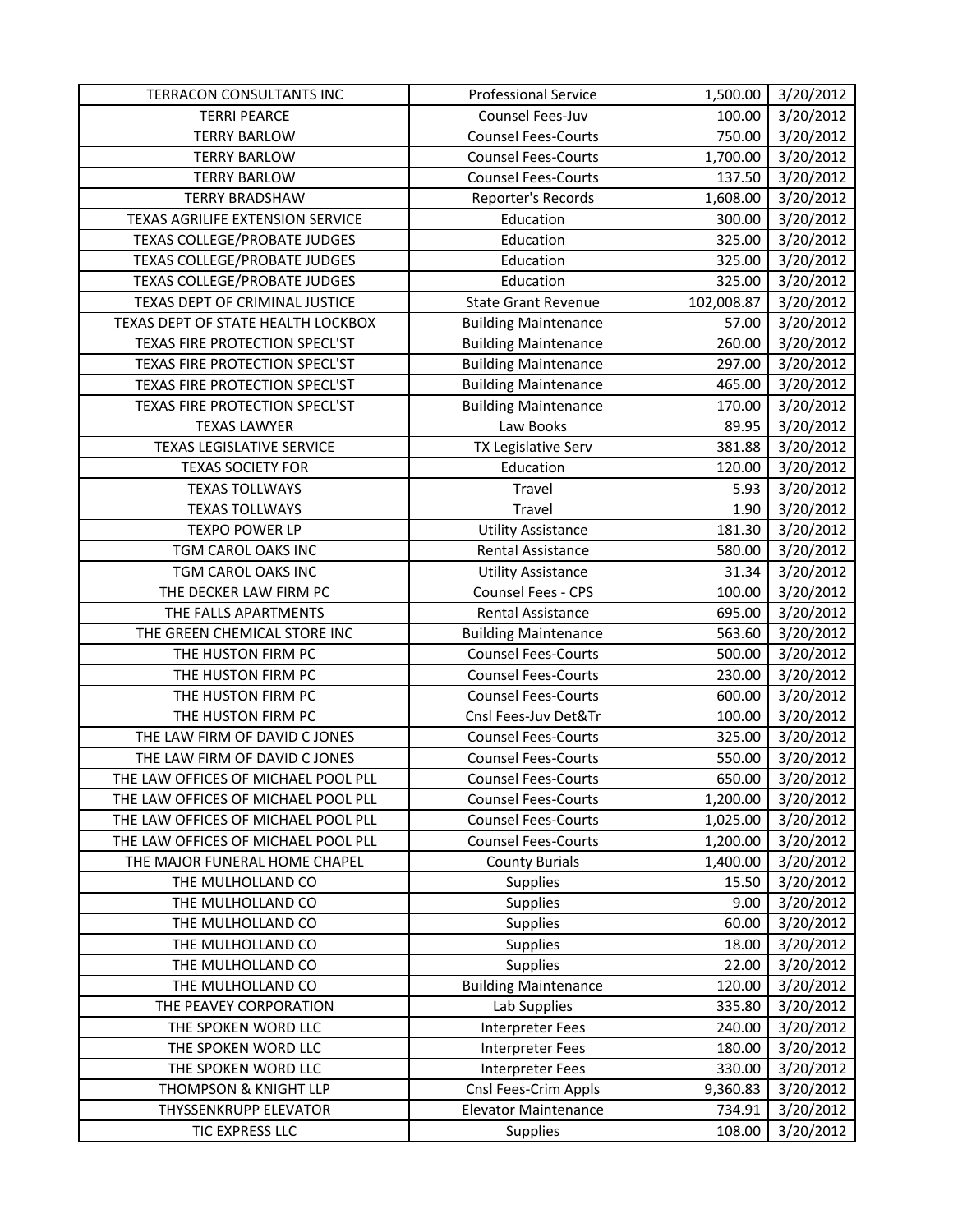| TIC EXPRESS LLC                     | Supplies                    | 60.00      | 3/20/2012 |
|-------------------------------------|-----------------------------|------------|-----------|
| TIC EXPRESS LLC                     | Supplies                    | 115.00     | 3/20/2012 |
| TIC EXPRESS LLC                     | Supplies                    | 46.00      | 3/20/2012 |
| <b>TIM MOORE</b>                    | <b>Counsel Fees-Courts</b>  | 1,550.00   | 3/20/2012 |
| <b>TIM MOORE</b>                    | <b>Counsel Fees-Courts</b>  | 400.00     | 3/20/2012 |
| <b>TIM MOORE</b>                    | <b>Counsel Fees-Courts</b>  | 750.00     | 3/20/2012 |
| <b>TIM MOORE</b>                    | <b>Counsel Fees-Courts</b>  | 200.00     | 3/20/2012 |
| <b>TIM MOORE</b>                    | <b>Counsel Fees-Courts</b>  | 200.00     | 3/20/2012 |
| <b>TIM MOORE</b>                    | Cnsl Fees-Cap Murder        | 137,000.00 | 3/20/2012 |
| TRACI D WILKINSON PC                | Counsel Fees - CPS          | 100.00     | 3/20/2012 |
| <b>TRACIE KENAN</b>                 | <b>Counsel Fees-Courts</b>  | 350.00     | 3/20/2012 |
| <b>TRACIE KENAN</b>                 | <b>Counsel Fees-Courts</b>  | 700.00     | 3/20/2012 |
| <b>TRACIE KENAN</b>                 | <b>Counsel Fees-Courts</b>  | 1,000.00   | 3/20/2012 |
| <b>TRACIE KENAN</b>                 | <b>Counsel Fees-Courts</b>  | 125.00     | 3/20/2012 |
| <b>TRACIE KENAN</b>                 | <b>Counsel Fees-Courts</b>  | 900.00     | 3/20/2012 |
| <b>TRACIE KENAN</b>                 | <b>Counsel Fees-Courts</b>  | 250.00     | 3/20/2012 |
| <b>TRACIE KENAN</b>                 | <b>Counsel Fees-Courts</b>  | 700.00     | 3/20/2012 |
| <b>TRAVIS YOUNG</b>                 | <b>Counsel Fees-Courts</b>  | 600.00     | 3/20/2012 |
| <b>TRAVIS YOUNG</b>                 | <b>Counsel Fees-Courts</b>  | 1,200.00   | 3/20/2012 |
| <b>TRAVIS YOUNG</b>                 | <b>Counsel Fees-Courts</b>  | 200.00     | 3/20/2012 |
| TRI COUNTY ELECTRIC COOPERATIVE INC | <b>Utility Assistance</b>   | 345.13     | 3/20/2012 |
| TRIPLENET PRICING LLC               | Supplies                    | 57.10      | 3/20/2012 |
| TRIPLENET PRICING LLC               | Supplies                    | 290.80     | 3/20/2012 |
| TRIPLENET PRICING LLC               | Supplies                    | 101.46     | 3/20/2012 |
| <b>TRIPLENET PRICING LLC</b>        | Supplies                    | 254.60     | 3/20/2012 |
| TRIPLENET PRICING LLC               | Supplies                    | 57.10      | 3/20/2012 |
| TRIPLENET PRICING LLC               | Supplies                    | 217.70     | 3/20/2012 |
| TRIPLENET PRICING LLC               | Supplies                    | 658.00     | 3/20/2012 |
| TRIPLENET PRICING LLC               | Supplies                    | 222.80     | 3/20/2012 |
| <b>TRUCKPRO INC</b>                 | Parts and Supplies          | 43.81      | 3/20/2012 |
| <b>TRUGREEN CHEMLAWN</b>            | Landscaping Expense         | 178.00     | 3/20/2012 |
| TRUGREEN LANDCARE LLC               | Landscaping Expense         | 780.00     | 3/20/2012 |
| TRUGREEN LANDCARE LLC               | Landscaping Expense         | 105.00     | 3/20/2012 |
| TX DEPT FAMILY & PROTECTIVE SERVICE | Education                   | 105.00     | 3/20/2012 |
| TX EMERGENCY MANAGEMENT CONFERENCE  | Education                   | 150.00     | 3/20/2012 |
| TX EMERGENCY MANAGEMENT CONFERENCE  | Education                   | 1,200.00   | 3/20/2012 |
| TX STATE DIRECTORY PRESS            | <b>Voting Supplies</b>      | 42.45      | 3/20/2012 |
| TX STATE DIRECTORY PRESS            | Supplies                    | 114.35     | 3/20/2012 |
| TXDMV-TX DEPT OF MOTOR VEHICLES     | Subscriptions               | 11.50      | 3/20/2012 |
| TXDMV-TX DEPT OF MOTOR VEHICLES     | Subscriptions               | 14.50      | 3/20/2012 |
| TXU ELECTRIC COMPANY                | <b>Utility Assistance</b>   | 318.09     | 3/20/2012 |
| TXU ELECTRIC COMPANY                | <b>Utility Assistance</b>   | 12,710.16  | 3/20/2012 |
| TXU ELECTRIC COMPANY                | <b>Utility Assistance</b>   | 4,659.06   | 3/20/2012 |
| <b>U S POSTMASTER</b>               | Postage                     | 1,510.00   | 3/20/2012 |
| <b>U S POSTMASTER</b>               | Postage                     | 40,000.00  | 3/20/2012 |
| <b>ULINE INC</b>                    | <b>Supplies</b>             | 146.22     | 3/20/2012 |
| <b>ULINE INC</b>                    | <b>Supplies</b>             | 47.03      | 3/20/2012 |
| <b>ULINE INC</b>                    | Supplies                    | 47.03      | 3/20/2012 |
| <b>Ulrica L Harris</b>              | Travel                      | 138.00     | 3/20/2012 |
| UNIVERSAL RECYCLING TECHNOLOGIES    | <b>Building Maintenance</b> | 704.76     | 3/20/2012 |
| UNIVERSE TECHNICAL TRANSLATION INC  | <b>Professional Service</b> | 382.70     | 3/20/2012 |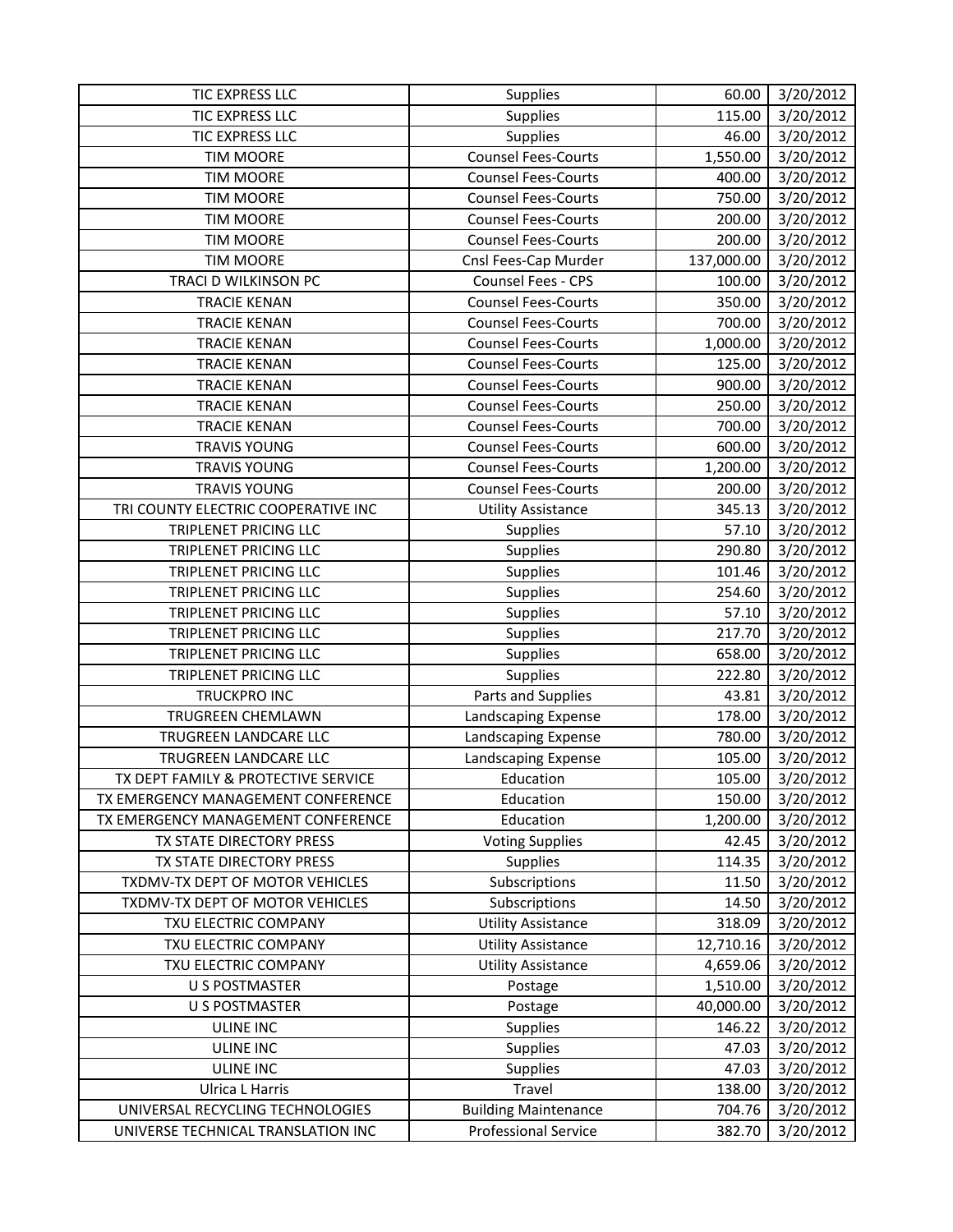| UNIVERSE TECHNICAL TRANSLATION INC | <b>Professional Service</b> | 520.29    | 3/20/2012 |
|------------------------------------|-----------------------------|-----------|-----------|
| UNIVERSE TECHNICAL TRANSLATION INC | <b>Professional Service</b> | 58.46     | 3/20/2012 |
| UNIVERSE TECHNICAL TRANSLATION INC | <b>Professional Service</b> | 188.18    | 3/20/2012 |
| UNIVERSITY HOTEL                   | Education                   | 176.16    | 3/20/2012 |
| <b>UNIVERSITY HOTEL</b>            | Education                   | 176.16    | 3/20/2012 |
| UNIVERSITY OF N TX HEALTH SCIENCE  | <b>Professional Service</b> | 644.00    | 3/20/2012 |
| UNIVERSITY OF N TX HEALTH SCIENCE  | Professional Service        | 644.00    | 3/20/2012 |
| UNIVERSITY OF N TX HEALTH SCIENCE  | <b>Professional Service</b> | 552.00    | 3/20/2012 |
| UNIVERSITY OF N TX HEALTH SCIENCE  | <b>Professional Service</b> | 4,290.00  | 3/20/2012 |
| UNIVERSITY OF N TX HEALTH SCIENCE  | Professional Service        | 11,660.00 | 3/20/2012 |
| UNIVERSITY OF N TX HEALTH SCIENCE  | <b>Professional Service</b> | 309.09    | 3/20/2012 |
| <b>USA PATCH</b>                   | Supplies                    | 432.00    | 3/20/2012 |
| UTA GRANT & CONTRACT ACCOUNTING    | Education                   | 130.00    | 3/20/2012 |
| Velina G Willis                    | <b>Meeting Expenses</b>     | 8.00      | 3/20/2012 |
| Velina G Willis                    | <b>Meeting Expenses</b>     | 13.98     | 3/20/2012 |
| <b>VIJAY K CHAWLA</b>              | <b>Rental Assistance</b>    | 650.00    | 3/20/2012 |
| <b>VIRGINIA CARTER</b>             | <b>Counsel Fees-Courts</b>  | 100.00    | 3/20/2012 |
| <b>VIRGINIA CARTER</b>             | <b>Counsel Fees-Courts</b>  | 125.00    | 3/20/2012 |
| <b>VIRGINIA CARTER</b>             | Counsel Fees-Juv            | 100.00    | 3/20/2012 |
| VULCAN ALUMINUM VULCAN SIGNS       | Sign Shop Inventory         | 440.25    | 3/20/2012 |
| VULCAN ALUMINUM VULCAN SIGNS       | Sign Shop Inventory         | 225.00    | 3/20/2012 |
| <b>VWR SCIENTIFIC PRODUCTS</b>     | Lab Supplies                | 290.44    | 3/20/2012 |
| W B HUNT COMPANY INC               | Non-Track Equipment         | 1,214.35  | 3/20/2012 |
| WALDEN'S                           | <b>Building Maintenance</b> | 338.86    | 3/20/2012 |
| WALGREENS #2020                    | Food/Hygiene Assist         | 18.34     | 3/20/2012 |
| WALGREENS #3909                    | Food/Hygiene Assist         | 20.00     | 3/20/2012 |
| WALGREENS #4785                    | Food/Hygiene Assist         | 20.00     | 3/20/2012 |
| WALGREENS #7391                    | Food/Hygiene Assist         | 20.00     | 3/20/2012 |
| WALMART #1801                      | Food/Hygiene Assist         | 41.16     | 3/20/2012 |
| WALMART #2978                      | Food/Hygiene Assist         | 137.75    | 3/20/2012 |
| WALMART #2980                      | Food/Hygiene Assist         | 20.00     | 3/20/2012 |
| WALMART #3284                      | Food/Hygiene Assist         | 134.83    | 3/20/2012 |
| WALMART #5312                      | Food/Hygiene Assist         | 78.11     | 3/20/2012 |
| WALT A CLEVELAND                   | <b>Counsel Fees-Courts</b>  | 5,000.00  | 3/20/2012 |
| WALT A CLEVELAND                   | <b>Counsel Fees-Courts</b>  | 100.00    | 3/20/2012 |
| <b>WARREN ST JOHN</b>              | <b>Counsel Fees-Courts</b>  | 6,490.00  | 3/20/2012 |
| WASTE PARTNERS OF TEXAS INC        | <b>Range Supplies</b>       | 113.60    | 3/20/2012 |
| WASTE PARTNERS OF TEXAS INC        | <b>Equipment Rentals</b>    | 56.80     | 3/20/2012 |
| WDOP SUB II LP                     | Rental Assistance           | 565.00    | 3/20/2012 |
| WDOP SUB II LP                     | <b>Utility Assistance</b>   | 36.85     | 3/20/2012 |
| WEIR INVESTMENTS FUND LLC          | <b>Utility Assistance</b>   | 122.29    | 3/20/2012 |
| <b>WEST GROUP</b>                  | Law Books                   | 79.95     | 3/20/2012 |
| <b>WEST GROUP</b>                  | Law Books                   | 2,201.50  | 3/20/2012 |
| <b>WEST GROUP</b>                  | On-Line Service             | 8,468.00  | 3/20/2012 |
| WESTERN-BRW PAPER CO INC           | <b>Supplies</b>             | 395.00    | 3/20/2012 |
| WESTERN-BRW PAPER CO INC           | <b>Supplies</b>             | 343.10    | 3/20/2012 |
| WILLIAM BRIAN GOZA                 | <b>Counsel Fees-Courts</b>  | 450.00    | 3/20/2012 |
| WILLIAM H BILL RAY PC              | <b>Counsel Fees-Courts</b>  | 1,925.00  | 3/20/2012 |
| WILLIAM MICHAEL HARBER JR          | <b>Counsel Fees-Courts</b>  | 300.00    | 3/20/2012 |
| WILLIAM MICHAEL HARBER JR          | <b>Counsel Fees-Courts</b>  | 125.00    | 3/20/2012 |
| <b>WILLIAM S HARRIS</b>            | <b>Counsel Fees-Courts</b>  | 1,160.00  | 3/20/2012 |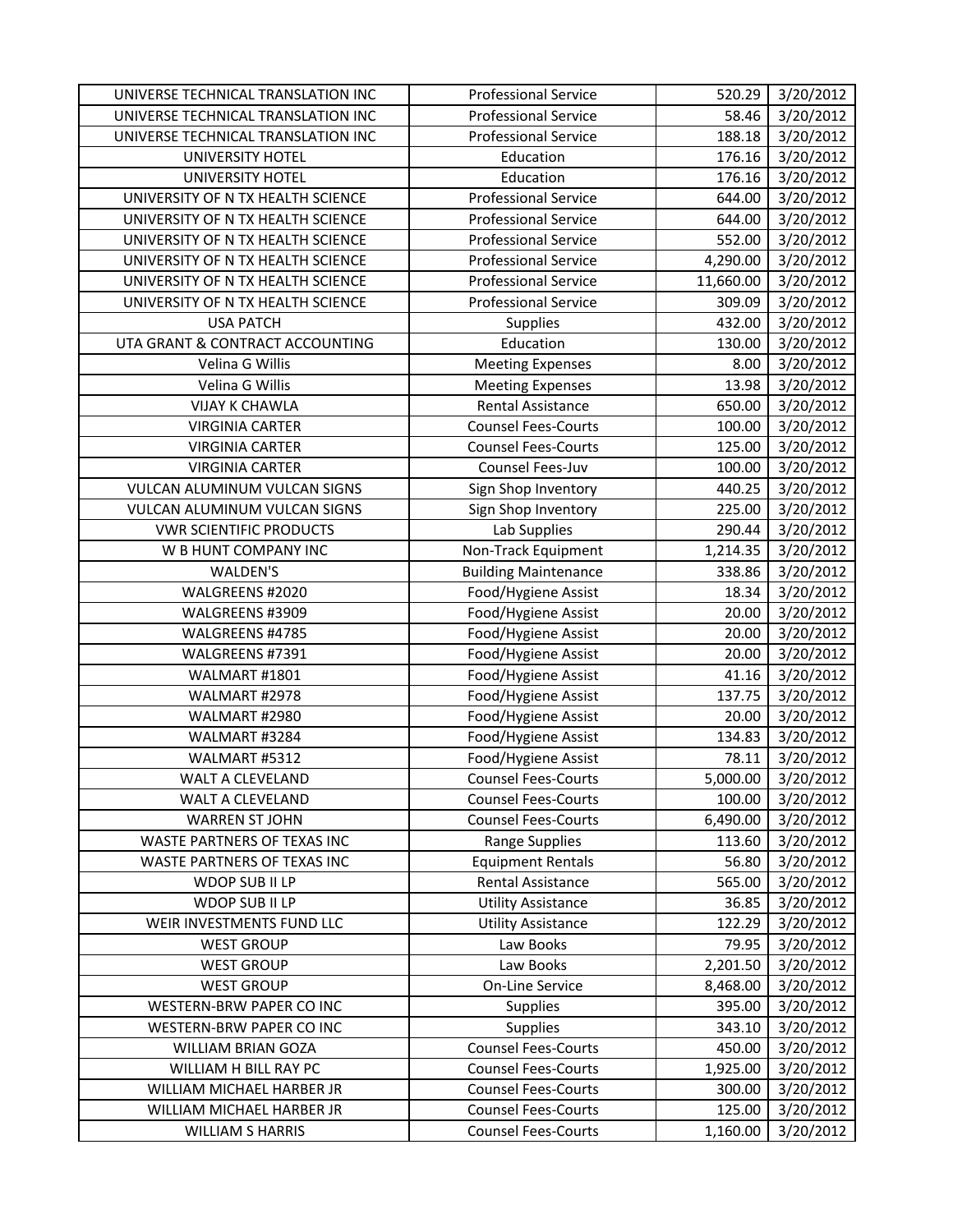| <b>WILLIAM SHELTON</b>              | Reporter's Records                                | 2,632.00           | 3/20/2012         |
|-------------------------------------|---------------------------------------------------|--------------------|-------------------|
| <b>WM BARRY NORMAN</b>              | Psych Exam/Testimony                              | 400.00             | 3/20/2012         |
| <b>WM BARRY NORMAN</b>              | Psych Exam/Testimony                              | 950.00             | 3/20/2012         |
| WM BARRY NORMAN                     | Psych Exam/Testimony                              | 400.00             | 3/20/2012         |
| WM S HEIN & CO INC                  | Law Books                                         | 1,178.19           | 3/20/2012         |
| WOOD & ASSOCIATES POLYGRAPH SERVICE | Polygraph                                         | 500.00             | 3/20/2012         |
| WOODRIDGE ASSOCIATES LTD            | Rental Assistance                                 | 455.00             | 3/20/2012         |
| <b>WSD ENTERPRISES LTD</b>          | <b>Rental Assistance</b>                          | 788.00             | 3/20/2012         |
| <b>XEROX CORPORATION</b>            | <b>Equipment Maint</b>                            | 791.10             | 3/20/2012         |
| YMCA OF METROPOLITAN FORT WORTH     | Health Promo Pgrm                                 | 1,216.00           | 3/20/2012         |
| YMCA OF METROPOLITAN FORT WORTH     | Health Promo Pgrm                                 | 315.00             | 3/20/2012         |
| YOUNG WOMENS CHRISTIAN ASSOC        | <b>Subrecipient Service</b>                       | 5,699.00           | 3/20/2012         |
| YOUTH ADVOCATE PROGRAMS INC         | <b>Professional Service</b>                       | 55,927.74          | 3/20/2012         |
| YOUTH ADVOCATE PROGRAMS INC         | <b>Professional Service</b>                       | 1,294.58           | 3/20/2012         |
|                                     |                                                   |                    |                   |
|                                     | <b>COMMISSIONERS' REPORT OF CLAIMS - Addendum</b> |                    |                   |
|                                     | FOR THE WEEK ENDING - March 20, 2012              |                    |                   |
|                                     |                                                   |                    |                   |
| <b>Vendor Name</b>                  | <b>Item Description</b>                           | <b>Paid Amount</b> | <b>Check Date</b> |
| Alice Whitten                       | 5006 Chapter 13 Levy                              | 4,009.54           | 3/20/2012         |
| Arkansas Office of Child            | Child Support                                     | 201.23             | 3/20/2012         |
| <b>Automated Collection Serv</b>    | 5002 Student Loan Levy                            | 236.74             | 3/20/2012         |
| CLEAT                               | <b>Union Dues</b>                                 | 6,039.00           | 3/20/2012         |
| California Sdu                      | Child Support                                     | 119.07             | 3/20/2012         |
| Chapter 13 Trustee                  | 5006 Chapter 13 Levy                              | 534.25             | 3/20/2012         |
| City of Arlington                   | <b>County Projects</b>                            | 682,375.00         | 3/20/2012         |
| City of Arlington                   | <b>County Projects</b>                            | 106,750.00         | 3/20/2012         |
| City of Arlington                   | <b>County Projects</b>                            | 22,750.00          | 3/20/2012         |
| <b>Cornell Corrections of Texas</b> | <b>Residential Servc</b>                          | 4,009.25           | 3/20/2012         |
| Delta Dental Insurance Co           | <b>Dental Claims</b>                              | 18,831.32          | 3/20/2012         |
| Delta Dental Insurance Co           | <b>Dental Claims</b>                              | 3,608.50           | 3/20/2012         |
| Delta Management Associat           | 5002 Student Loan Levy                            | 139.12             | 3/20/2012         |
| Douglass Distributing               | Gasoline Inventory                                | 140,172.35         | 3/20/2012         |
| Douglass Distributing               | Gasoline Inventory                                | 112,380.13         | 3/20/2012         |
| Every Day Life RTC                  | <b>Residential Servc</b>                          | 12,796.84          | 3/20/2012         |
| Fraternal Order of Police           | <b>Union Dues</b>                                 | 1,712.50           | 3/20/2012         |
| <b>GC Services LP</b>               | 5002 Student Loan Levy                            | 393.26             | 3/20/2012         |
| HUD, US Dept of                     | HUD 5007 Garnishment                              | 75.00              | 3/20/2012         |
| Internal Revenue Service            | 5001 Tax Levy                                     | 1,822.80           | 3/20/2012         |
| <b>IRS FICA EE</b>                  | FICA-Employee                                     | 354,692.65         | 3/20/2012         |
| <b>IRS FICA ER</b>                  | FICA-Employer                                     | 523,593.28         | 3/20/2012         |
| <b>IRS FIT</b>                      | FIT Withholding                                   | 971,831.34         | 3/20/2012         |
| IRS MED EE                          | Medicare-Employee                                 | 122,453.48         | 3/20/2012         |
| IRS MED ER                          | Medicare-Employer                                 | 122,453.48         | 3/20/2012         |
| J A Sexauer                         | <b>Building Maintenance</b>                       | 798.52             | 3/20/2012         |
| JPMorgan Chase Bank NA              | Lab Supplies                                      | 14.30              | 3/20/2012         |
| JPMorgan Chase Bank NA              | Transportation                                    | 293.40             | 3/20/2012         |
| JPMorgan Chase Bank NA              | <b>Meeting Expenses</b>                           | 68.05              | 3/20/2012         |
| JPMorgan Chase Bank NA              | Education                                         | 249.60             | 3/20/2012         |
| JPMorgan Chase Bank NA              | Postage                                           | 95.75              | 3/20/2012         |
| JPMorgan Chase Bank NA              | Parts and Supplies                                | 256.22             | 3/20/2012         |